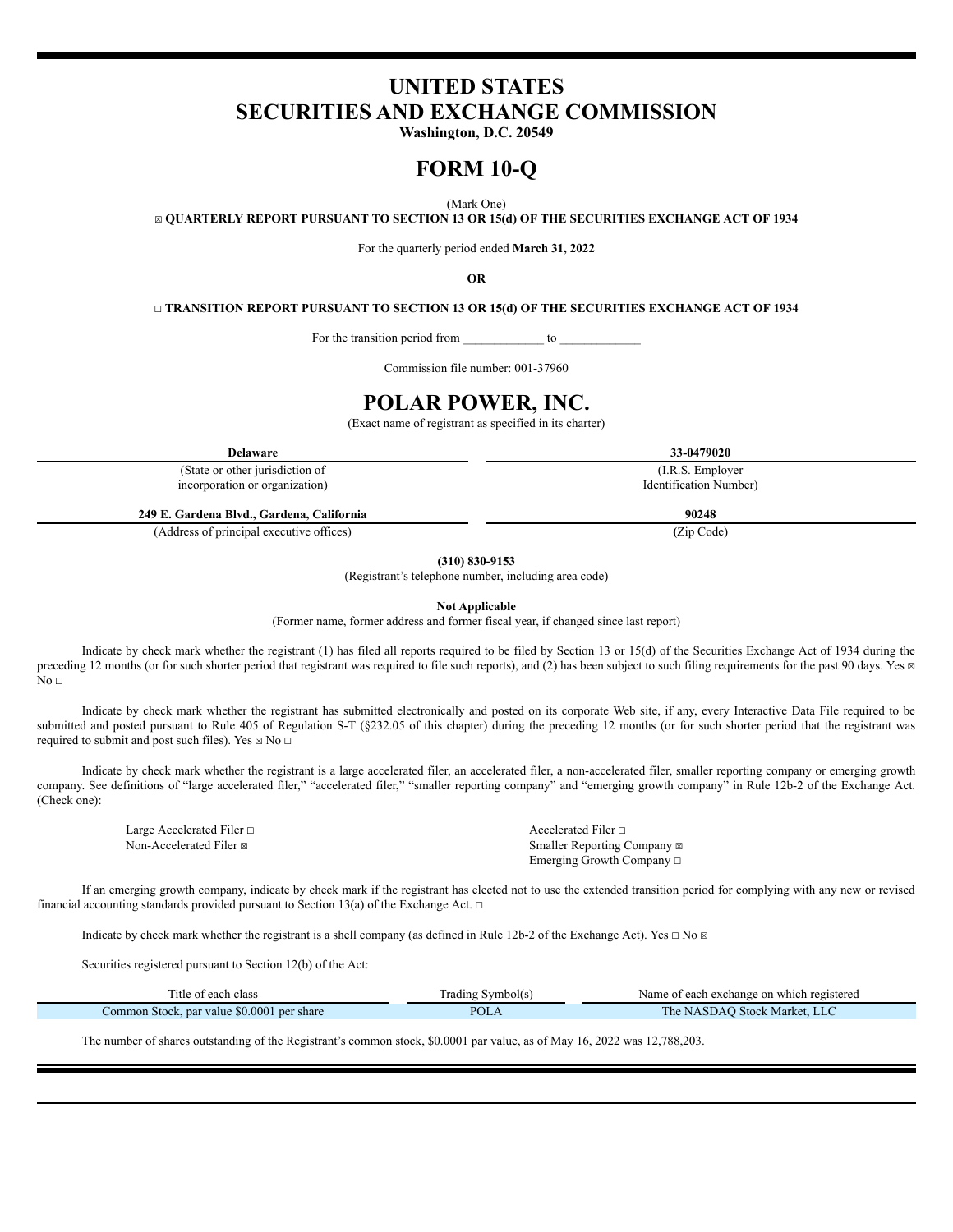# **TABLE OF CONTENTS**

| <b>PART I - FINANCIAL INFORMATION</b>                                                         |    |
|-----------------------------------------------------------------------------------------------|----|
|                                                                                               |    |
| <b>ITEM 1. Condensed Financial Statements</b>                                                 |    |
| ITEM 2. Management's Discussion And Analysis Of Financial Condition And Results Of Operations | 15 |
|                                                                                               |    |
| <b>ITEM 3. Quantitative and Qualitative Disclosures About Market Risk</b>                     | 23 |
| <b>ITEM 4. Controls and Procedures</b>                                                        | 23 |
|                                                                                               |    |
| <b>PART II - OTHER INFORMATION</b>                                                            | 24 |
| <b>ITEM 1. Legal Proceedings</b>                                                              | 24 |
| <b>ITEM 1A. Risk Factors</b>                                                                  | 24 |
|                                                                                               |    |
| <b>ITEM 2. Unregistered Sales of Equity Securities and Use of Proceeds</b>                    | 40 |
| <b>ITEM 3. Defaults Upon Senior Securities</b>                                                | 40 |
| <b>ITEM 4. Mine Safety Disclosure</b>                                                         | 40 |
|                                                                                               |    |
| <b>ITEM 5. Other Information</b>                                                              | 40 |
| <b>ITEM 6. Exhibits</b>                                                                       | 40 |
|                                                                                               |    |
| 1                                                                                             |    |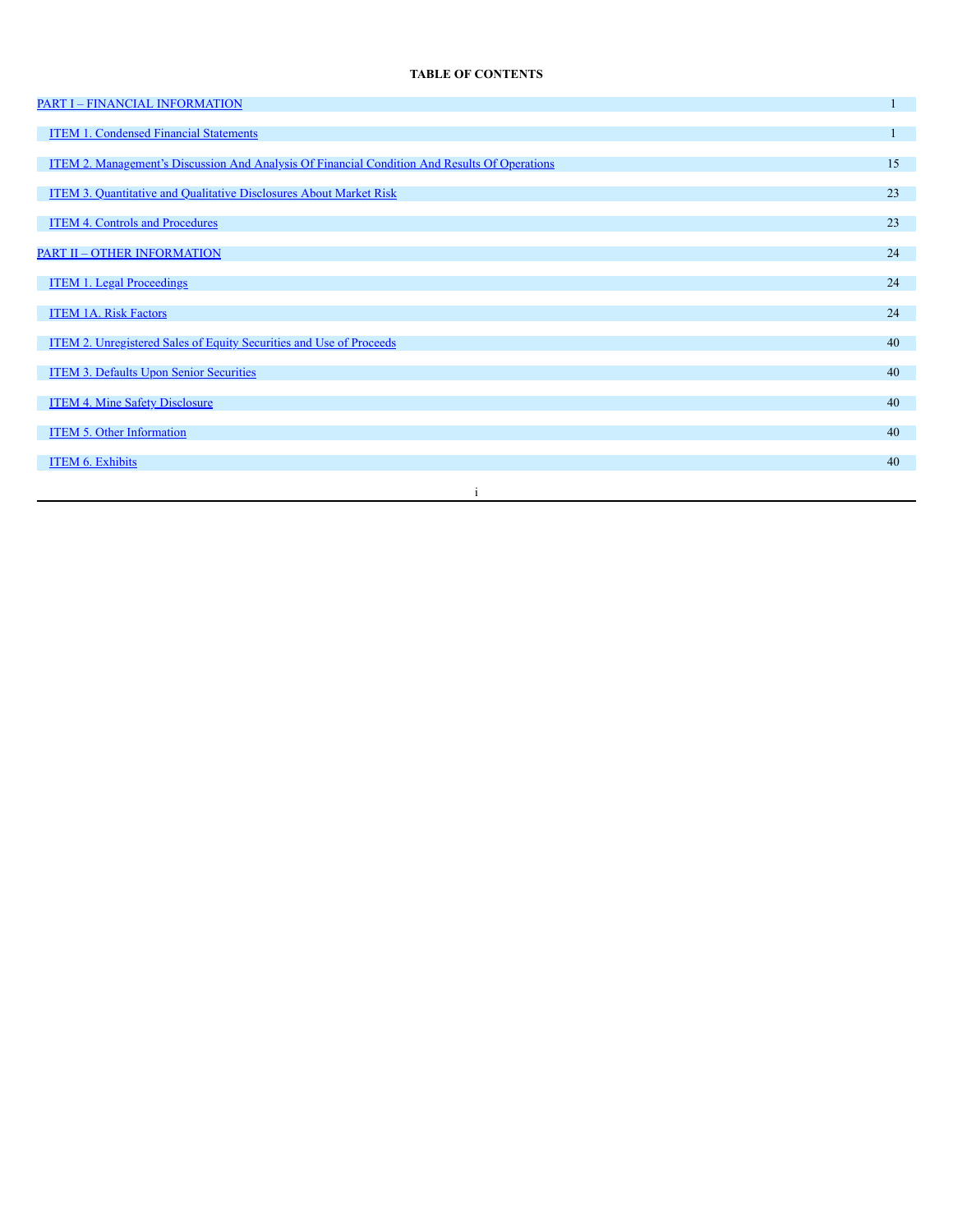### **FORWARD LOOKING AND CAUTIONARY STATEMENTS**

All statements included or incorporated by reference in this Quarterly Report on Form 10-Q, other than statements or characterizations of historical fact, are forwardlooking statements within the meaning of Section 27A of the Securities Act of 1933, as amended, or the Securities Act, and Section 21E of the Securities Exchange Act of 1934, as amended, or the Exchange Act. Examples of forward-looking statements include, but are not limited to, statements concerning projected net sales, costs and expenses and gross margins; our accounting estimates, assumptions and judgments; the demand for our products; the effect and consequences of the novel coronavirus, or COVID-19, pandemic on matters including U.S., local and foreign economies, wars and international conflicts including the current military actions involving the Russian Federation and Ukraine, our business operations, the ability of financing and the health and productivity of our employees; the competitive nature of and anticipated growth in our industry; production capacity and goals; our ability to consummate acquisitions and integrate their operations successfully; and our prospective needs for additional capital. These forward-looking statements are based on our current expectations, estimates, approximations and projections about our industry and business, management's beliefs, and certain assumptions made by us, all of which are subject to change. Forward-looking statements can often be identified by words such as "anticipates," "expects," "intends," "plans," "predicts," "believes," "seeks," "estimates," "may," "will," "should," "would," "could," "potential," "continue," "ongoing," similar expressions and variations or negatives of these words. These statements are not guarantees of future performance and are subject to risks, uncertainties and assumptions that are difficult to predict. Therefore, our actual results could differ materially and adversely from those expressed in any forward-looking statements as a result of various factors, some of which are listed under "Risk Factors" in Part II, Item 1A, and in "Management's Discussion and Analysis of Financial Condition and Results of Operations" in Part I, Item 2 of this Quarterly Report on Form 10-Q. These forward-looking statements speak only as of the date of this Quarterly Report on Form 10-Q. We undertake no obligation to revise or *update publicly any forward-looking statement for any reason, except as otherwise required by law.*

# **FINANCIAL PRESENTATION**

All dollar amounts in this Quarterly Report on Form 10-O are presented in thousands, except share and per share data and where otherwise noted.

ii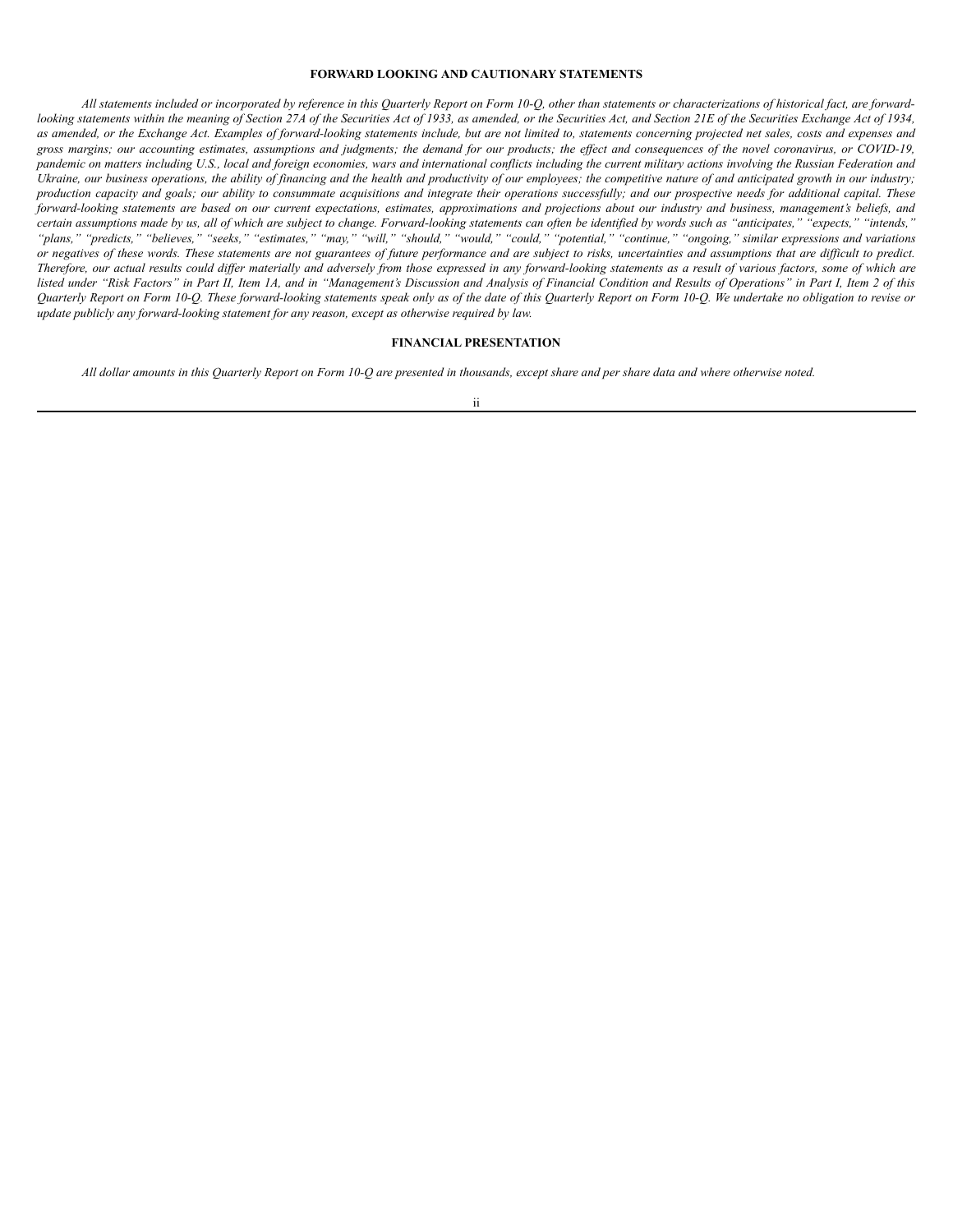# <span id="page-3-1"></span><span id="page-3-0"></span>**ITEM 1. Condensed Financial Statements**

# **POLAR POWER, INC. CONDENSED BALANCE SHEETS (in thousands, except share and per share data)**

|                                                                                                    | March 31,<br>2022 |             |               | December 31,<br>2021 |
|----------------------------------------------------------------------------------------------------|-------------------|-------------|---------------|----------------------|
|                                                                                                    |                   | (Unaudited) |               |                      |
| <b>ASSETS</b>                                                                                      |                   |             |               |                      |
| Current assets                                                                                     |                   |             |               |                      |
| Cash and cash equivalents                                                                          | $\mathcal{S}$     | 4,186       | $\mathbb{S}$  | 5,101                |
| Accounts receivable                                                                                |                   | 3,616       |               | 4,243                |
| Inventories                                                                                        |                   | 10,485      |               | 9,017                |
| Prepaid expenses                                                                                   |                   | 3,264       |               | 4,006                |
| Employee retention credit receivable                                                               |                   | 2,000       |               | 2,000                |
| Income taxes receivable                                                                            |                   | 787         |               | 787                  |
| Total current assets                                                                               |                   | 24,338      |               | 25,154               |
| Other assets:                                                                                      |                   |             |               |                      |
| Operating lease right-of-use assets, net                                                           |                   | 748         |               | 914                  |
| Property and equipment, net                                                                        |                   | 893         |               | 1,019                |
| Deposits                                                                                           |                   | 93          |               | 93                   |
| Total assets                                                                                       | \$                | 26,072      | \$            | 27,180               |
| <b>LIABILITIES AND STOCKHOLDERS' EQUITY</b>                                                        |                   |             |               |                      |
| <b>Current liabilities</b>                                                                         |                   |             |               |                      |
| Accounts payable                                                                                   | \$                | 544         | $\mathcal{S}$ | 328                  |
| Customer deposits                                                                                  |                   | 923         |               | 897                  |
| Accrued liabilities and other current liabilities                                                  |                   | 1,211       |               | 1,206                |
| Current portion of operating lease liabilities                                                     |                   | 691         |               | 721                  |
| Current portion of notes payable                                                                   |                   | 245         |               | 242                  |
| Total current liabilities                                                                          |                   | 3,614       |               | 3,394                |
| Notes payable, net of current portion                                                              |                   | 205         |               | 268                  |
| Operating lease liabilities, net of current portion                                                |                   | 123         |               | 268                  |
|                                                                                                    |                   |             |               |                      |
| <b>Total liabilities</b>                                                                           |                   | 3,942       |               | 3,930                |
| Commitments and Contingencies                                                                      |                   |             |               |                      |
| Stockholders' Equity                                                                               |                   |             |               |                      |
| Preferred stock, \$0.0001 par value, 5,000,000 shares authorized, no shares issued and outstanding |                   |             |               |                      |
| Common stock, \$0.0001 par value, 50,000,000 shares authorized, 12,805,680 shares issued and       |                   |             |               |                      |
| 12,788,203 shares outstanding on March 31, 2022, and December 31, 2021.                            |                   | 1           |               | -1                   |
| Additional paid-in capital                                                                         |                   | 36,816      |               | 36,816               |
| Accumulated deficit                                                                                |                   | (14, 647)   |               | (13, 527)            |
| Treasury Stock, at cost (17,477 shares)                                                            |                   | (40)        |               | (40)                 |
| Total stockholders' equity                                                                         |                   | 22,130      |               | 23,250               |
| Total liabilities and stockholders' equity                                                         | \$                | 26,072      | S             | 27,180               |
|                                                                                                    |                   |             |               |                      |

See Accompanying Notes to the Condensed Financial Statements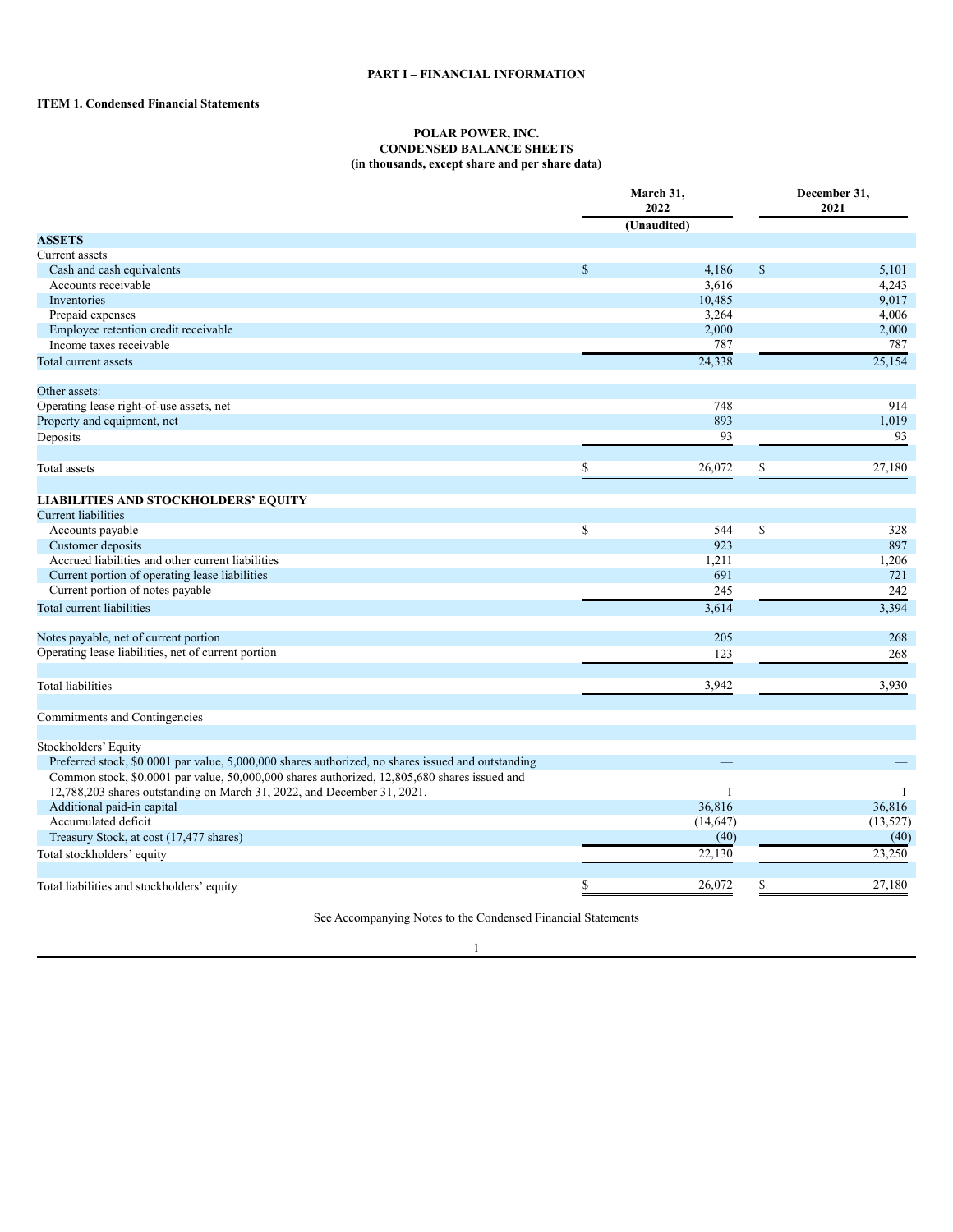# **POLAR POWER, INC. UNAUDITED CONDENSED STATEMENTS OF OPERATIONS (in thousands, except share and per share data)**

|                                                        | <b>Three Months Ended</b><br>March 31, |            |              |            |  |
|--------------------------------------------------------|----------------------------------------|------------|--------------|------------|--|
|                                                        |                                        | 2022       |              | 2021       |  |
| <b>Net Sales</b>                                       |                                        | 3,709      | $\mathbb{S}$ | 3,290      |  |
| <b>Cost of Sales</b>                                   |                                        | 2,804      |              | 3,348      |  |
| Gross profit (loss)                                    |                                        | 905        |              | (58)       |  |
| <b>Operating Expenses</b>                              |                                        |            |              |            |  |
| Sales and marketing                                    |                                        | 405        |              | 368        |  |
| Research and development                               |                                        | 476        |              | 490        |  |
| General and administrative                             |                                        | 1,131      |              | 982        |  |
| <b>Total operating expenses</b>                        |                                        | 2,012      |              | 1,840      |  |
| <b>Loss from operations</b>                            |                                        | (1,107)    |              | (1,898)    |  |
| Other income (expenses)                                |                                        |            |              |            |  |
| Interest expense and finance costs                     |                                        | (13)       |              | (16)       |  |
| Other income (expense), net                            |                                        |            |              | 11         |  |
| Total other income (expenses), net                     |                                        | (13)       |              | (5)        |  |
| <b>Net loss</b>                                        |                                        | (1,120)    | Ъ            | (1,903)    |  |
| Net loss per share – basic and diluted                 |                                        | (0.10)     | \$           | (0.15)     |  |
| Weighted average shares outstanding, basic and diluted |                                        | 12,788,203 |              | 12,513,625 |  |

See Accompanying Notes to the Condensed Financial Statements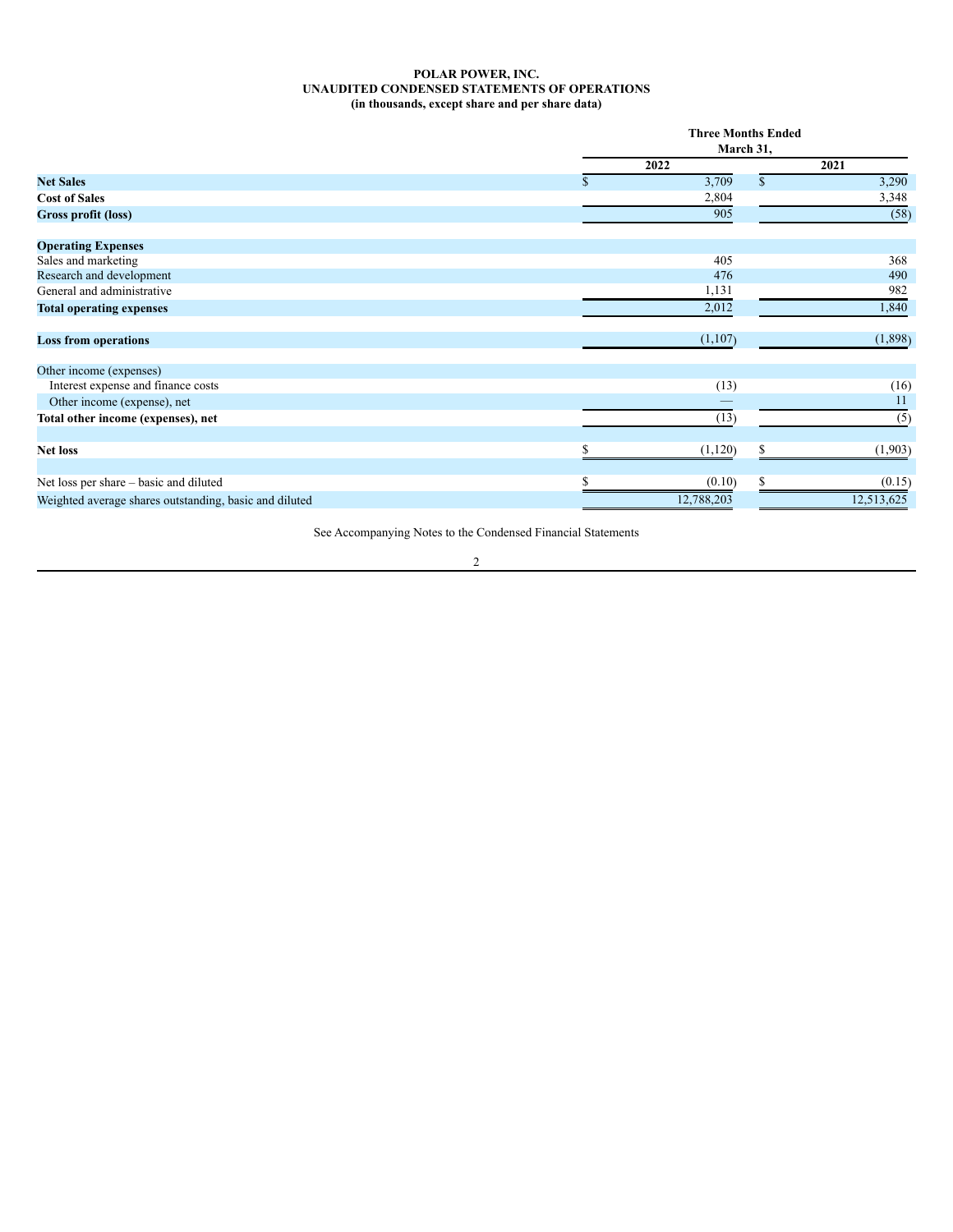# **POLAR POWER, INC. UNAUDITED CONDENSED STATEMENTS OF STOCKHOLDERS' EQUITY (in thousands, except share data)**

# **Three Months Ended March 31, 2022**

|                                     | Additional<br>paid-in<br>(Accumulated<br>Treasurv<br>C <b>ommon Stock</b> |  |        |         |        |          |           | <b>Total</b><br>Stockholders' |      |        |         |
|-------------------------------------|---------------------------------------------------------------------------|--|--------|---------|--------|----------|-----------|-------------------------------|------|--------|---------|
|                                     | Number                                                                    |  | Amount | capital |        | Deficit) |           | <b>Stock</b>                  |      | Equity |         |
| Balance, December 31, 2021          | 12.805.680                                                                |  |        |         | 36.816 |          | (13, 527) |                               | (40) |        | 23,250  |
| Net loss                            |                                                                           |  |        |         |        |          | (1,120)   |                               |      |        | (1,120) |
| Balance, March 31, 2022 (unaudited) | 12,805,680                                                                |  |        |         | 36.816 |          | (14, 647) |                               | (40) |        | 22,130  |

# **Three months Ended March 31, 2021**

|                                                          | <b>Common Stock</b> |  |        | <b>Additional</b><br>paid-in<br>(Accumulated |        |          |           | Treasurv     |      |        | <b>Total</b><br>Stockholders' |
|----------------------------------------------------------|---------------------|--|--------|----------------------------------------------|--------|----------|-----------|--------------|------|--------|-------------------------------|
|                                                          | Number              |  | Amount | capital                                      |        | Deficit) |           | <b>Stock</b> |      | Equity |                               |
| Balance, December 31, 2020                               | 11,768,158          |  |        |                                              | 23.643 |          | (12, 113) |              | (40) |        | 11,491                        |
| Issuance of common stock for cash, net of offering costs | 750,000             |  |        |                                              | 12.466 |          |           |              |      |        | 12,466                        |
| Common shares issued upon exercise of warrants           | 287,522             |  |        |                                              | 707    |          |           |              |      |        | 707                           |
| Net loss                                                 |                     |  |        |                                              |        |          | (1,903)   |              |      |        | (1,903)                       |
| Balance, March 31, 2021 (unaudited)                      | 12,805,680          |  |        |                                              | 36,816 |          | (14,016)  |              | (40) |        | 22,761                        |

See Accompanying Notes to the Condensed Financial Statements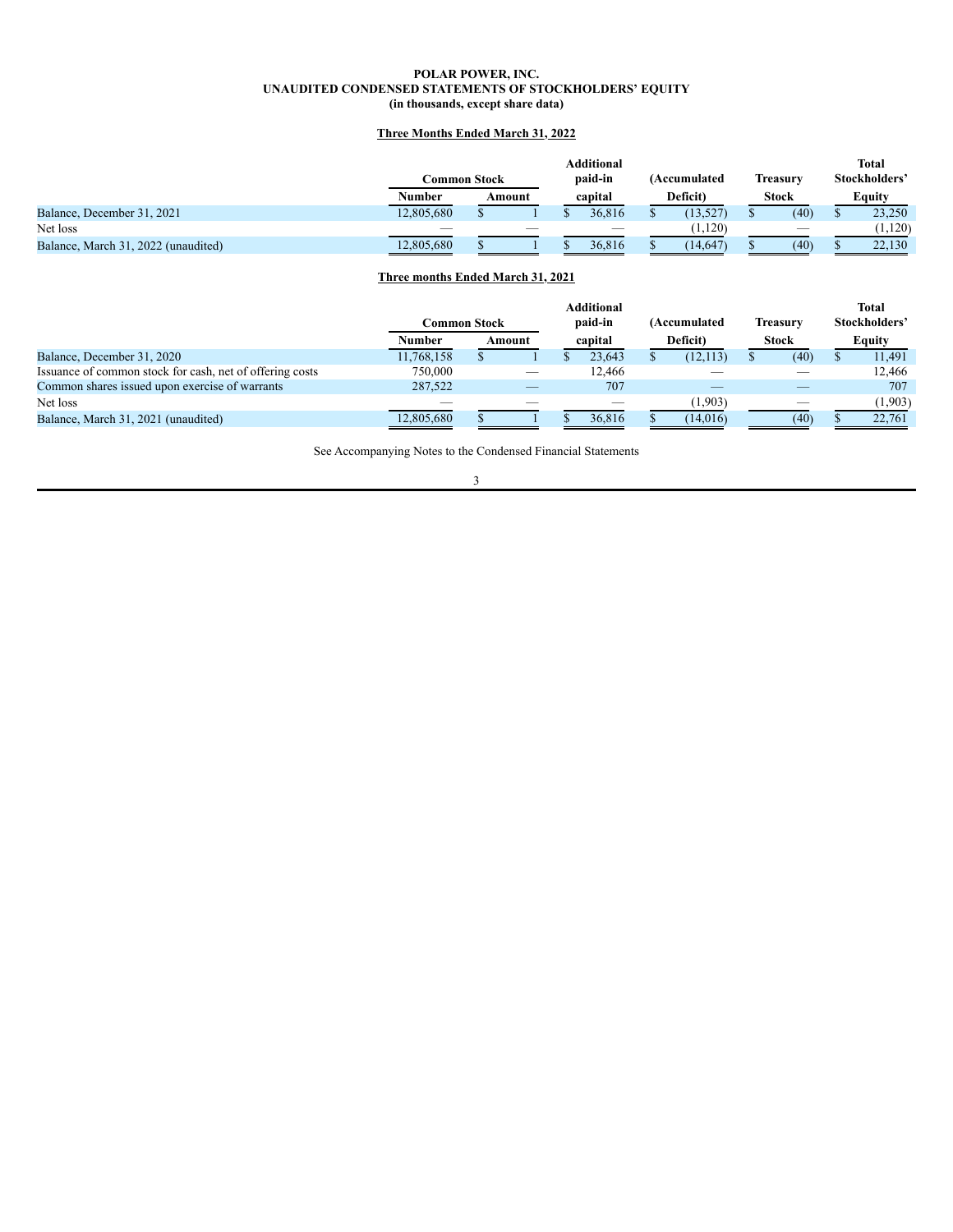# **POLAR POWER, INC. UNAUDITED CONDENSED STATEMENTS OF CASH FLOW (in thousands)**

|                                                                             |    | <b>Three Months Ended</b> |    |         |  |
|-----------------------------------------------------------------------------|----|---------------------------|----|---------|--|
|                                                                             |    | March 31,                 |    |         |  |
|                                                                             |    | 2022                      |    | 2021    |  |
| Cash flows from operating activities:                                       |    |                           |    |         |  |
| Net loss                                                                    | S  | (1,120)                   | \$ | (1,903) |  |
| Adjustments to reconcile net loss to net cash used in operating activities: |    |                           |    |         |  |
| Depreciation and amortization                                               |    | 135                       |    | 151     |  |
| Amortization of operating lease right-of-use asset                          |    | 166                       |    | 160     |  |
| Changes in operating assets and liabilities                                 |    |                           |    |         |  |
| Accounts receivable                                                         |    | 626                       |    | (1,521) |  |
| Inventories                                                                 |    | (1, 468)                  |    | 540     |  |
| Prepaid expenses                                                            |    | 742                       |    | (416)   |  |
| Accounts payable                                                            |    | 216                       |    | 113     |  |
| Customer deposits                                                           |    | 26                        |    | (333)   |  |
| Accrued expenses and other current liabilities                              |    | 5                         |    | (10)    |  |
| Decrease in lease liability                                                 |    | (175)                     |    | (162)   |  |
| Net cash used in operating activities                                       |    | (847)                     |    | (3,381) |  |
| Cash flows from investing activities:                                       |    |                           |    |         |  |
| Acquisition of property and equipment                                       |    | (8)                       |    |         |  |
| Net cash used in investing activities                                       |    | (8)                       |    |         |  |
| Cash flows from financing activities:                                       |    |                           |    |         |  |
| Proceeds from sale of common stock, net of offering cost                    |    |                           |    | 12,466  |  |
| Proceeds from exercise of warrants                                          |    |                           |    | 707     |  |
| Repayment of notes payable                                                  |    | (60)                      |    | (80)    |  |
| Net cash provided by (used in) financing activities                         |    | (60)                      |    | 13,093  |  |
| Increase (decrease) in cash and cash equivalents                            |    | (915)                     |    | 9,712   |  |
| Cash and cash equivalents, beginning of period                              |    | 5,101                     |    | 1,646   |  |
| Cash and cash equivalents, end of period                                    | \$ | 4,186                     | S  | 11,358  |  |

See Accompanying Notes to the Condensed Financial Statements

4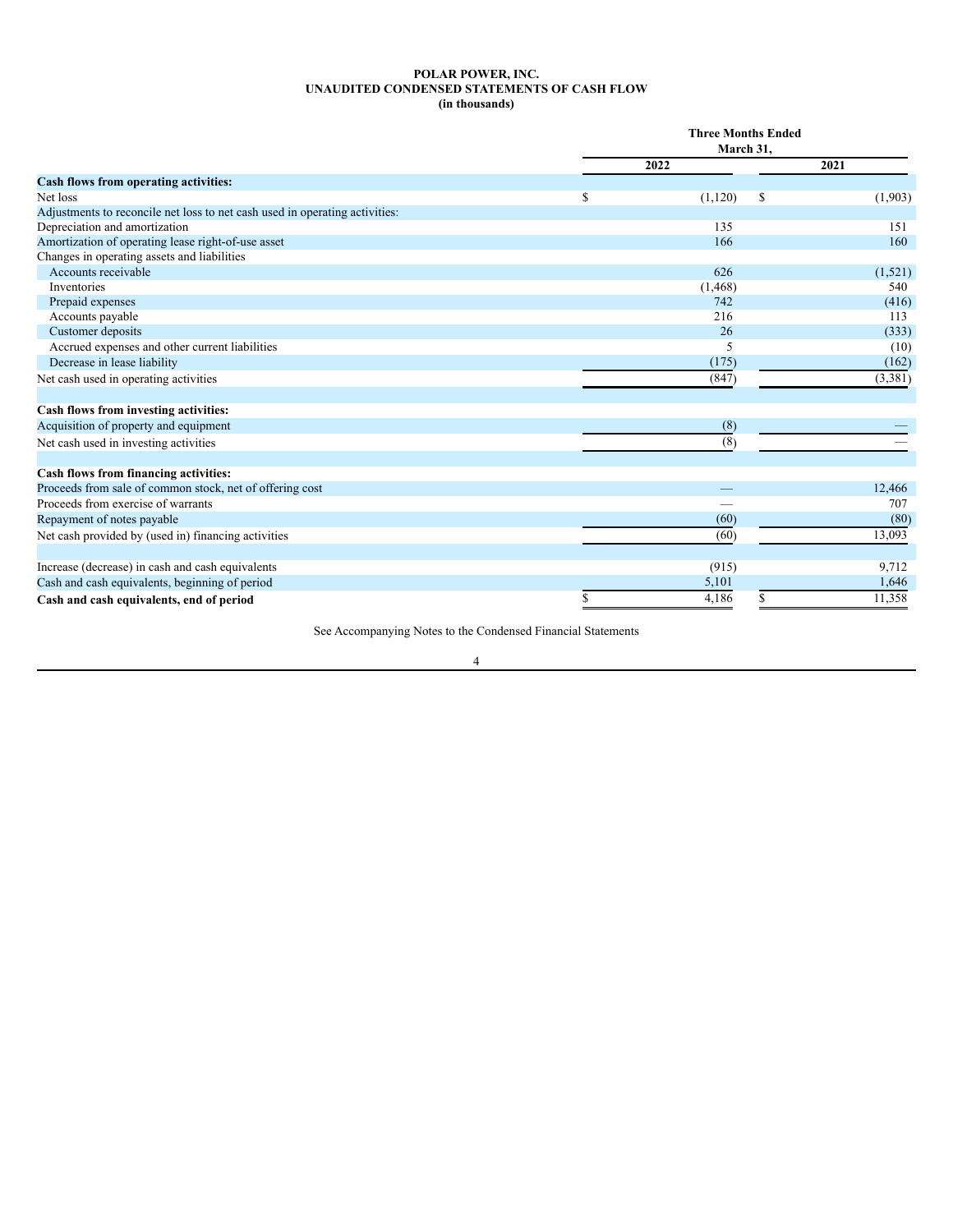# **POLAR POWER, INC. NOTES TO CONDENSED FINANCIAL STATEMENTS FOR THE THREE MONTHS ENDED MARCH 31, 2022 AND 2021 (In thousands, except for share and per share data and where otherwise noted) (UNAUDITED)**

# **NOTE 1 – ORGANIZATION AND SUMMARY OF SIGNIFICANT ACCOUNTING POLICIES**

# **The Company**

Polar Power, Inc. was incorporated in the State of Washington as Polar Products, Inc. and in 1991 reincorporated in the State of California under the name Polar Power, Inc. In December 2016, Polar Power, Inc. reincorporated in the State of Delaware (the "Company"). The Company designs, manufactures and sells direct current, or DC, power systems to supply reliable and low-cost energy to off-grid, bad-grid and backup power, electric vehicle (EV) charging, and nano-grid applications. The Company's products integrate DC generator, proprietary electronic control systems, lithium batteries and solar photovoltaic (PV) technologies to provide low operating cost and emissions for telecommunications, defense, automotive, nano-grid, EV charging and industrial markets.

# **Impact of COVID-19**

The Company continues to monitor the evolving COVID-19 pandemic and related guidance from international and domestic authorities, including federal, state and local public health authorities and it may need to make changes to its business based on their recommendations. COVID-19 has had, and is likely to continue to have, a material and substantial adverse impact on the Company's results of operations including, among others, a decrease in the Company's sales and delays in sourcing of raw materials from suppliers. The Company's business is directly dependent upon, and correlates closely with, the marketing levels and ongoing business activities of its existing customers and suppliers. In the event of a continued widespread economic downturn caused by COVID-19, the Company could experience a further reduction in current projects, longer sales and collection cycles, deferral or delay of purchase commitments for its DC power systems, a reduction in its manufacturing functionality, higher than normal inventory levels, a reduction in the availability of qualified labor, and increased price competition, all of which could substantially adversely affect its net revenues and its ability to remain a going concern.

The extent of the impact of COVID-19 on its operational and financial performance will depend on certain developments, including the duration and potential resurgence of the outbreak, the impact on its customers and sales cycles, the impact on its customer, employee or industry events, and the effect on its vendors, all of which are uncertain and cannot be predicted. At this point, the Company is uncertain of the full magnitude that the COVID-19 pandemic may have on our financial condition, liquidity and future results of operations.

# **Basis of Presentation of Unaudited Financial Information**

The unaudited condensed financial statements of the Company for the three months ended March 31, 2022 and 2021 have been prepared in accordance with accounting principles generally accepted in the U.S. ("GAAP") for interim financial information and pursuant to the requirements for reporting on Form 10-Q and Regulation S-K for scaled disclosures for smaller reporting companies. Accordingly, they do not include all the information and footnotes required by GAAP for complete financial statements. However, such information reflects all adjustments (consisting solely of normal recurring adjustments), which are, in the opinion of management, necessary for the fair presentation of the Company's financial position and results of operations. Results shown for interim periods are not necessarily indicative of the results to be obtained for a full fiscal year. The balance sheet information as of December 31, 2021 was derived from the audited financial statements included in the Company's financial statements as of and for the years ended December 31, 2021 and 2020 contained in the Company's Annual Report on Form 10-K filed with the Securities and Exchange Commission, or the SEC, on March 31, 2022. These financial statements should be read in conjunction with that report.

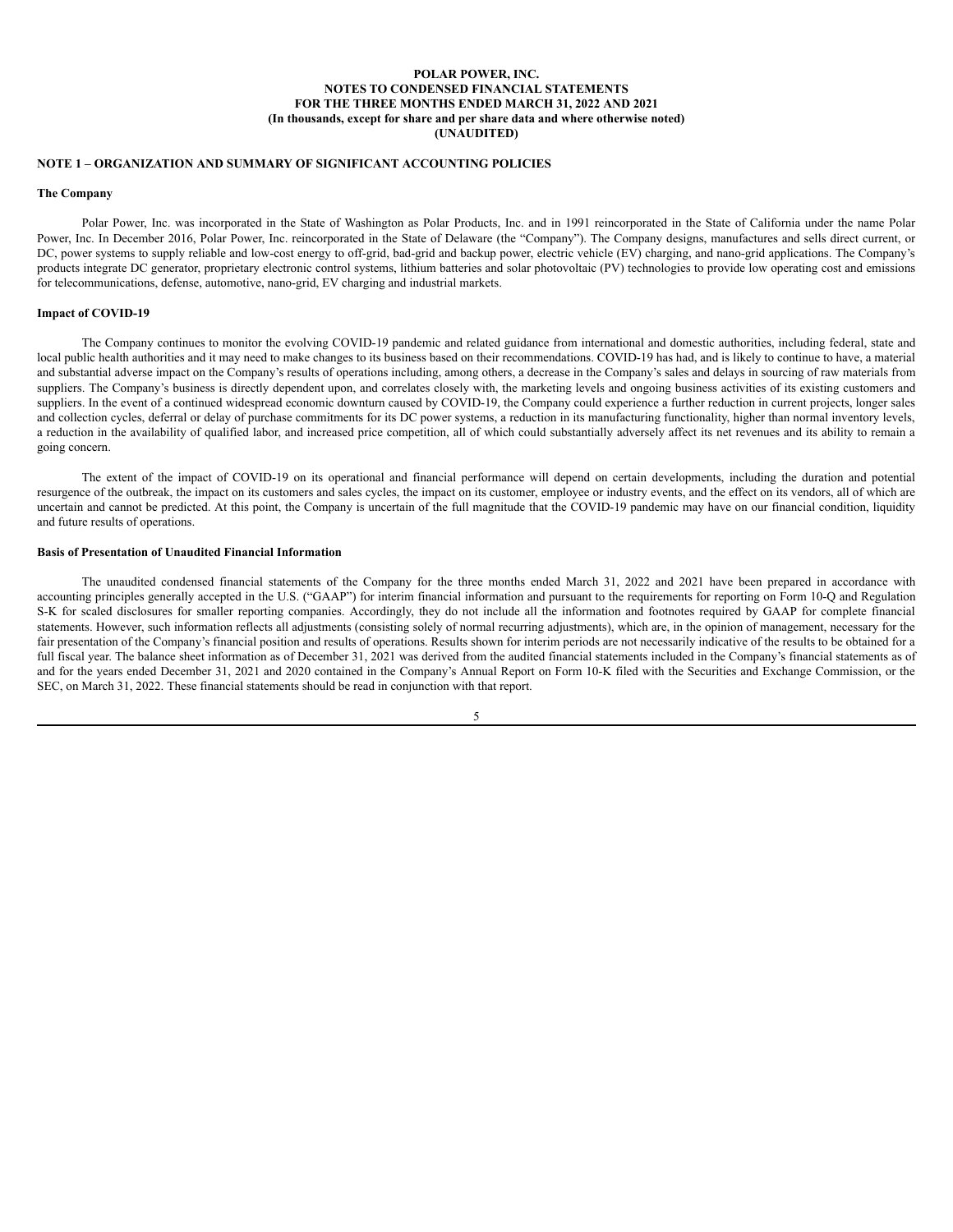#### **Estimates**

The preparation of financial statements in conformity with GAAP requires management to make estimates and assumptions that affect the reported amounts of assets and liabilities and disclosure of contingent assets and liabilities at the date of the financial statements and the reported amounts of revenue and expenses during the reporting period. Material estimates relate to the assumptions made in determining reserves for uncollectible receivables, inventory reserves and returns, impairment analysis of longterm assets, valuation allowance on deferred tax assets, income tax accruals, accruals for potential liabilities and warrant reserves and assumptions made in valuing equity instruments issued for services. Actual results may differ from those estimates.

### **Revenue Recognition**

The Company recognizes revenue in accordance with Accounting Standards Codification ("ASC") 606, Revenue from Contracts with Customers ("ASC 606").

Substantially all of the Company's revenue is derived from product sales. Product revenue is recognized when performance obligations under the terms of a contract are satisfied, which occurs for the Company upon shipment or delivery of products or services to its customers based on written sales terms, which is also when control is transferred. Revenue is measured as the amount of consideration the Company expects to receive in exchange for transferring the products or services to a customer. The Company regularly reviews its customers' financial positions to ensure that collectability is reasonably assured.

The Company also recognizes revenues from the rental of equipment. The Company's rental revenues have not been significant to date and have accounted for less than one percent of total revenues for the three-month periods ended March 31, 2022 and 2021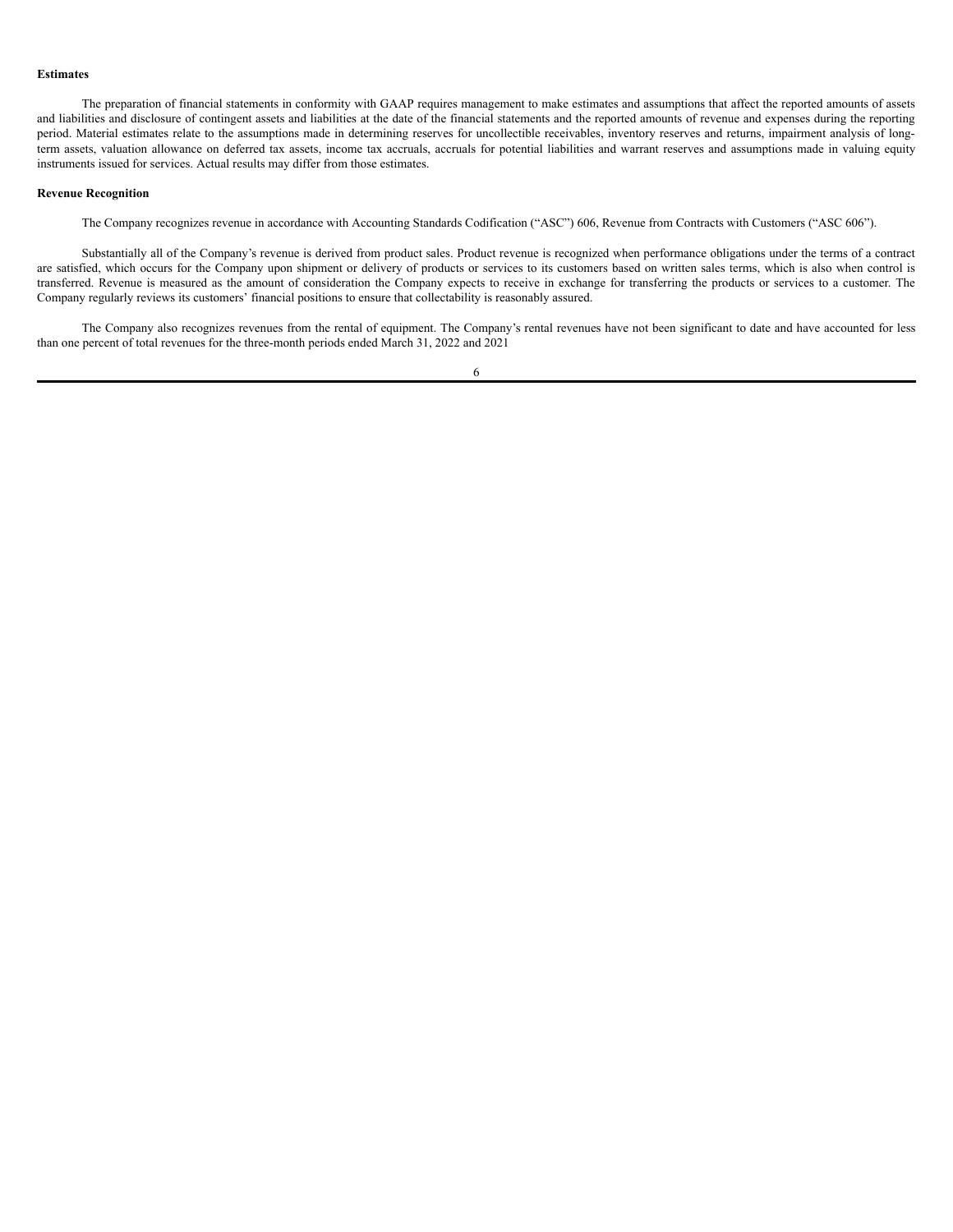# *Disaggregation of Net Sales*

The following table shows the Company's disaggregated net sales by product type:

|                                     | Three months ended<br>March 31, |  |                     |  |  |
|-------------------------------------|---------------------------------|--|---------------------|--|--|
|                                     | 2022<br>(Unaudited)             |  | 2021<br>(Unaudited) |  |  |
| DC power systems                    | 3,617                           |  | 3,155               |  |  |
| Engineering & Tech Support Services | 44                              |  | 28                  |  |  |
| Accessories                         | 48                              |  | 107                 |  |  |
| Total net sales                     | 3.709                           |  | 3,290               |  |  |

The following table shows the Company's disaggregated net sales by customer type:

|                                               |                     |  | Three months ended<br>March 31, |  |                     |  |
|-----------------------------------------------|---------------------|--|---------------------------------|--|---------------------|--|
|                                               | 2022<br>(Unaudited) |  |                                 |  | 2021<br>(Unaudited) |  |
| Telecom                                       |                     |  | 3,670                           |  | 3,053               |  |
| Government/Military                           |                     |  |                                 |  | 31                  |  |
| Marine                                        |                     |  | 14                              |  |                     |  |
| Other (backup DC power to various industries) |                     |  |                                 |  | 206                 |  |
| Total net sales                               |                     |  | 3.709                           |  | 3,290               |  |
|                                               |                     |  |                                 |  |                     |  |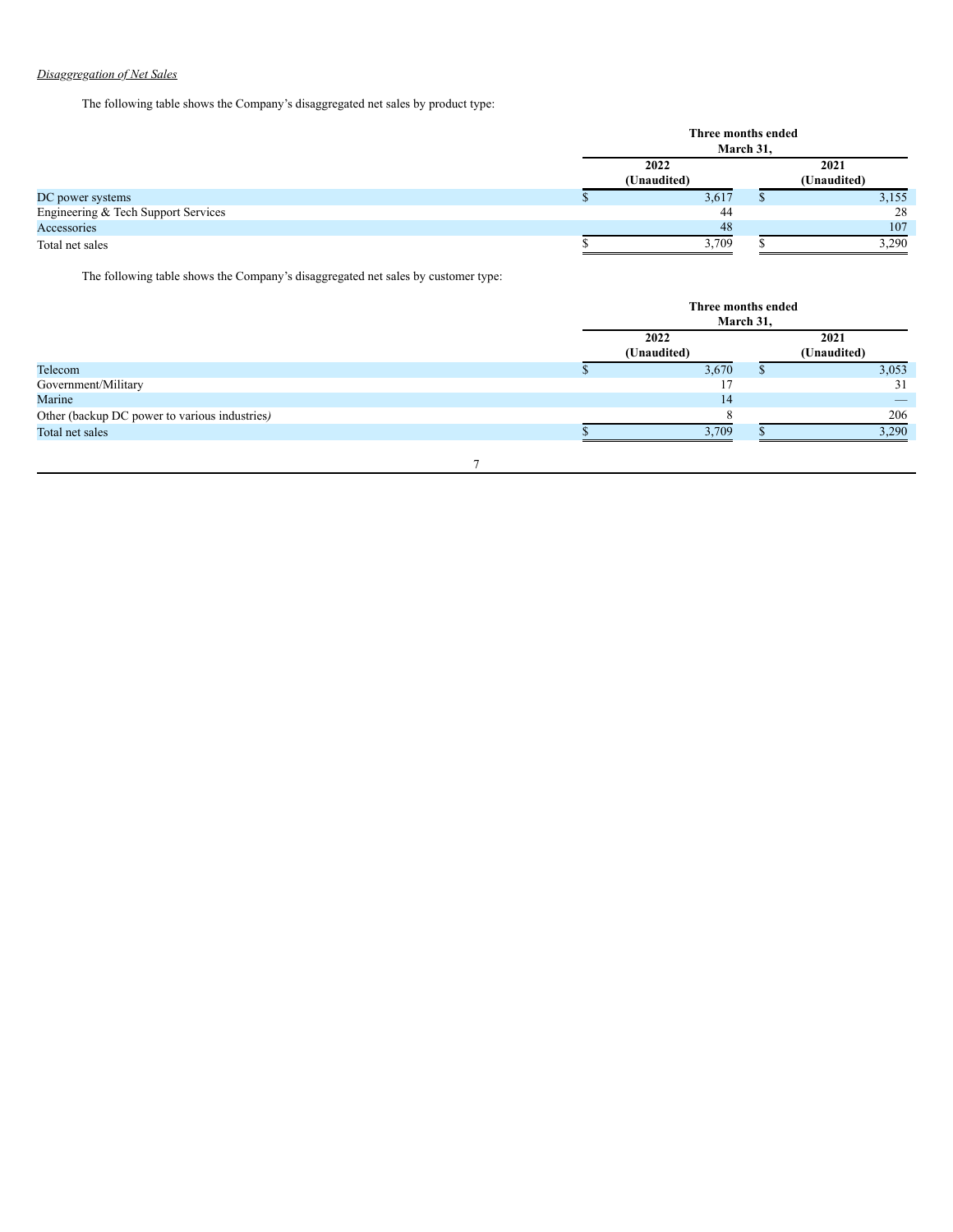# **Inventories**

Inventories are stated at the lower of cost or net realizable value, with cost determined on a first-in, first-out ("FIFO") basis. As of March 31, 2021 and December 31, 2021, inventory has been reduced by cumulative write-downs totaling \$3,400 and \$3,500, respectively. As of March 31, 2022 and December 31, 2021, inventories consisted of the following:

|                          | March 31,<br>2022<br>(unaudited) | December 31,<br>2021 |  |       |
|--------------------------|----------------------------------|----------------------|--|-------|
| Raw materials            |                                  | 7,591                |  | 6,607 |
| Finished goods           |                                  | 2,894                |  | 2,410 |
| <b>Total Inventories</b> |                                  | 10,485               |  | 9,017 |

# **Product Warranties**

The Company provides limited warranties for parts and labor at no cost to its customers within a specified time period after the sale. As of March 31, 2022 and December 31, 2021, the Company had accrued a liability for warranty reserve of \$600 and \$600, respectively, which are included in other accrued liabilities in the accompanying condensed balance sheets. The following is a tabular reconciliation of the product warranty liability, excluding the deferred revenue related to the Company's warranty coverage:

| Changes in estimates for warranties |  | March 31,<br>2022<br>(unaudited) | December 31,<br>2021 |       |  |
|-------------------------------------|--|----------------------------------|----------------------|-------|--|
| Balance at beginning of the period  |  | 600                              |                      | 600   |  |
| Payments                            |  | (153)                            |                      | (658) |  |
| Provision for warranties            |  | 153                              |                      | 658   |  |
| Balance at end of the period        |  | 600                              |                      | 600   |  |
|                                     |  |                                  |                      |       |  |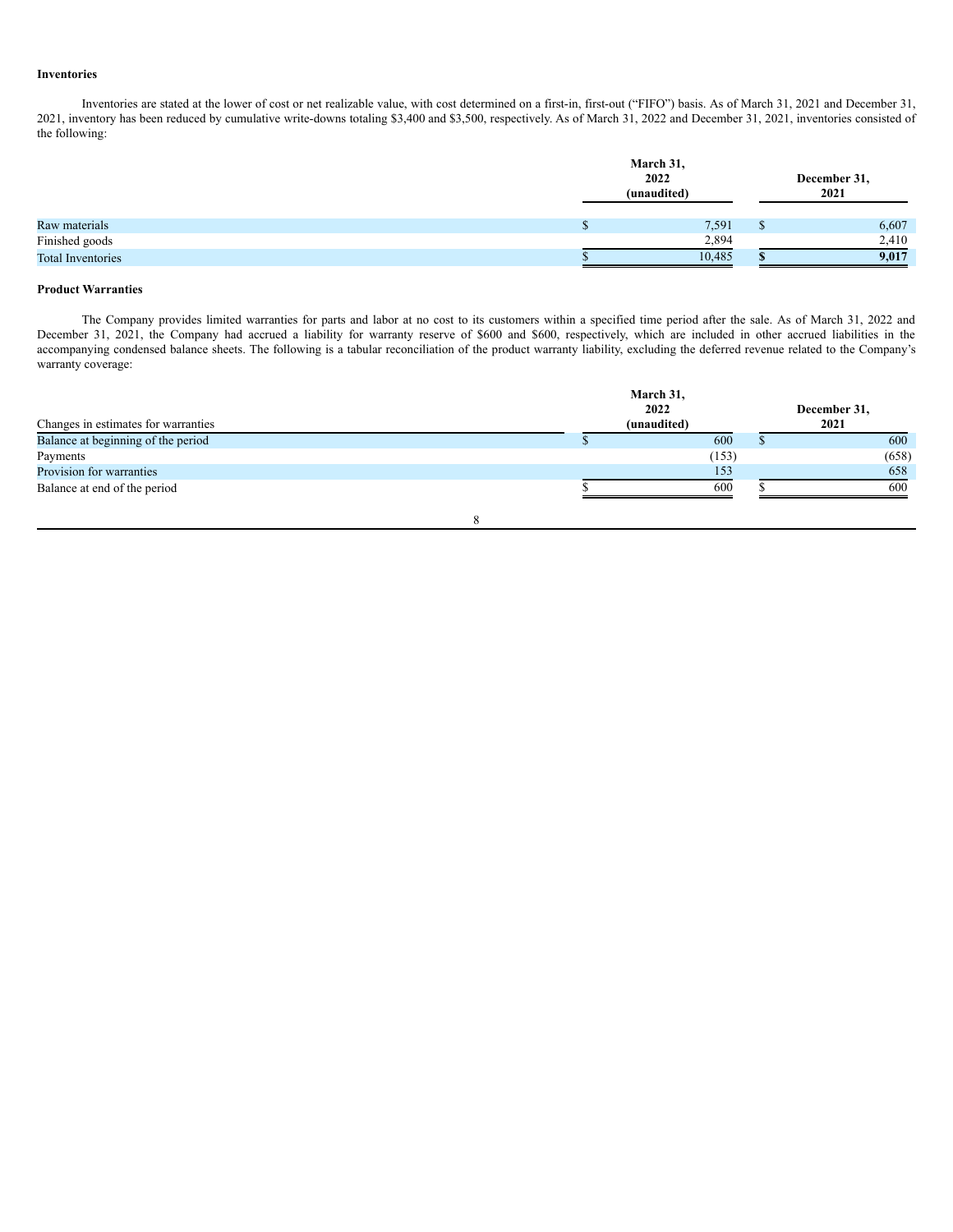#### **Stock-Based Compensation**

The Company periodically issues stock-based compensation to officers, directors, and consultants for services rendered. Such issuances vest and expire according to terms established at the issuance date.

Stock-based payments to employees, directors, and for acquiring goods and services from nonemployees, which include grants of employee stock options, are recognized in the financial statements based on their grant date fair values in accordance with ASC 718, *Compensation-Stock Compensation*. Stock option grants to employees, which are generally time vested, are measured at the grant date fair value and depending on the conditions associated with the vesting of the award, compensation cost is recognized on a straight-line or graded basis over the vesting period. Recognition of compensation expense for non-employees is in the same period and manner as if the Company had paid cash for the services. The fair value of stock options granted is estimated using the Black-Scholes option-pricing model, which uses certain assumptions related to risk-free interest rates, expected volatility, expected life, and future dividends. The assumptions used in the Black-Scholes option pricing model could materially affect compensation expense recorded in future periods.

## **Financial Assets and Liabilities Measured at Fair Value**

The Company uses various inputs in determining the fair value of its investments and measures these assets on a recurring basis. Financial assets recorded at fair value in the balance sheets are categorized by the level of objectivity associated with the inputs used to measure their fair value.

Authoritative guidance provided by the Financial Accounting Standards Board ("FASB") defines the following levels directly related to the amount of subjectivity associated with the inputs to fair valuation of these financial assets:

- Level 1 Quoted prices in active markets for identical assets or liabilities.
- Level 2 Inputs, other than the quoted prices in active markets, that is observable either directly or indirectly.
- Level 3 Unobservable inputs based on the Company's assumptions.

The carrying amounts of financial assets and liabilities, such as cash and cash equivalents, accounts receivable and accounts payable, approximate their fair values because of the short maturity of these instruments. The carrying values of the line of credit, notes payable approximate their fair values due to the fact that the interest rates on these obligations are based on prevailing market interest rates.

### **Segments**

The Company operates in one segment for the manufacture and distribution of its products. In accordance with the "Segment Reporting" Topic of the ASC, the Company's chief operating decision maker has been identified as the Chief Executive Officer and President, who reviews operating results to make decisions about allocating resources and assessing performance for the entire Company. Existing guidance, which is based on a management approach to segment reporting, establishes requirements to report selected segment information quarterly and to report annually entity-wide disclosures about products and services, major customers, and the countries in which the entity holds material assets and reports revenue. All material operating units qualify for aggregation under "Segment Reporting" due to their similar customer base and similarities in: economic characteristics; nature of products and services; and procurement, manufacturing and distribution processes. Since the Company operates in one segment, all financial information required by "Segment Reporting" can be found in the accompanying financial statements.

## **Concentrations**

*Cash*. The Company maintains cash balances at four banks, with the majority held at one bank located in the U.S. At times, the amount on deposit exceeds the federally insured limits. Management believes that the financial institutions that hold the Company's cash are financially sound and, accordingly, minimal credit risk exists.

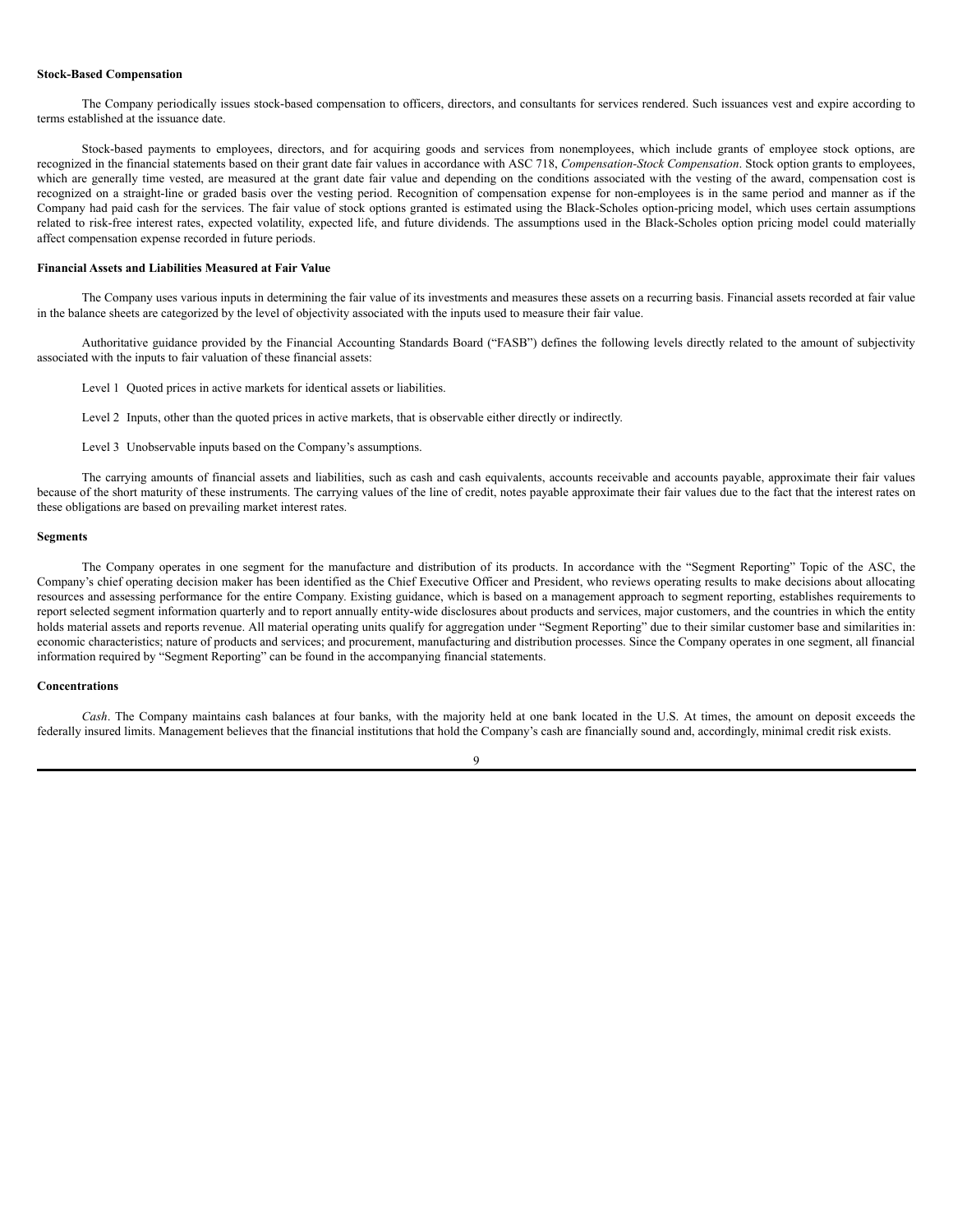Cash denominated in Australian Dollars with a U.S. Dollar equivalent of \$11 and \$9 at March 31, 2022 and December 31, 2021, respectively, was held in an account at a financial institution located in Australia. Cash denominated in Romanian Leu with a U.S. Dollar equivalent of \$24 and \$23 at March 31, 2022 and December 31, 2021, respectively, was held in an account at a financial institution located in Romania.

*Revenues.* For the three months ended March 31, 2022, 90% of revenues were generated from the Company's largest customer (a Tier-1 telecommunications wireless carrier in the U.S.). For the three months ended March 31, 2021, 59% (from a Tier-1 telecommunications wireless carrier in the U.S.), 15%, and 11% of revenues were generated from the Company's three largest customers. There was no other revenue from customers in excess of 10% of revenues in either period. For the three months ended March 31, 2022 and March 31, 2021, sales to telecommunications customers accounted for 99% and 93% of total revenues, respectively. For the three months ended March 31, 2022 and March 31, 2021, sales to international customers accounted for 1% and 26%, of total revenue, respectively.

*Accounts receivable*. At March 31, 2022, 93% of the Company's accounts receivable were from the Company's largest customer. At December 31, 2021, the Company's two largest receivable accounts represented 74% and 15% of the Company's total accounts receivable. There was no other customer that accounted for more than 10% of the Company's accounts receivable as of March 31, 2022 or December 31, 2021.

*Accounts payable*. At March 31, 2022, accounts payable to the Company's three largest vendors represented 32%, 12% and 7%, respectively, of the Company's accounts payable. On December 31, 2021, the three largest accounts payable accounts to the Company's vendors represented 16%, 9%, and 9%.

#### **Net Loss Per Share**

Basic net loss per share is computed by dividing net loss by the weighted average number of common shares outstanding for the period. Diluted earnings per share is computed by dividing the net income applicable to common stockholders by the weighted average number of common shares outstanding plus the number of additional common shares that would have been outstanding if all dilutive potential common shares had been issued using the treasury stock method. Potential common shares are excluded from the computation when their effect is antidilutive. The dilutive effect of potentially dilutive securities is reflected in diluted net income per share if the exercise prices were lower than the average fair market value of common shares during the reporting period.

The following potentially dilutive shares were excluded from the shares used to calculate diluted earnings per share as their inclusion would be anti-dilutive:

|          | March 31,<br>2022 | March 31,<br>2021 |
|----------|-------------------|-------------------|
|          | (Unaudited)       | (Unaudited)       |
| Options  | 140,000           | 140,000           |
| Warrants | 24,122            | 24,122            |
| Total    | 164,122           | 164,122           |
|          |                   |                   |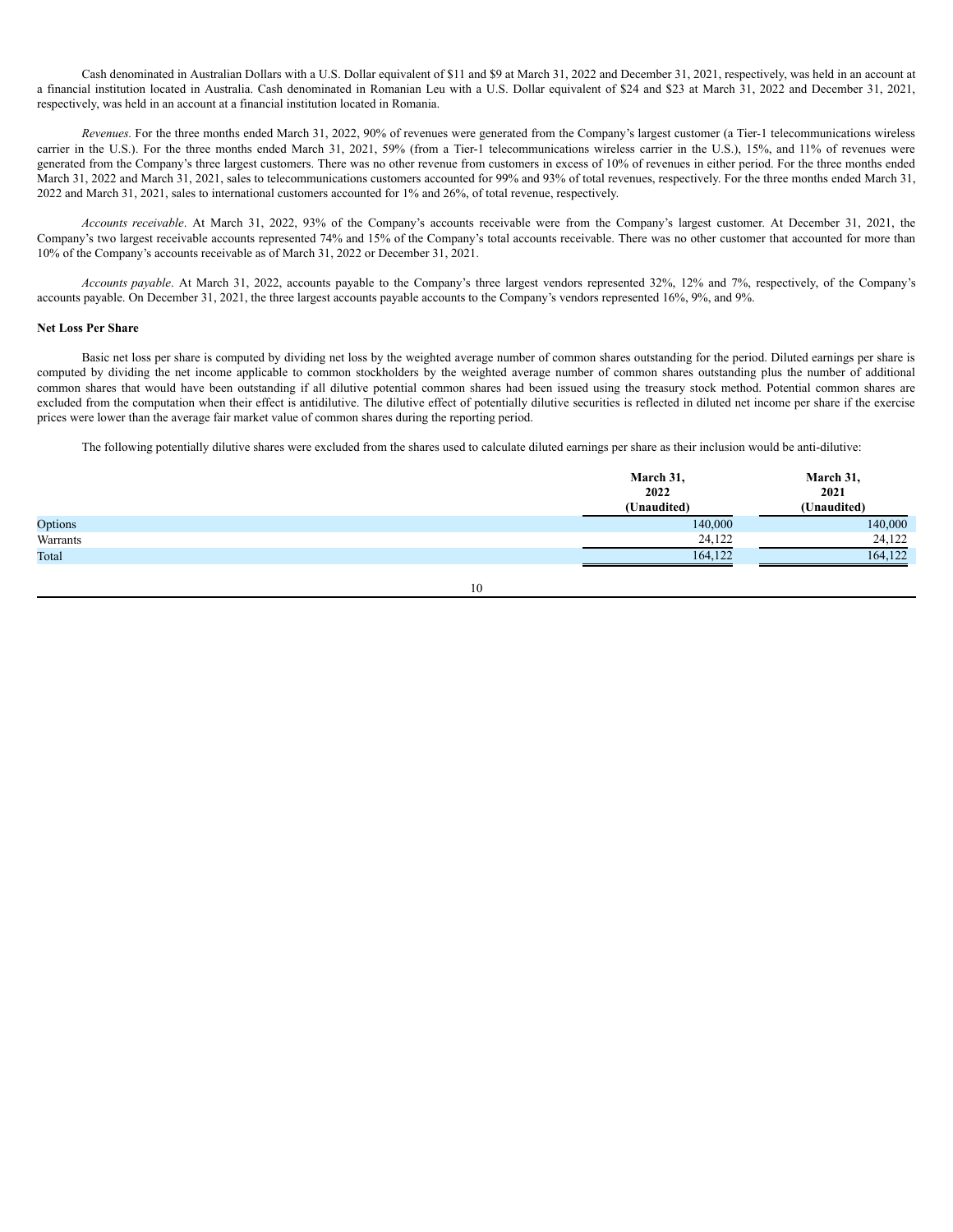#### **Recent Accounting Pronouncements**

In September 2016, the FASB issued ASU No. 2016-13, Credit Losses - Measurement of Credit Losses on Financial Instruments ("ASC 326"). The standard significantly changes how entities will measure credit losses for most financial assets, including accounts and notes receivables. The standard will replace today's "incurred loss" approach with an "expected loss" model, under which companies will recognize allowances based on expected rather than incurred losses. Entities will apply the standard's provisions as a cumulative-effect adjustment to retained earnings as of the beginning of the first reporting period in which the guidance is effective. ASU 2016-13 is effective for the Company beginning January 1, 2023, and early adoption is permitted. The adoption of ASU 2016-13 is not expected to have a material impact on the Company's financial position, results of operations, and cash flows.

In August 2020, the FASB issued ASU No. 2020-06 ("ASU 2020-06") "Debt—Debt with Conversion and Other Options (Subtopic 470-20) and Derivatives and Hedging—Contracts in Entity's Own Equity (Subtopic 815-40)." ASU 2020-06 reduces the number of accounting models for convertible debt instruments by eliminating the cash conversion and beneficial conversion models. As a result, a convertible debt instrument will be accounted for as a single liability measured at its amortized cost as long as no other features require bifurcation and recognition as derivatives. By removing those separation models, the effective interest rate of convertible debt instruments will be closer to the coupon interest rate. Further, the diluted net income per share calculation for convertible instruments will require the Company to use the if-converted method. For contracts in an entity's own equity, the type of contracts primarily affected by this update are freestanding and embedded features that are accounted for as derivatives under the current guidance due to a failure to meet the settlement conditions of the derivative scope exception. This update simplifies the related settlement assessment by removing the requirements to (i) consider whether the contract would be settled in registered shares, (ii) consider whether collateral is required to be posted, and (iii) assess shareholder rights. ASU 2020-06 is effective January 1, 2024, for the Company and the provisions of this update can be adopted using either the modified retrospective method or a fully retrospective method. Early adoption is permitted, but no earlier than January 1, 2021, including interim periods within that year. Effective January 1, 2021, the Company early adopted ASU 2020-06 and that adoption did not have an impact on its financial statements and the related disclosures.

In May 2021, the FASB issued ASU 2021-04 "Earnings Per Share (Topic 260), Debt—Modifications and Extinguishments (Subtopic 470-50), Compensation— Stock Compensation (Topic 718), and Derivatives and Hedging—Contracts in Entity's Own Equity (Subtopic 815- 40) Issuer's Accounting for Certain Modifications or Exchanges of Freestanding Equity-Classified Written Call Options" ("ASU 2021-04"). ASU 2021-04 provides guidance as to how an issuer should account for a modification of the terms or conditions or an exchange of a freestanding equity-classified written call option (i.e., a warrant) that remains classified after modification or exchange as an exchange of the original instrument for a new instrument. An issuer should measure the effect of a modification or exchange as the difference between the fair value of the modified or exchanged warrant and the fair value of that warrant immediately before modification or exchange and then apply a recognition model that comprises four categories of transactions and the corresponding accounting treatment for each category (equity issuance, debt origination, debt modification, and modifications unrelated to equity issuance and debt origination or modification). ASU 2021-04 is effective for all entities for fiscal years beginning after December 15, 2021, including interim periods within those fiscal years. An entity should apply the guidance provided in ASU 2021-04 prospectively to modifications or exchanges occurring on or after the effective date. The Company adopted ASU 2021-04 effective January 1, 2022. The adoption of ASU 2021-04 did not have any impact on the Company's consolidated financial statement presentation or disclosures.

The Company's management does not believe that there are other recently issued but not yet effective authoritative guidance, if currently adopted, would have a material impact on the Company's financial statement presentation or disclosures.

# **NOTE 2 – PROPERTY AND EQUIPMENT**

Property and equipment consist of the following:

|                                                 | March 31,<br>2022<br>(Unaudited) | December 31,<br>2021 |
|-------------------------------------------------|----------------------------------|----------------------|
| Production tooling, jigs, fixtures              | 71                               |                      |
| Shop equipment and machinery                    | 3,358                            | 3,350                |
| Vehicles                                        | 181                              | 180                  |
| Leasehold improvements                          | 390                              | 390                  |
| Office equipment                                | 181                              | 181                  |
| Software                                        | 106                              | 106                  |
| Total property and equipment, cost              | 4,287                            | 4,278                |
| Less: accumulated depreciation and amortization | (3, 394)                         | (3,259)              |
| Property and equipment, net                     | 893                              | 1,019                |

Depreciation and amortization expense on property and equipment for the three months ended March 31, 2022 and 2021 was \$135 and \$151, respectively. During the three months ended March 31, 2022 and 2021, \$130 and \$144, respectively, of the depreciation expense was included in the balance of cost of sales.

## **NOTE 3 – NOTES PAYABLE**

Notes payable consist of the following:

|                                      | 2022        | December 31, |
|--------------------------------------|-------------|--------------|
|                                      | (Unaudited) | 2021         |
| <b>Total Equipment Notes Payable</b> | 450         | 510          |
| Less Current Portion                 | 245         | 242          |
| Notes Payable, long term             | 205         | 268          |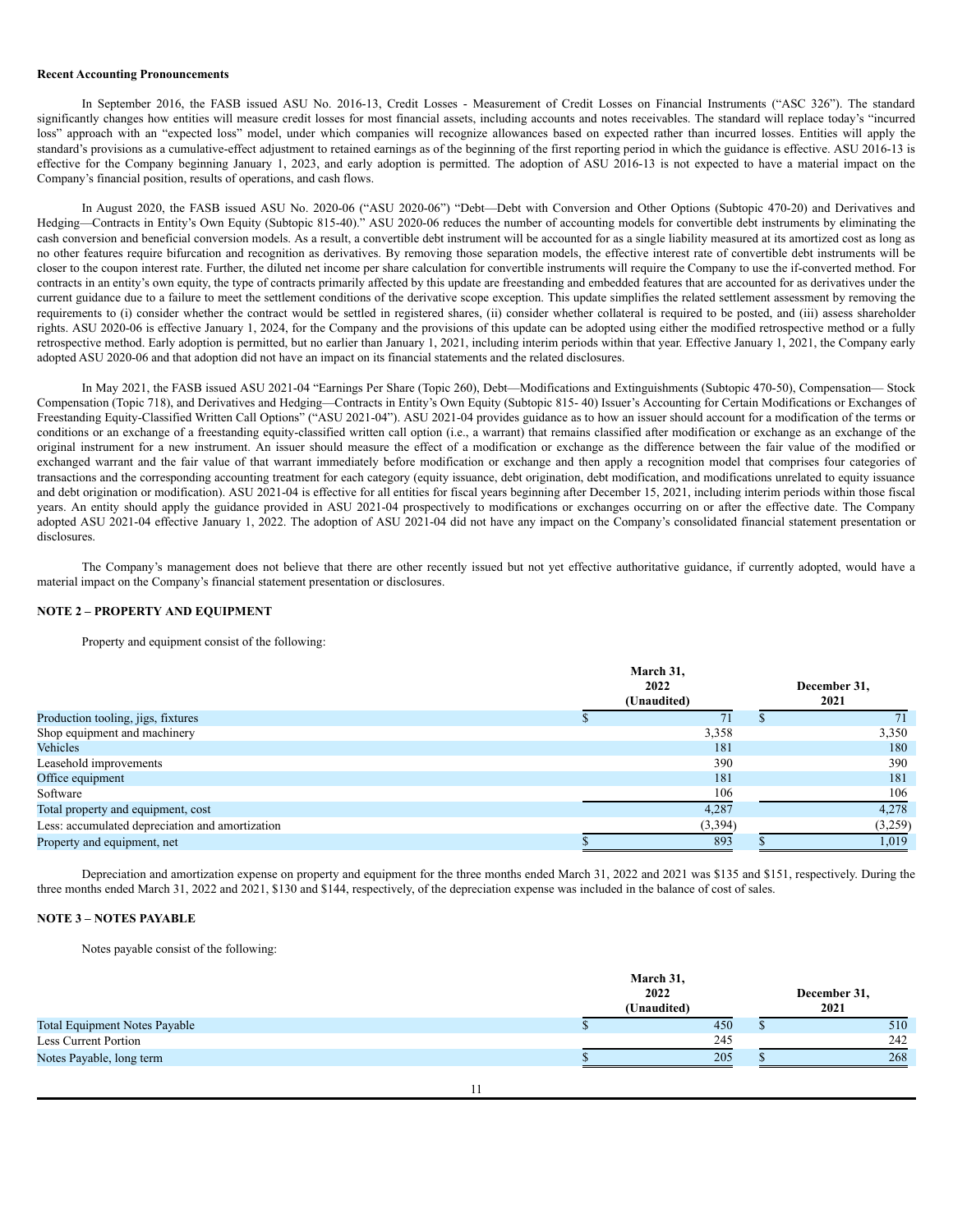The Company has entered into several financing agreements for the purchase of equipment in prior years. The terms of these financing arrangements are for a term of 2 years to 5 years, with interest rates ranging from 1.9% to 6.9% per annum, secured by the purchased equipment. The aggregate monthly payments of principal and interest of the outstanding notes payable as of March 31, 2022 is approximately \$22 and are due through 2024.

# **NOTE 4 – LINE OF CREDIT**

### Credit Facility

Effective September 30, 2020, the Company entered into a Loan and Security Agreement (the "Loan Agreement") with Pinnacle Bank ("Pinnacle"). During 2022, the Company did not take any advances from the revolving credit facility. At March 31, 2022, there was no balance outstanding under the line of credit and the Company had availability under the line of credit in the amount of \$3,127.

The loan agreement provides for a revolving credit facility under which Pinnacle may make advances to the Company, subject to certain limitations and adjustments, of up to (a) 85% of the aggregate net face amount of the Company's accounts receivable and other contract rights and receivables, plus (b) the lesser of (i) 35% of the lower of cost or wholesale market value of certain inventory of the Company or (ii) \$2,500. In no event shall the aggregate amount of the outstanding advances under the revolving credit facility be greater than \$4,000. Interest accrues on the daily balance at a rate of 1.25% above the prime rate, but in no event less than 3.75% per annum. Interest on the portion of the daily balance consisting of advances against inventory accrues interest at a rate of 2.25% above the prime rate, but in no event less than 4.75% per annum.

The loan agreement's initial term ends on September 30, 2022 and is renewed thereafter for additional one-year term. In addition, Pinnacle may terminate the Loan Agreement at any time upon sixty days prior written notice and immediately upon the occurrence of an event of default. Under the loan agreement, the Company granted Pinnacle a security interest in all presently existing and thereafter acquired or arising assets of the Company. The Loan Agreement also contains a financial covenant requiring the Company to attain an effective tangible net worth, as defined, which the Company attained as of March 31, 2022.

The loan agreement obligates the Company to pay Pinnacle a yearly facility fee in an amount equal to 1.125% of the sum of the advance limit.

#### **NOTE 5 – STOCK OPTIONS**

The following table summarizes stock option activity:

|                                         | Number of<br><b>Options</b> | <b>Weighted Average</b><br><b>Exercise Price</b> |  |
|-----------------------------------------|-----------------------------|--------------------------------------------------|--|
| Outstanding, December 31, 2021          | 140,000                     | 5.22                                             |  |
| Granted                                 |                             |                                                  |  |
| Exercised                               |                             |                                                  |  |
| Outstanding, March 31, 2022 (unaudited) | 140,000                     | 5.22                                             |  |
| Exercisable, March 31, 2022 (unaudited) | 140,000                     | 5.22                                             |  |

Effective July 8, 2016 the Company's board of directors approved the Polar Power 2016 Omnibus Incentive Plan (the "2016 Plan"), authorizing the issuance of up to 1,754,385 shares of common stock as incentives to employees and consultants to the Company with awards limited to a maximum of 350,877 shares to any one participant in any calendar year.

At December 31, 2021, the Company had total outstanding options of 140,000, which were carried forward to March 31, 2022. These options are fully vested, exercise prices ranging from \$4.84 to \$5.60, and with 30,000 option shares set to expire in December 2027 and the remaining 110,000 option shares set to expire in April 2028.

The outstanding options had no intrinsic value at March 31, 2022.

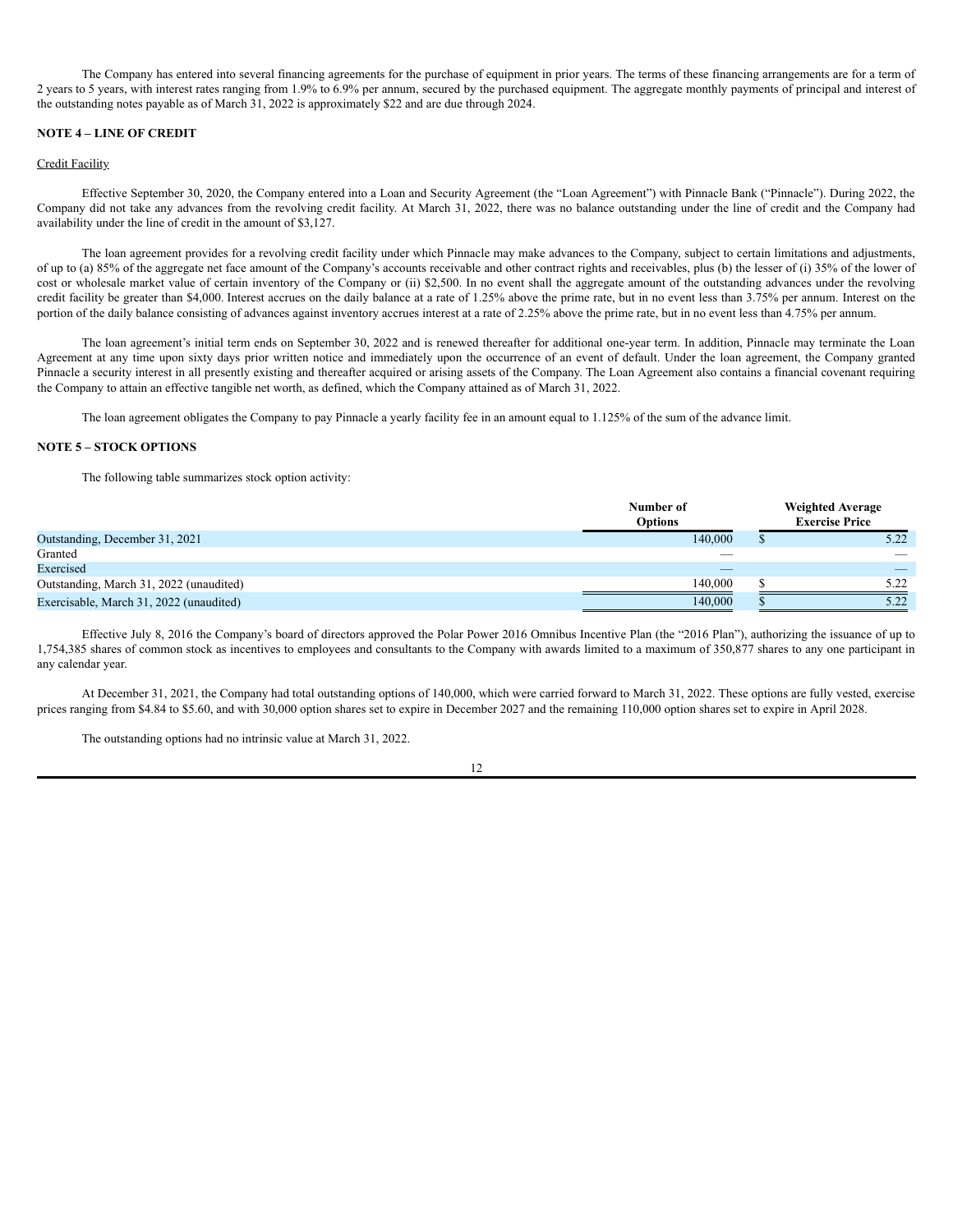# **NOTE 6 – STOCK WARRANTS**

At March 31, 2022, warrant shares outstanding were as follows:

|                                         | Number of<br><b>Warrants</b> | Weighted<br>Average<br><b>Exercise Price</b> |
|-----------------------------------------|------------------------------|----------------------------------------------|
| Outstanding December 31, 2021           | 24,122                       | 3.13                                         |
| Issued                                  |                              |                                              |
| Exercised                               |                              |                                              |
| Outstanding, March 31, 2022 (unaudited) | 24,122                       | 3.13                                         |
| Exercisable, March 31, 2022 (unaudited) | 24,122                       |                                              |

At December 31, 2021, the Company had outstanding warrants exercisable into 24,122 shares of the Company's common stock, which were carried forward to March 31, 2022. The warrants had been issued in connection with a July 2020 private placement of shares of the Company's common stock. The warrants have an exercise price of \$3.13 per share and expire in July 2025.

The intrinsic value of the outstanding and exercisable warrants at March 31, 2022 was \$2.

# **NOTE 7 – DISTRIBUTION AGREEMENT WITH A RELATED ENTITY**

On March 1, 2014, the Company entered into a subcontractor installer agreement with Smartgen Solutions, Inc. ("Smartgen"), a related entity. During the three months ended March 31, 2022 and 2021, Smartgen performed nil and \$29 in field services, respectively. On January 2, 2022, we provided written notice to Smartgen to terminate all agreements between the two companies. The termination was effective January 31, 2022.

# **NOTE 8 – OPERATING LEASES**

The Company has two operating lease agreements for its warehouse and office spaces both with remaining lease terms at March 31, 2022 of 1.2 years.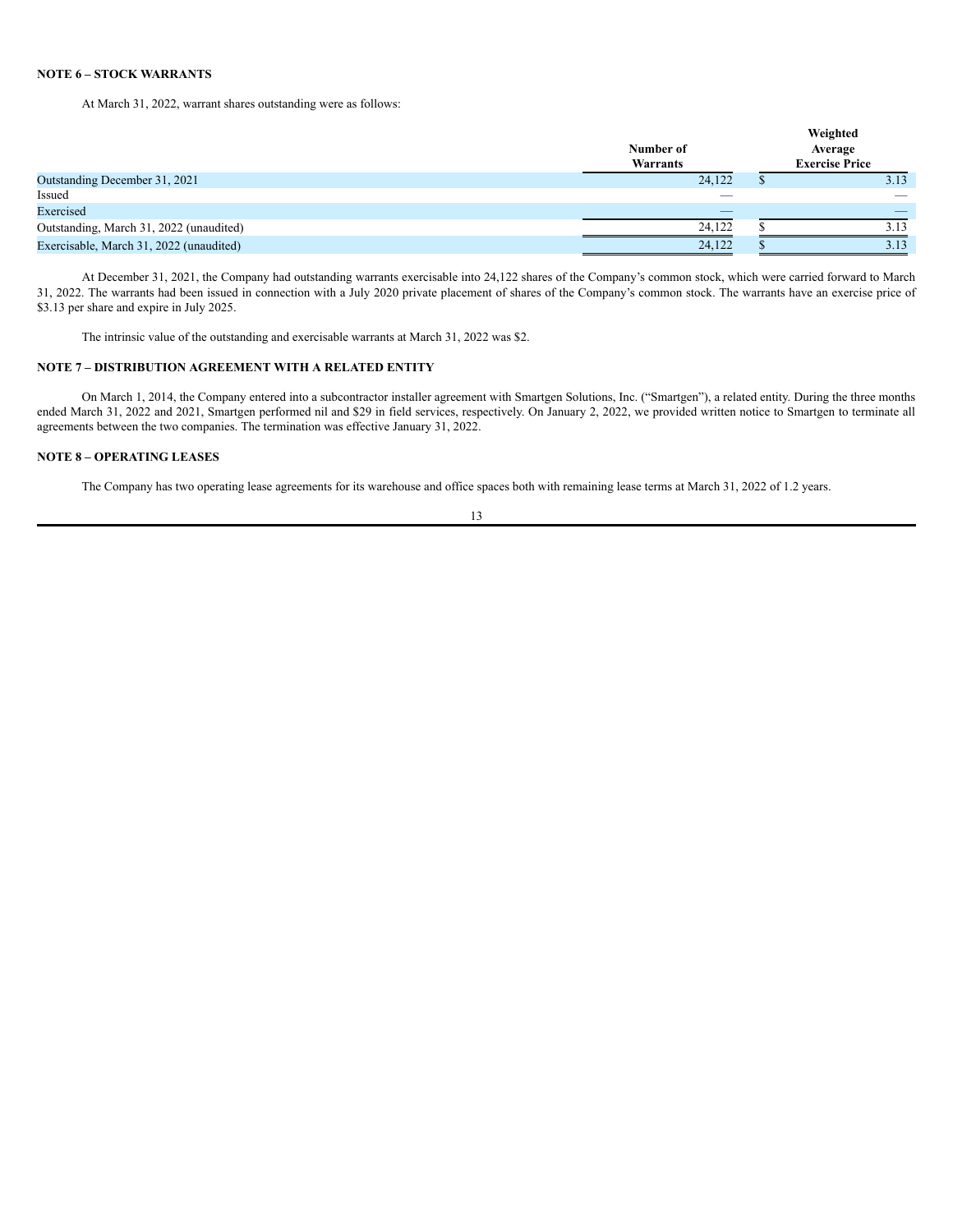The components of rent expense and supplemental cash flow information related to leases for the period are as follows:

|                                                                                                                                                                                                                                                                                 | <b>Three Months</b><br>Ended<br><b>March 31, 2022</b> |       | <b>Three Months</b><br>Ended<br><b>March 31, 2021</b> |       |
|---------------------------------------------------------------------------------------------------------------------------------------------------------------------------------------------------------------------------------------------------------------------------------|-------------------------------------------------------|-------|-------------------------------------------------------|-------|
| <b>Lease Cost</b>                                                                                                                                                                                                                                                               |                                                       |       |                                                       |       |
| Operating lease cost (of which \$25 is included in general and administration and \$150 is included in cost<br>of sales in the Company's statement of operations for the three months ended March 31, 2022, and \$25<br>and \$150 for the same period in $2021$ , respectively) |                                                       | 175   |                                                       | 175   |
|                                                                                                                                                                                                                                                                                 |                                                       |       |                                                       |       |
| Other Information                                                                                                                                                                                                                                                               |                                                       |       |                                                       |       |
| Weighted average remaining lease term – operating leases (in years)                                                                                                                                                                                                             |                                                       | 1.2   |                                                       | 2.2   |
| Average discount rate – operating leases                                                                                                                                                                                                                                        |                                                       | 3.75% |                                                       | 3.75% |

The supplemental balance sheet information related to leases for the period is as follows:

|                                                                                                     | A1<br><b>March 31, 2022</b> | At<br><b>December 31, 2021</b> |
|-----------------------------------------------------------------------------------------------------|-----------------------------|--------------------------------|
| <b>Operating leases</b>                                                                             |                             |                                |
| Long-term right-of-use assets, net of accumulated amortization of \$2,069 and \$1,903, respectively | 748                         | 914                            |
| Short-term operating lease liabilities                                                              | .69                         | 721                            |
| Long-term operating lease liabilities                                                               | 123                         | 268                            |
| Total operating lease liabilities                                                                   | 814                         | 989                            |

Maturities of the Company's lease liabilities are as follows (in thousands):

| <b>Year Ending</b>                            | <b>Operating Leases</b> |
|-----------------------------------------------|-------------------------|
| 2022 (remaining 9 months)                     | 563                     |
| 2023                                          | 280                     |
| Total lease payments                          | 843                     |
| Less: Imputed interest/present value discount | (29)                    |
| Present value of lease liabilities            | 814                     |

Rent expense for the three months ended March 31, 2022 and 2021 was \$226 and \$226, respectively.

# **NOTE 9 - EMPLOYEE RETENTION CREDITS**

The Consolidated Appropriations Act, passed in December 2020, expanded the employee retention credit ("ERC") program through December 2021. The credits cover 70% of qualified wages, plus the cost to continue providing health benefits to our employees, subject to a \$7 cap per employee per quarter. During the year ended December 31, 2021, the Company qualified for approximately \$2,000 of ERC. As of March 31, 2022 and December 31, 2021, the balance of \$2,000 is presented as employee retention credit receivable in the accompanying condensed balance sheets.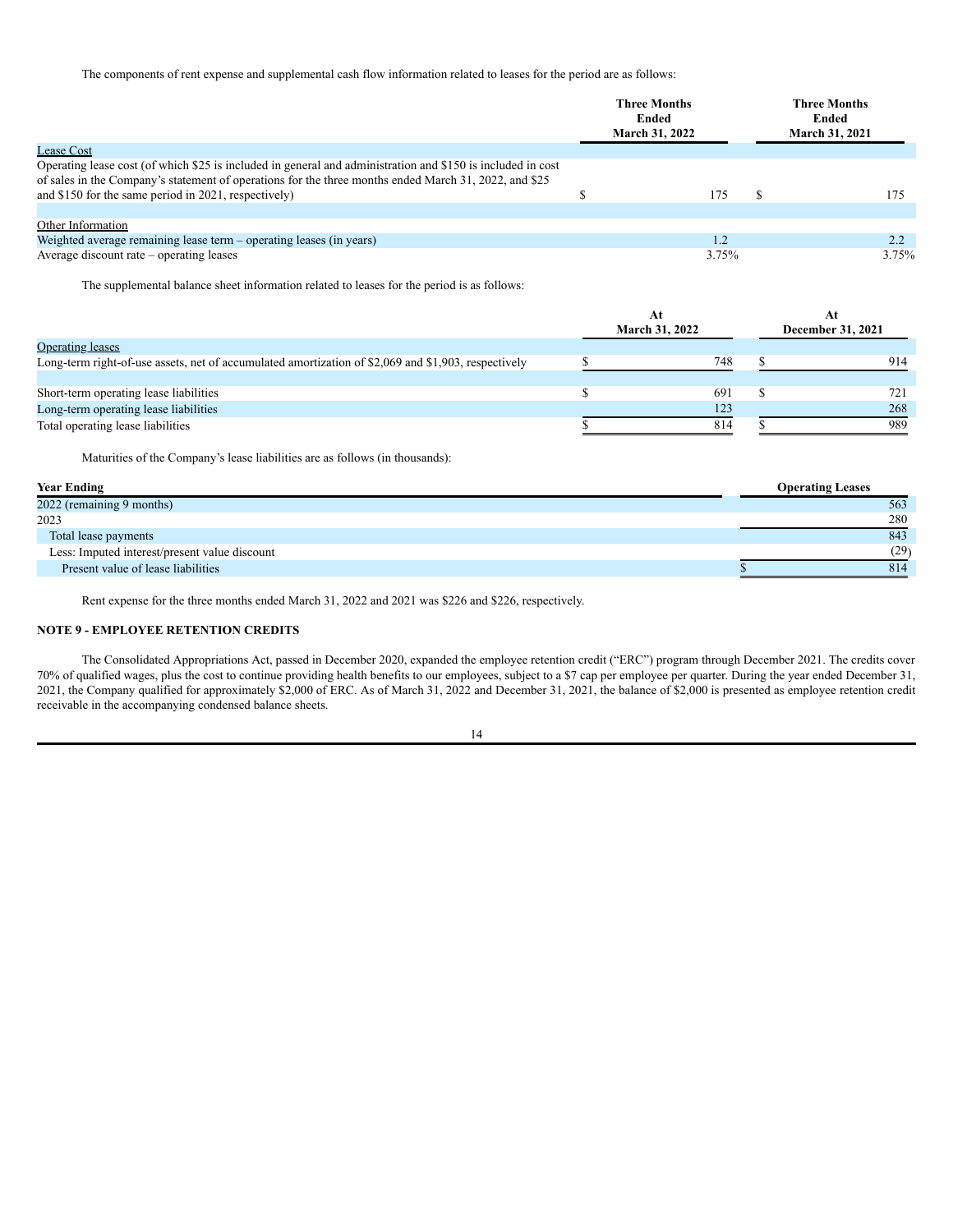#### <span id="page-17-0"></span>**ITEM 2. Management's Discussion And Analysis Of Financial Condition And Results Of Operations**

You should read the following discussion and analysis of our financial condition and results of operations together with our financial statements and the related notes and other financial information included elsewhere in this Quarterly Report on Form 10-Q. In addition to historical information, this discussion and analysis contains forwardlooking statements that involve risks, uncertainties and assumptions. Our actual results may differ materially from those discussed below. Factors that could cause or contribute to such differences include, but are not limited to, those identified below, and those discussed in the section titled "Risk Factors" and elsewhere in this report. Our historical results are not necessarily indicative of the results to be expected for any future period, and results for any interim period are not necessarily indicative of the results *to be expected for the full year.*

*All dollar amounts are presented in thousands, except share and per-share data and where otherwise noted.*

# **Overview**

We design, manufacture, and sell DC power generators, renewable energy and cooling systems for applications primarily in the telecommunications market and, to a lesser extent, in other markets, including military, electric vehicle, marine and industrial. We are continuously diversifying our customer base and are selling our products into non-telecommunication markets and applications at an increasing rate.

Within the various markets we service, our DC power systems provide reliable and low-cost DC power to service applications that do not have access to the utility grid (i.e., prime power and mobile applications) or have critical power needs and cannot be without power in the event of utility grid failure (i.e., back-up power applications).

We believe it's more efficient to build power systems around the DC generator because it's simpler to integrate with battery storage and solar photovoltaics which also operate on DC. Many applications in communications, water pumping, lighting, vehicle and vessel propulsion, security systems operate on DC power only. Many micro-grids and energy storage are DC based and use inverters to convert the DC to AC.

Serving these various markets, we offer the following configurations of our DC power systems, with output power ranging from 5 kW to 50 kW:

- **Base power systems.** These stationary systems integrate a DC generator and automated controls with remote monitoring, which are typically contained within an environmentally regulated enclosure.
- *Hybrid power systems***.** These systems incorporate lithium-ion batteries (or other advanced battery chemistries) with our proprietary battery management system into our standard DC power systems.
- *DC solar hybrid power systems***.** These stationary systems incorporate photovoltaic and other sources of renewable energy into our DC hybrid power systems.
- *Mobile power systems*. These are very light weight and compact power systems used for EV charging, robotics, communications, security.

Our DC power systems are available in diesel, natural gas, LPG / propane and renewable fuel formats, with diesel, natural gas and propane gas being the predominant formats.

During the three months ended March 31, 2022 and 2021, 99% and 93%, respectively, of our total net sales were within the telecommunications market. For the three months ended March 31, 2022, 90% of our total net sales were derived from our largest telecommunications customers. For the same period in 2021, 59%, 15% and 11% of our total net sales were derived from our three largest customers. There was no other revenue from customers in excess of 10% of total net sales in either period.

Overseas sales to telecommunications customers are showing growth after long marketing investments. In April 2022, we received a purchase order from a telecommunications customer in the South Pacific Islands in the amount of \$4.0 million for our DC power generators for off-grid applications to supply rural areas with broadband services. This order is part of a growing program to develop the telecommunications infrastructure in this region. We plan to begin deliveries mid-year 2022 and fulfill the order by the end of this year.

We continue to work on diversifying our customer base and are selling into non-telecommunication markets and applications at an increasing rate. In March 2022, we received EPA certification on our 4Y Toyota engine project aimed at expanding the power range to 35 kW on natural gas and LPG. Polar's EPA certification of 1KS and 4Y Toyota engines brings to the market (non-diesel) engines with very low maintenance and high fuel efficiency. In addition to meeting the telecommunications need for larger and more compact generators our larger models have high interest from micro-grids, peak power shaving, and EV charging.

We also continue to market our DC generators for the military, advanced mobility and marine markets as part of our ongoing customer diversification strategy. The military's increasing use of robotics, drones, and computerization in the field is driving the demand for battery charging with DC generators. Military sales are advantageous because of their long-term contracts and they tend to cover the cost of product development. Marine sales interest have increased significantly both domestically and overseas due to the increased performance in comfort and fuel economy. Also, there are increasing restrictions on the use of diesel and gasoline engines in many lakes and waterways making way for our natural gas and propane operated generators. Using natural gas and propane for home and office charging for electric vehicle and forklifts is still a market under development. Same is true for diesel mobile chargers for emergency roadside assistance.

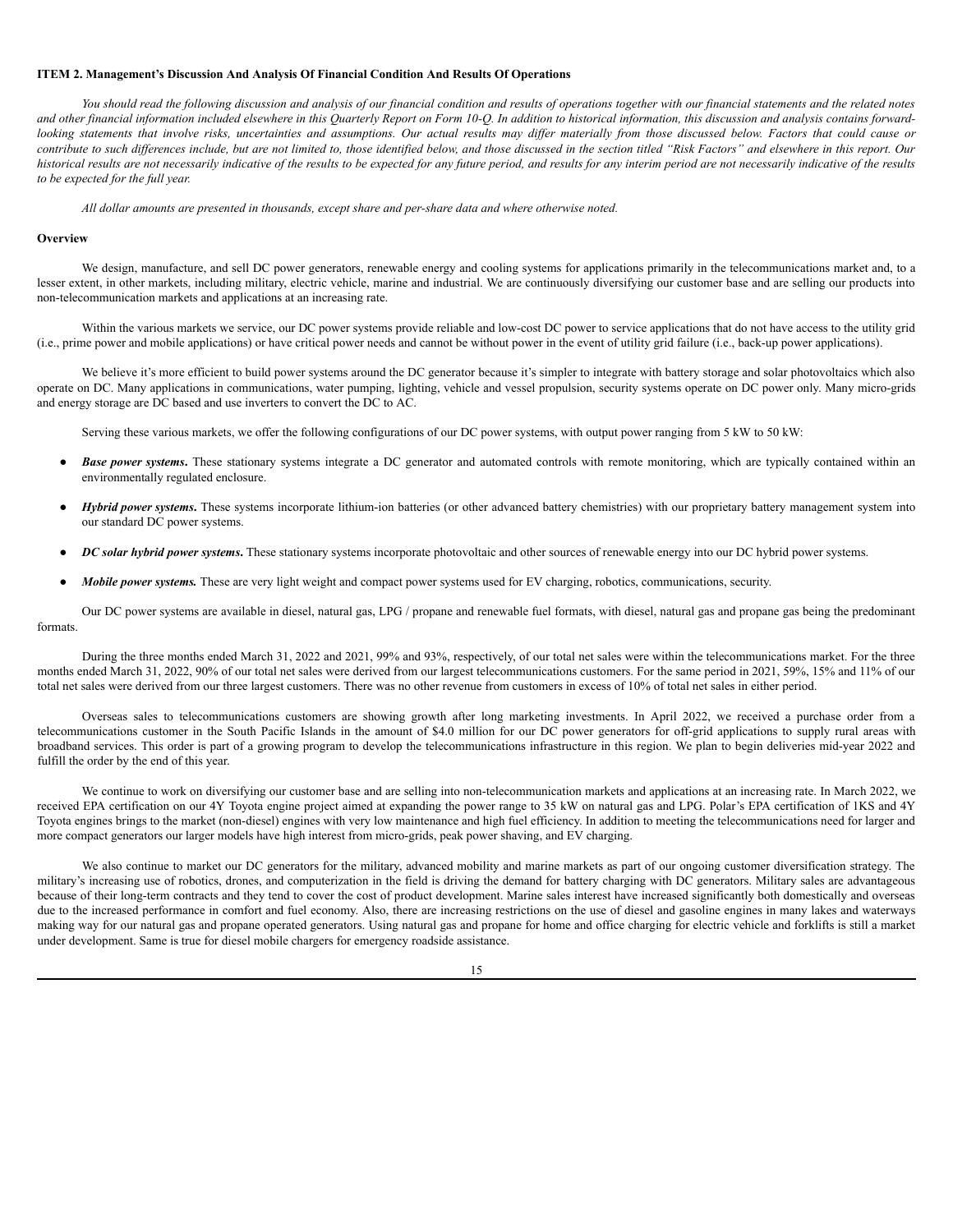#### **Impact of COVID-19**

We continue to monitor the rapidly evolving COVID-19 pandemic and related guidance from international and domestic authorities, including federal, state and local public health authorities and may need to make changes to our business based on their recommendations. COVID-19, has had and is likely to continue to have, a material and substantial adverse impact on our results of operations including, among others, a decrease in our sales, and delays in sourcing of raw materials from suppliers. Our business is directly dependent upon, and correlates closely with, the marketing levels and ongoing business activities of our existing customers and suppliers. In the event of a continued widespread economic downturn caused by COVID-19, we will likely experience a further reduction in current projects, longer sales and collection cycles, deferral or delay of purchase commitments for our DC power systems, a reduction in our manufacturing functionality, higher than normal inventory levels, a reduction in the availability of qualified labor, and increased price competition, all of which could substantially adversely affect our net revenues and our ability to remain a going concern.

The impacts of COVID-19 on our business, sources of revenues and the general economy, are currently not fully known. We will continue to actively monitor the situation and may take further actions that may alter our business operations as may be required by federal, state or local authorities or that we determine are in the best interests of our employees, customers, partners, suppliers and stockholders. It is not clear what the potential effects any such alterations or modifications may have on our business, including the effects on our customers and prospects, although we do anticipate it to negatively impact our financial results during fiscal year 2022 and perhaps beyond.

#### **Recent Business Events**

We continue to see growth in sales. During the first three months of 2022, we experienced an increase in demand of our DC power systems primarily by our Tier-1 telecommunications customers in the U.S. Our net sales increased 13% as compared to our net sales during the same period in 2021. This increase in sales is primarily driven by our Tier-1 telecommunications customers purchasing our DC power generators to support their 5G infrastructure buildout programs.

Our sales backlog as of March 31, 2022 was \$9,055, with 89% of that amount attributed to our largest U.S. telecommunications customer, 8% to other telecommunications customers, and 3% to customers in other markets. Our backlog at March 31, 2022 excludes an order in the amount of \$3,120 cancelled in April 2022. This order was received in the second quarter of 2021 for the purchase of a DC power system as mobile power for a commercial vehicle. The customer cancelled this order as a result of changes to their product design.

In April 2022, we received a purchase order from a telecommunications customer in the South Pacific Islands in the amount of \$4.0 million for our DC power generators for off-grid applications. This order is part of a growing program to develop broadband services in the south pacific region. We plan to begin deliveries mid-year 2022 and fulfill the order by the end of this year.

We also continue to work on diversifying our customer base and are selling into non-telecommunication markets and applications at an increasing rate. In March 2022, we received EPA certification on our 4Y Toyota engine project aimed at expanding the power range to 35 kW on natural gas and LPG. Polar's EPA certification of 1KS and 4Y Toyota engines brings to the market (non-diesel) engines with very low maintenance and high fuel efficiency. In addition to meeting the telecommunications need for larger and more compact generators our larger models have high interest from micro-grids, peak power shaving, and EV charging.

Our solar hybrid power systems, which integrate solar energy storage with natural gas/LPG (propane) powered generators, are ideal for off-grid (i.e., areas where wireless towers are not connected to an electrical grid) and bad-grid (i.e., areas where wireless towers are connected to an electrical grid that loses power more than eight hours) applications.

The COVID-19 pandemic has had a significant negative impact on our overall operations including revenues, productivity, gross margins and liquidity. We are experiencing labor shortages as a result of COVID-19. We also continue to have disruptions with our supply chain resulting in extended lead times, increasing costs and delays with product shipments. The key elements of our shortages are PV modules, electronic components and diesel engines.

We believe recent special military actions of the Russian Federation and its invasion of Ukraine have added considerable to our shipping costs due to diesel fuel costs. However, we believe the resulting geopolitical uncertainty should increase our military contracts.

Our growing backlog and shipments have demonstrated that our customers are viable and moving forward with orders. The headwind to a more rapid sales growth is a labor and supply chain issue. We anticipate that our component suppliers will normalize their backlogs sometime during the 4<sup>th</sup> quarter in 2023. In the meantime, our strategy will be to maintain large inventories of engines and electronic components to offset disruptions.

We believe that Covid-19 will be an ongoing challenge for years to come and to adapt will require us to further globalize our vendors, engineering, and customers.

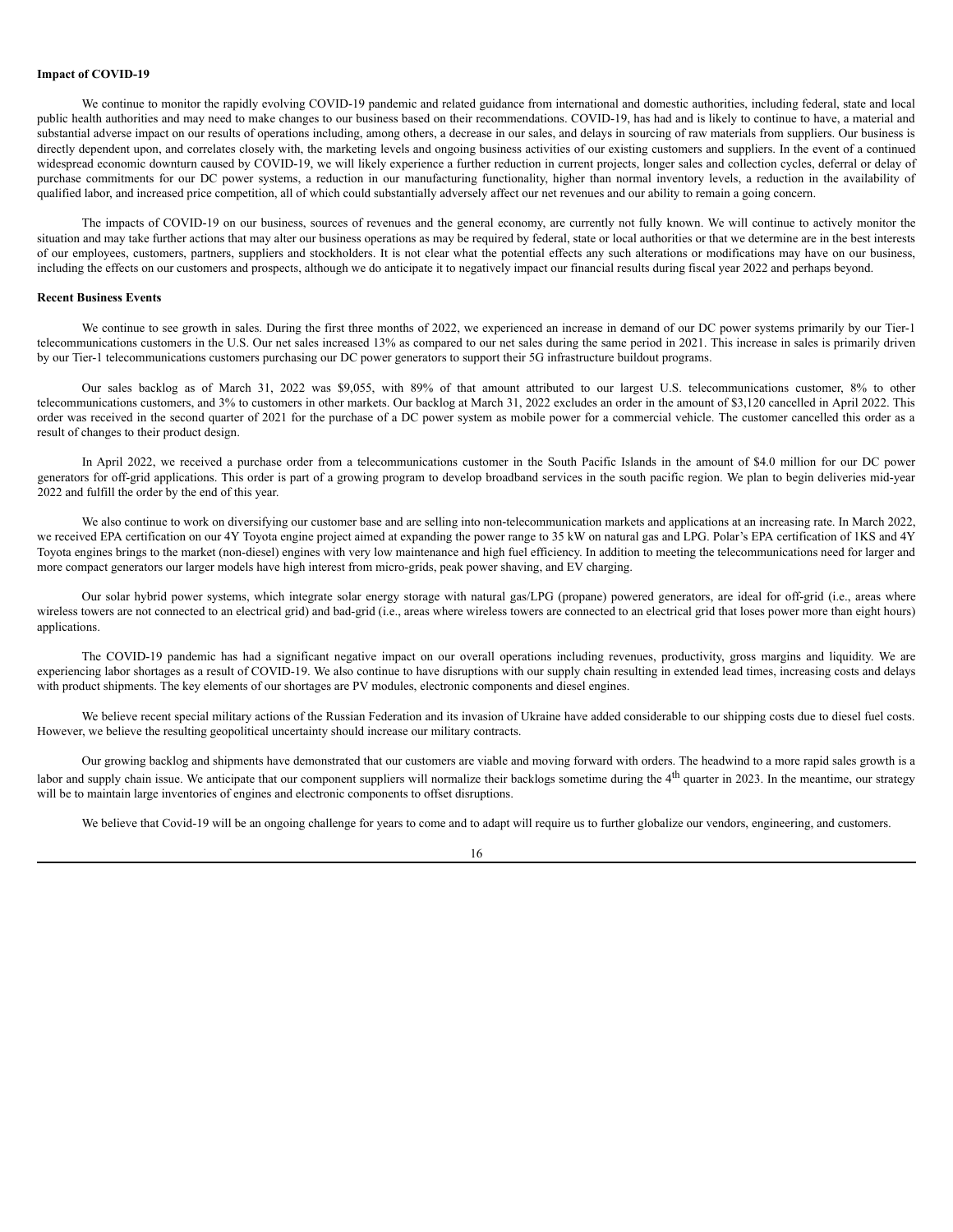#### **Critical Accounting Policies and Estimates**

The preparation of the Company's consolidated financial statements in conformity with generally accepted accounting principles in the United States ("GAAP") requires management to make estimates and assumptions that affect the reported amounts of assets and liabilities at the date of the financial statements and the reported amounts of expenses during the reporting period. Some of those judgments can be subjective and complex, and therefore, actual results could differ materially from those estimates under different assumptions or conditions. Management bases its estimates on historical experience and on various assumptions that are believed to be reasonable in relation to the financial statements taken as a whole under the circumstances, the results of which form the basis for making judgments about the carrying values of assets and liabilities that are not readily apparent from other sources. Management regularly evaluates the key factors and assumptions used to develop the estimates utilizing currently available information, changes in facts and circumstances, historical experience and reasonable assumptions. After such evaluations, if deemed appropriate, those estimates are adjusted accordingly. Actual results could differ from those estimates. Significant estimates include those related to assumptions used in reserves for uncollectible receivables, inventory reserves and returns, impairment analysis of long-term assets, valuation allowance on deferred tax assets, income tax accruals, accruals for potential liabilities and warrant reserves and assumptions made in valuing equity instruments issued for services. There were no changes to our critical accounting policies described in the consolidated financial statements included in our Annual Report on Form 10-K for the fiscal year ended December 31, 2021, that impacted our condensed consolidated financial statements and related notes included herein.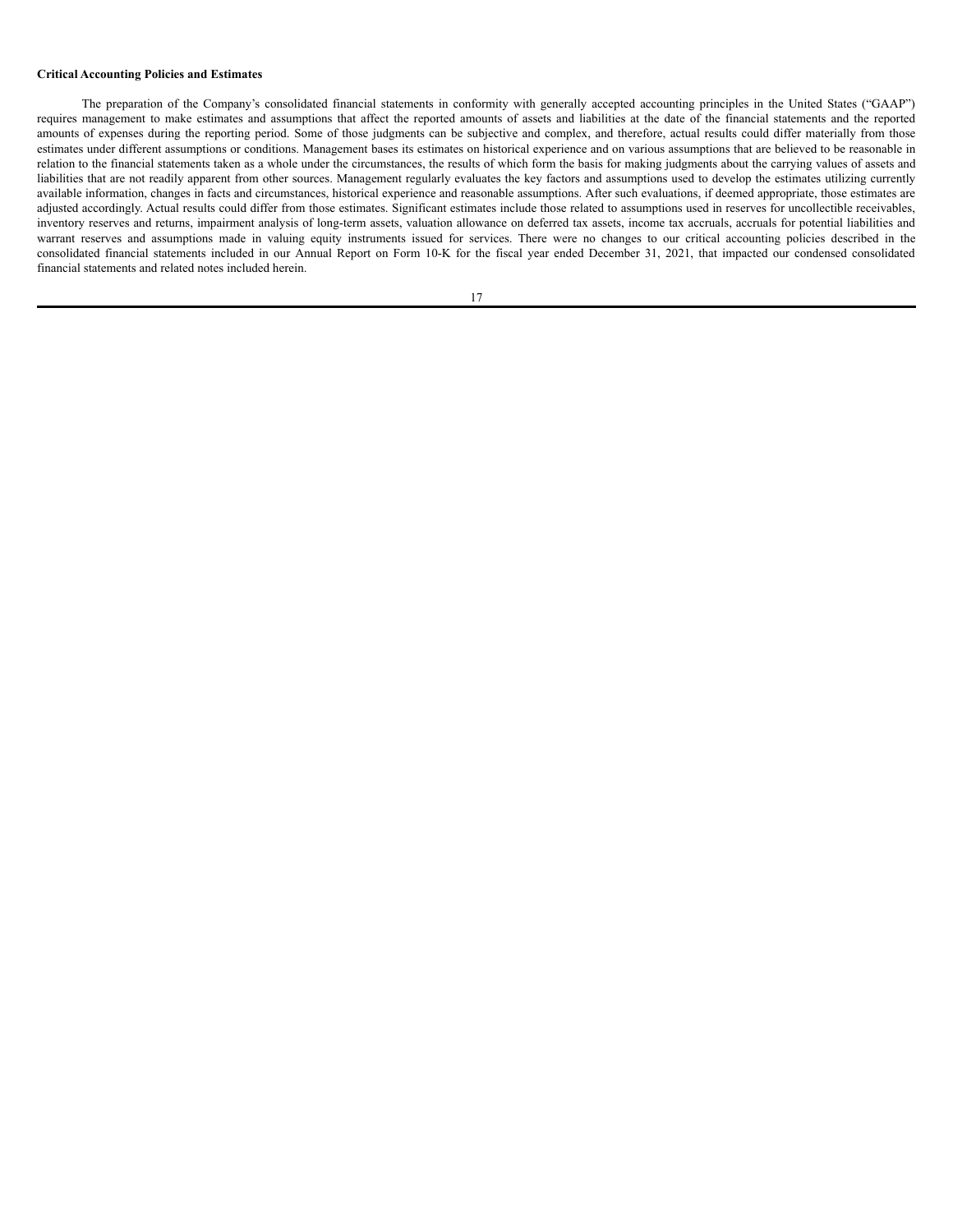#### **Effects of Inflation**

The impact of inflation and changing prices during the three months ended March 31, 2022 has not been significant on the financial condition or results of operations of our company. Rapid changes in the global economy may cause significant spikes in inflation which may have an impact in our financial condition during 2022 and beyond. Because some of our contracts are at a fixed price, we face the risk that cost overruns or inflation may exceed, erode or eliminate our expected profit margin, or cause us to record a loss on certain projects. We are taking actions to manage the potential impacts of these matters and we will continue to assess the actual and expected impacts and the need for further action.

#### **Impact of New Accounting Pronouncements**

See "Note 1 – Organization and Summary of Significant Accounting Policies – Recent Accounting Pronouncements" of the Notes to our condensed financial statements.

#### **Financial Performance Summary and Outlook**

Our net sales for the three months ended March 31, 2022 were \$3,709, which represents a 13% increase in net sales as compared to \$3,290 for the three months ended March 31, 2021. We experienced significant labor disruptions in January 2022 as a result of the pandemic, resulting in a decrease in shipments of approximately 75% of our projected deliveries for the month. We believe the COVID-19 and employee turnover are the primary factors.

We continue to see growth in sales of DC power systems to our telecommunications customers during the three months ended March 31, 2022, as they continue to develop their 5G infrastructure and use our DC generators as primary backup power. During the three months ended March 31, 2022, we received \$3.6 million in new orders from telecommunications customers in the U.S. Our total backlog as of March 31, 2022 was \$9,054, of which 97% is from orders of our DC power generators from telecommunications customers and 3% from customers in other markets.

We plan to continue to expand our customer base in all market segments. We also anticipate that our sales will increase as we overcome supply chain and labor issues.

The geopolitical uncertainty is driving nations and business to secure or harden their energy needs driving a more rapid pace toward energy efficiency and solar energy.

See "Risk Factors" commencing on page 25 of this Quarterly Report on Form 10-Q for additional considerations.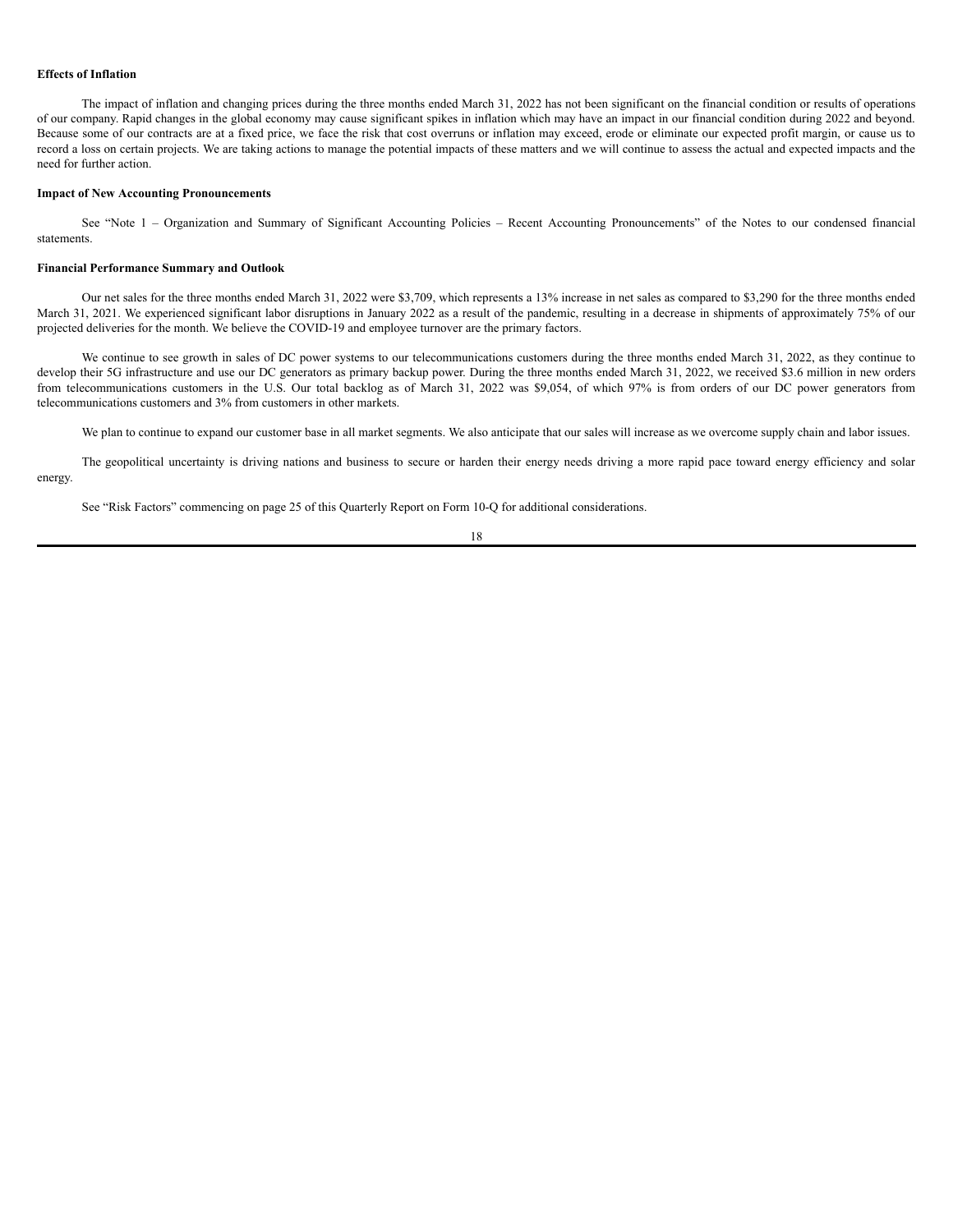# **Results of Operations**

The tables presented below, which compare our results of operations from one period to another, present the results for each period, the change in those results from one period to another in both dollars and percentage change, and the results for each period as a percentage of net revenues. The columns present the following:

- The first two data columns in each table show the absolute results for each period presented.
- The columns entitled "Dollar Variance" and "Percentage Variance" shows the change in results, both in dollars and percentages. These two columns show favorable changes as a positive and unfavorable changes as negative. For example, when our net revenues increase from one period to the next, that change is shown as a positive number in both columns. Conversely, when expenses increase from one period to the next, that change is shown as a negative in both columns.
- The last two columns in each table show the results for each period as a percentage of net revenues.

# *Three Months Ended March 31, 2022 Compared to the Three Months Ended March 31, 2021*

|                                     | <b>Three Months Ended</b><br><b>Dollar</b><br>March 31,<br>Variance |  | Percentage<br>Variance | Results as a<br>Percentage<br>of Net Sales for<br>the Period Ended<br>March 31, |                            |            |            |
|-------------------------------------|---------------------------------------------------------------------|--|------------------------|---------------------------------------------------------------------------------|----------------------------|------------|------------|
|                                     | 2022<br>(unaudited)                                                 |  | 2021<br>(unaudited)    | Favorable<br>(Unfavorable)                                                      | Favorable<br>(Unfavorable) | 2022       | 2021       |
| Net sales                           | 3,709                                                               |  | 3,290                  | 419                                                                             | 13%                        | 100.0%     | 100.0%     |
| Cost of sales                       | 2,804                                                               |  | 3,348                  | 544                                                                             | 16%                        | 75.6%      | 101.8%     |
| Gross profit (loss)                 | 905                                                                 |  | (58)                   | 963                                                                             | 1660%                      | 24.4%      | $(1.8)\%$  |
| Sales and marketing expenses        | 405                                                                 |  | 368                    | (37)                                                                            | $(10)\%$                   | 10.9%      | 11.2%      |
| Research and development expenses   | 476                                                                 |  | 490                    | 14                                                                              | 3%                         | 12.8%      | 14.9%      |
| General and Administrative expenses | 1,131                                                               |  | 982                    | (149)                                                                           | (15)%                      | 30.5%      | 29.8%      |
| <b>Total operating expenses</b>     | 2,012                                                               |  | 1,840                  | (172)                                                                           | (9)%                       | 54.2%      | 55.9%      |
| <b>Loss from operations</b>         | (1, 107)                                                            |  | (1,898)                | 791                                                                             | 42%                        | $(29.8)\%$ | $(57.7)\%$ |
| Interest and finance costs          | (13)                                                                |  | (16)                   | 3                                                                               | 19%                        | $(0.4)\%$  | $(0.5)\%$  |
| Other income (expense), net         |                                                                     |  | 11                     | (11)                                                                            | $(100)\%$                  | $-$ %      | $0.3\%$    |
| Loss before income taxes            | (1, 120)                                                            |  | (1,903)                | 783                                                                             | 41%                        | $(30.2)\%$ | $(57.8)\%$ |
| Income tax benefit                  |                                                                     |  |                        |                                                                                 | $\frac{0}{0}$              |            | $-$ %      |
| <b>Net loss</b>                     | (1, 120)                                                            |  | (1,903)                | 783                                                                             | 41%                        | $(30.2)\%$ | $(57.8)\%$ |

*Net Sales.* Net sales increased \$419, or 13%, to \$3,709 for the three months ended March 31, 2022, as compared to \$3,290 for the same period in 2021. The increase in sales was primarily due to an increase in sales of our DC power systems to Tier-1 telecommunications customers in the U.S. Sales to our largest telecommunications customer accounted for 90% of our total net sales during the three months ended March 31, 2022. For the same period in 2021, 59%, 15% and 11% of our total net sales were generated from our three largest telecommunications customers, the latter two being international customers. There was no other revenue from customers in excess of 10% of total net sales in either period.

Net sales to telecommunications customers in the U.S. accounted for 98% of our total net sales for the three months ended March 31, 2022, as compared to 67% for the same period in 2021. The increase was primarily due to having a greater customer mix during the three months ended March 31, 2021, as compared to the same period in 2022. Our international sales represented 26% of our net sales in 2021, as compared to 1% in international sales in 2022.

Cost of Sales. Cost of sales during the three months ended March 31, 2022 decreased by \$544, or 16%, to \$2,804, as compared to \$3,348 during the same period in 2021. Cost of sales as a percentage of net sales during the three months ended March 31, 2022 decreased to 75.6% as compared to 101.8% in the same period in 2021. The decrease in cost of sales as a percentage of net sales was primarily a result of improvements in labor efficiencies in the manufacturing of our DC power systems diminished with a slight increase in the cost of raw materials. We believe our manufacturing facilities are under-utilized as a result of significant investments in manufacturing equipment and facilities during the two years prior to when the pandemic started in the U.S.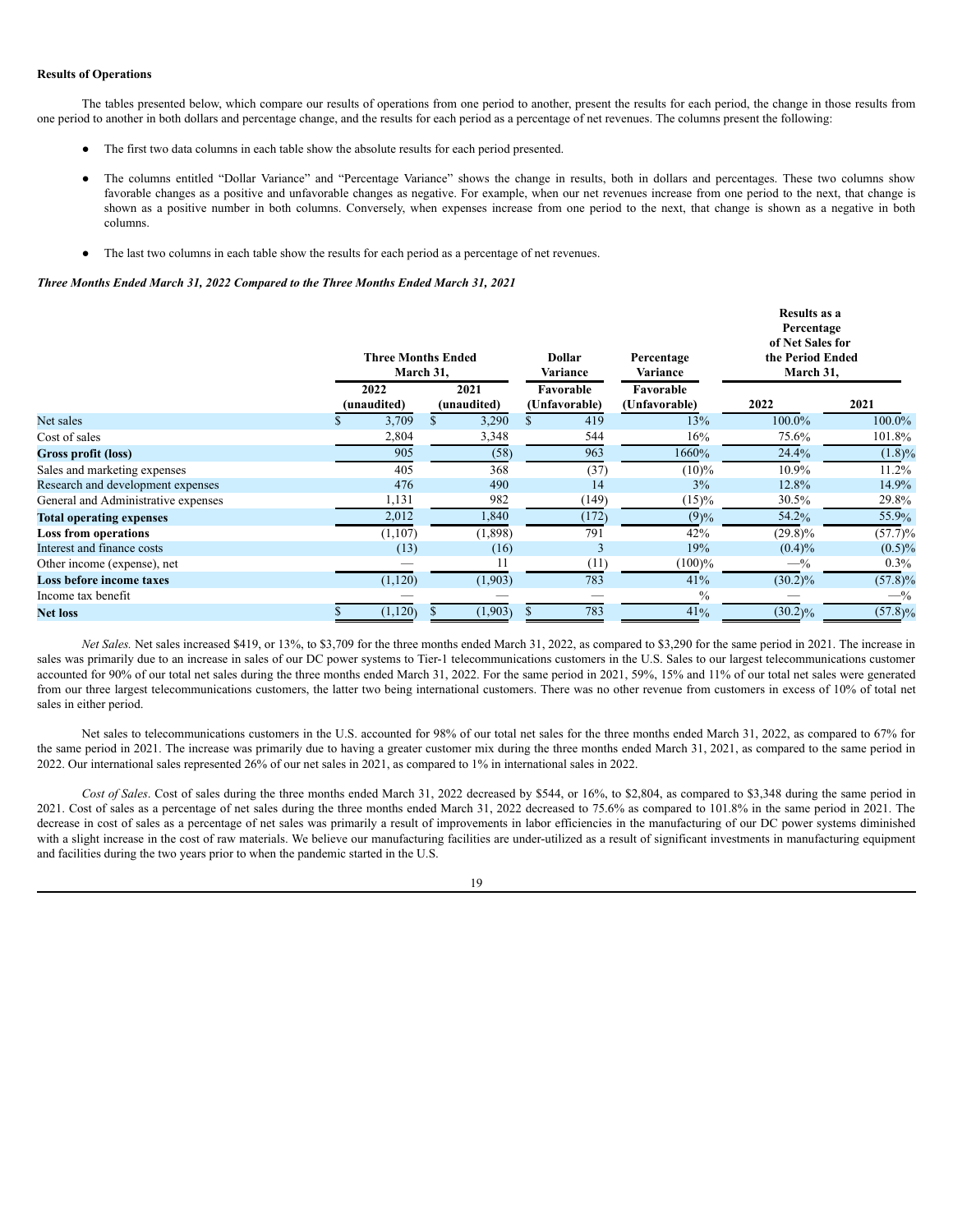*Gross Profit (Loss).* We had a gross profit of \$905 for the three months ended March 31, 2022, which is an improvement of \$963, or 1660%, as compared to gross loss of \$58 during the same period in 2021. The increase in gross profit for the three months ended March 31, 2022, was primarily a result of an increase in shipments of our DC power systems to Tier-1 telecommunications customers and improved labor efficiencies in manufacturing. As mentioned above in Cost of Sales, we believe our manufacturing facilities are under-utilized resulting in under absorption of factory overhead negatively affecting our gross margins in the short-term. Our gross profit as a percentage of net sales was 24.4% for the quarter ended March 31, 2022, as compared to a gross loss as a percentage of net sales of (1.8)% in the same period in 2021.

*Sales and Marketing Expenses.* During the three months ended March 31, 2022, sales and marketing expenses increased by \$37, or 10%, to \$405, as compared to \$368 during the same period in 2021. The increase was attributable to an increase in marketing and promotions of our DC power systems in the U.S. and international markets due to a decrease in travel restrictions and other measures aimed to reducing the spread of COVID-19.

*Research and Development Expenses.* During the three months ended March 31, 2022, research and development expenses decreased by \$14, or 12.8%, to \$476, as compared to \$490 during the same period in 2021. Our research and development efforts during the first quarter of 2022 primarily focused developing our new 27 kW power system and new software for our new 4Y Toyota engine control system.

*General and Administrative Expenses*. General and administrative expenses increased by \$149, or 15%, to \$1,131 during the three months ended March 31, 2022, as compared to \$982 during same period in 2021. The increase in general and administrative expenses during the three month period ended March 31, 2022, was primarily due to an increase in general and administrative staff.

*Interest and Finance Costs*. Interest expense for the three months ended March 31, 2022 was \$13, as compared to \$16 during the same period in 2021. The \$3 decrease in interest expense resulted primarily from a decrease in interest expense paid on equipment financing.

*Net Loss.* As a result of the factors identified above, we reported net loss of \$1,120, or \$(0.10) per basic and diluted share, for the three months ended March 31, 2022, as compared to net loss of \$1,903, or \$(0.15) per basic and diluted share, for the same period in 2021.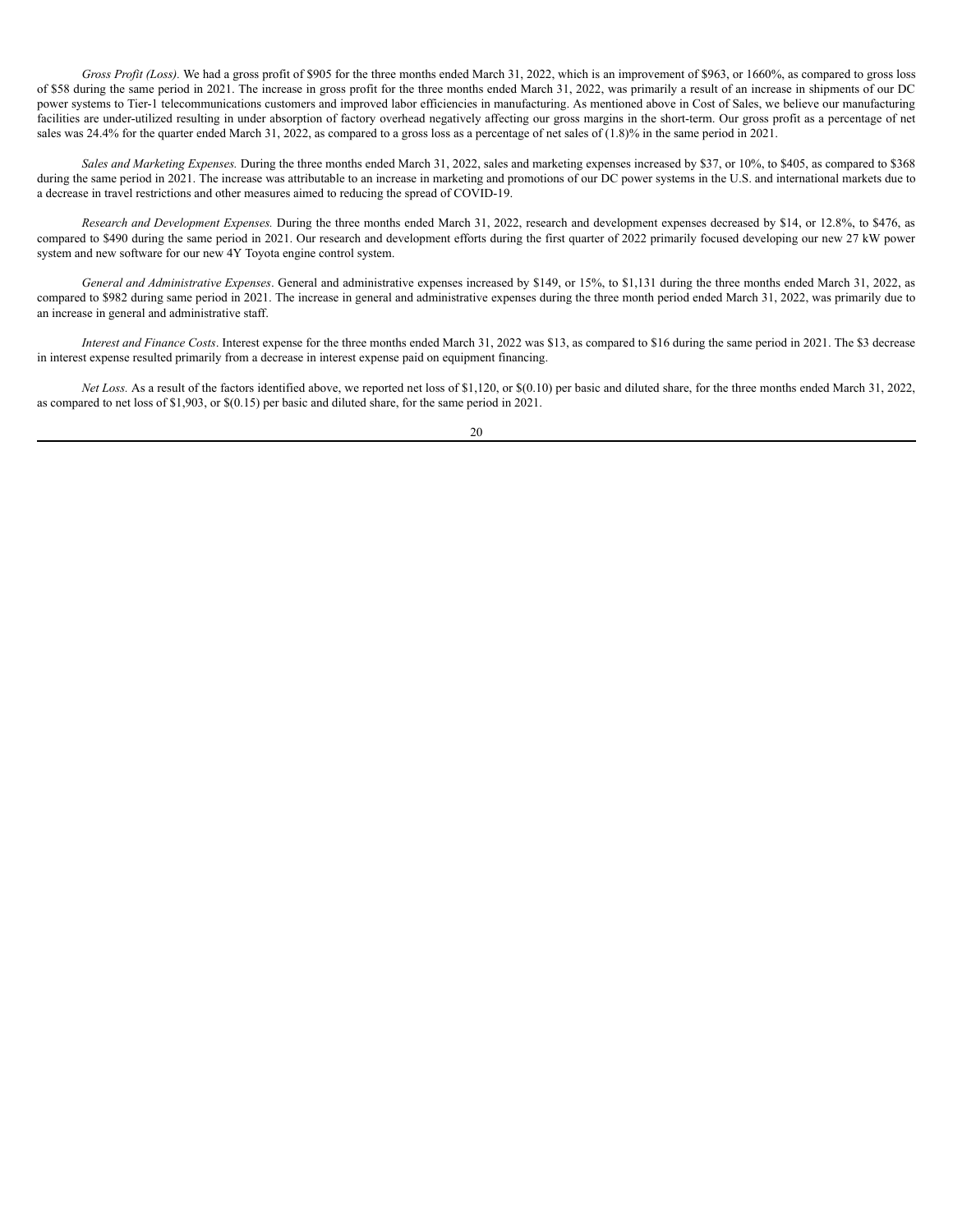### **Liquidity and Capital Resources**

#### *Sources of Liquidity*

During the three months ended March 31, 2022, we funded our operations primarily from cash on hand. As of March 31, 2022, we had working capital of \$20,724, as compared to working capital of \$21,760 at December 31, 2021. This \$1,036 decrease in working capital is primarily attributable to a \$915 decrease in cash and cash equivalents resulting from net cash of \$847 used in operating activities, and net cash of \$8 used in investing activities, and net cash of \$60 used in financing activities.

On March 31, 2022 and December 31, 2021, our net trade receivables totaled \$3,616 and \$4,243, respectively. On March 31, 2022, \$3,346 (93%) and \$125 (3%) represented the two largest open customer account balances, while \$3,131 (74%) and \$624 (15%) represented the two largest open customer account balances on December 31, 2021.

At December 31, 2021, we recognized \$2,000 related to the employee retention credit ("ERC") for salaries and benefits expenses incurred during 2021 resulting in a refundable tax credit. The ERC assist business owners and their employees by providing an incentive to keep workers on the payroll and eligible businesses received a tax credit for a percentage of each eligible employee's wage.

Our available capital resources on March 31, 2022 consisted primarily of \$4,186 in cash and cash equivalents, as compared to \$5,101 as of December 31, 2021. We expect our future capital resources will consist primarily of cash on hand, cash generated by operations, if any, drawdowns on our credit facility with Pinnacle Bank and future debt or equity financings, if any.

#### *Credit Facility*

Effective September 30, 2020, we entered into a Loan and Security Agreement, or Loan Agreement, with Pinnacle. The Loan Agreement provides for a revolving credit facility under which Pinnacle may, in its sole discretion upon our request, make advances to us in an amount, subject to certain limitations and adjustments, of up to (a) 85% of the aggregate net face amount of our accounts receivable and other contract rights and receivables, plus (b) the lesser of (i) 35% of the lower of cost or wholesale market value of certain of our inventory or (ii) \$2,500. In no event will the aggregate amount of the outstanding advances under the revolving credit facility be greater than \$4,000.

Interest accrues on the daily balance at a rate of 1.25% above the prime rate, or the Standard Interest Rate, but in no event will the Standard Interest Rate be less than 3.75% per annum. Interest on the portion of the daily balance consisting of advances against inventory accrues interest at a rate of 2.25% above the prime rate per annum, or the Inventory Interest Rate, but in no event will the Inventory Interest Rate be less than 4.75% per annum. The Loan Agreement also contains a financial covenant requiring us to attain an effective tangible net worth, defined as our total assets, excluding all intangible assets, less our total liabilities plus loans to us from our officers, stockholders or employees that have been subordinated to our obligations to Pinnacle, greater than \$6,000 as determined by Pinnacle as of the end of each fiscal quarter.

We did not have an outstanding balance under the Loan Agreement at March 31, 2022, and December 31, 2021. As of March 31, 2022, we had availability under the Loan Agreement of \$3,127 and we believe that we are in compliance with the terms and conditions of the Loan Agreement.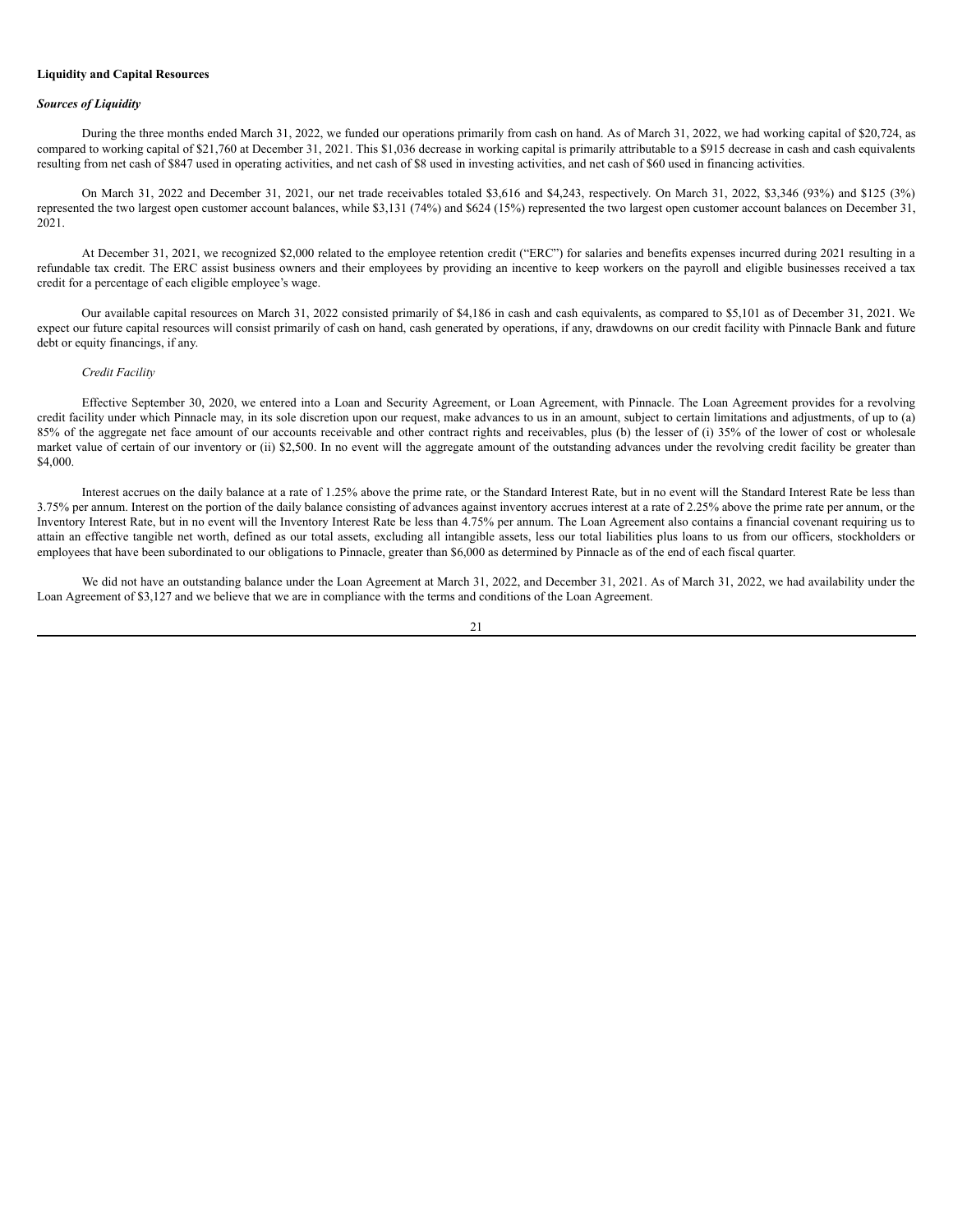# *Cash Flow*

The following table sets forth the significant sources and uses of cash for the three-month periods set forth below:

|                                | March 31,<br>2022<br>(Unaudited) |       | March 31,<br>2021<br>(Unaudited) |  |
|--------------------------------|----------------------------------|-------|----------------------------------|--|
| Net Cash Provided By (Used In) |                                  |       |                                  |  |
| <b>Operating Activities</b>    |                                  | (847) | (3,381)                          |  |
| <b>Investing Activities</b>    |                                  | (8)   |                                  |  |
| <b>Financing Activities</b>    |                                  | (60)  | 13,093                           |  |
| Net decrease in cash           |                                  | (915) | 9.712                            |  |
|                                |                                  |       |                                  |  |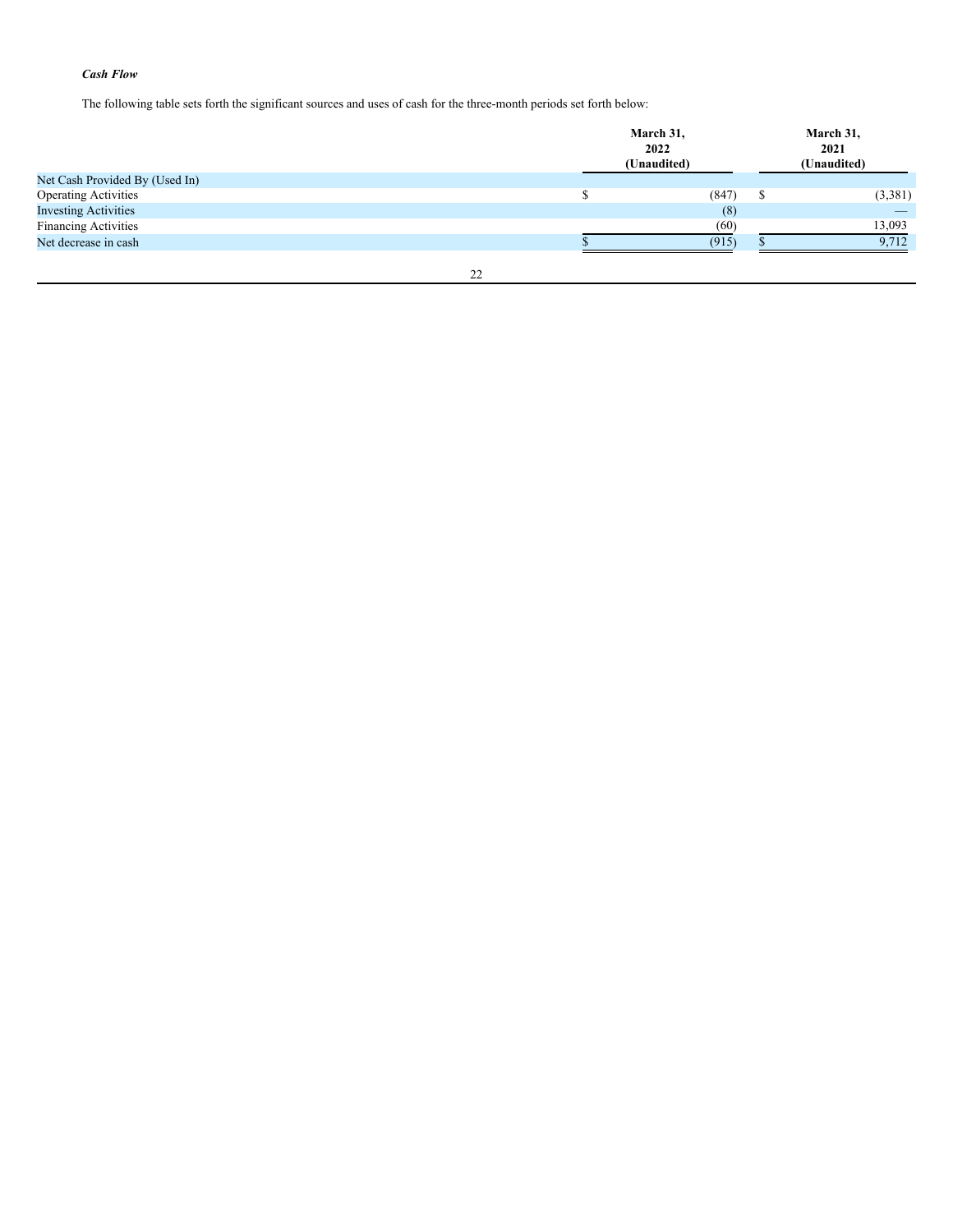# *Operating Activities*

Net cash used in operating activities for the three months ended March 31, 2022 was \$847, as compared to net cash used in operating activities of \$3,381 for the same period in 2021. This decrease in net cash used in 2022 was primarily due to a net loss of \$1,120, an increase in inventory of \$1,468, a decrease in accounts receivable of \$626, a decrease in prepaid expenses of \$742, and an increase in accounts payable of \$216.

#### *Investing Activities*

Net cash in investing activities for the three months ended March 31, 2022 was \$8, primarily due to acquisitions of property and equipment. We did not have any investing activities for the three months ended March 31, 2021.

#### *Financing Activities*

Net cash used in financing activities totaled \$60 for the three months ended March 31, 2022, as compared to \$13,093 provided by financing activities during the same period in 2021. This use of cash was primarily repayment of equipment financing accounts. The decrease in cash provided by financing activities was due to proceeds received from the sale of 750,000 shares of our common stock in an underwritten public offering on February 10, 2021. We received net proceeds of approximately \$12.5 million from the sale of the shares after deducting underwriting discounts and commissions and other offering expenses payable by us. In addition, we received net proceeds of \$707 from the exercise of common stock warrants.

#### **Backlog**

As of March 31, 2022, we had a backlog of \$9,055, after adjustments as described on page 17 under Recent Business Events. This is an increase of 66% from backlog of \$5,563 as of March 31, 2021. The amount of backlog represents revenue that we anticipate recognizing in the future, as evidenced by purchase orders and other purchase commitments received from customers, but on which work has not yet been initiated or with respect to which work is currently in progress. Backlog at March 31, 2022 was comprised of the following elements: 97% in purchases of DC power systems by telecommunications customers and 3% in purchases by customers from other markets. We believe the majority of our backlog will be shipped within the next six months. However, there can be no assurance that we will be successful in fulfilling such orders and commitments in a timely manner or that we will ultimately recognize as revenue the amounts reflected in our backlog.

#### <span id="page-25-0"></span>**ITEM 3. Quantitative and Qualitative Disclosures About Market Risk**

Not applicable.

#### <span id="page-25-1"></span>**ITEM 4. Controls and Procedures**

#### *Evaluation of Disclosure Controls and Procedures*

Our management, with the participation of our principal executive officer and our principal financial officer, evaluated, as of the end of the period covered by this Quarterly Report on Form 10-Q, the effectiveness of our disclosure controls and procedures (as defined in Rules 13a-15(e) and 15d-15(e) under the Exchange Act). Based on that evaluation, our principal executive officer and principal financial officer have concluded that as of March 31, 2022, our disclosure controls and procedures were effective at the reasonable assurance level. Management recognizes that any controls and procedures, no matter how well designed and operated, can provide only reasonable assurance of achieving their objectives and our management necessarily applies its judgment in evaluating the cost-benefit relationship of possible controls and procedures.

#### *Changes in Internal Control over Financial Reporting*

There were no changes in our internal control over financial reporting identified in connection with the evaluation required by Rule 13a-15(d) and 15d-15(d) of the Exchange Act that occurred during the three months ended March 31, 2022 that have materially affected, or are reasonably likely to materially affect, our internal control over financial reporting.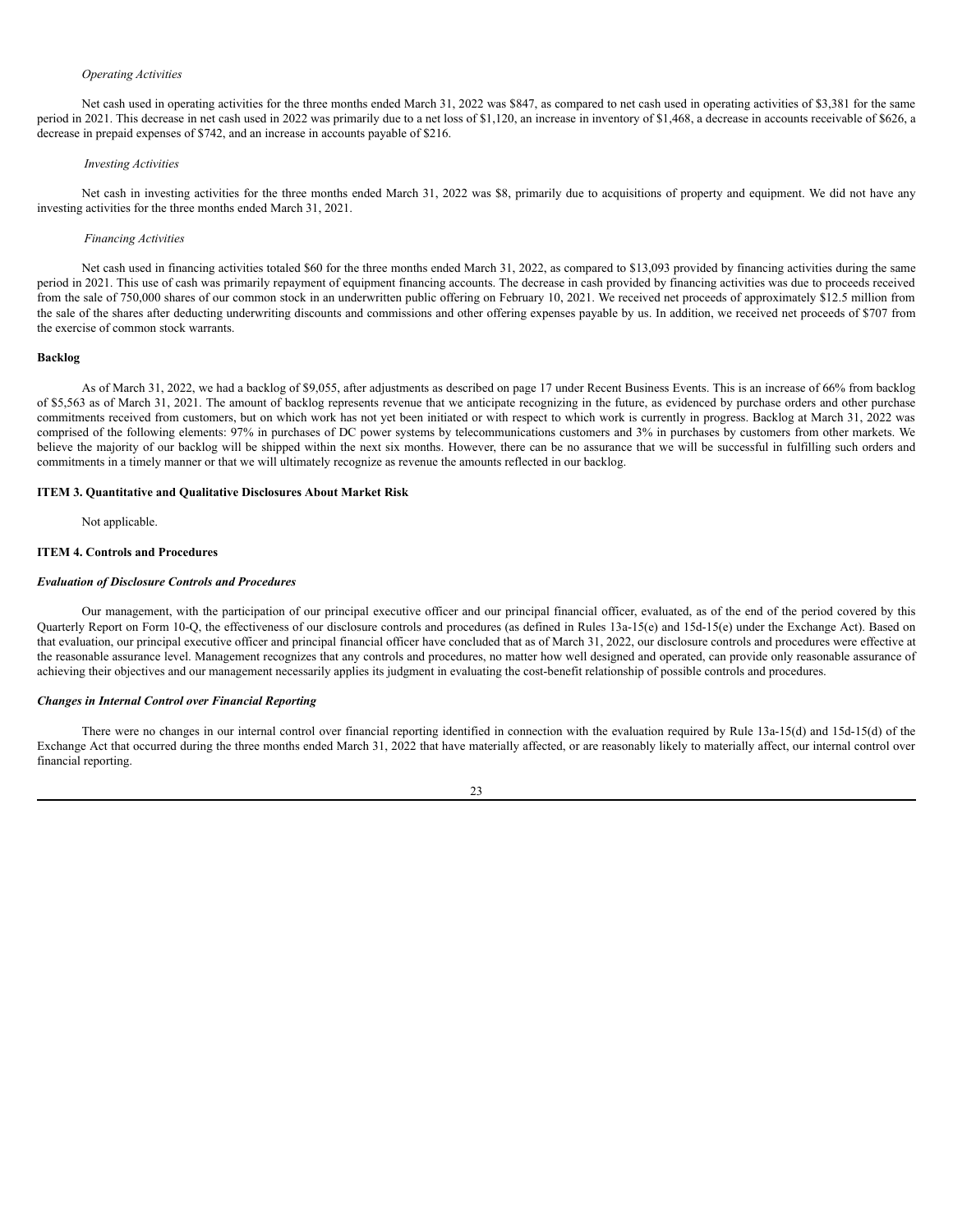#### **PART II – OTHER INFORMATION**

# <span id="page-26-1"></span><span id="page-26-0"></span>**ITEM 1. Legal Proceedings**

From time to time, we may be involved in general commercial disputes arising in the ordinary course of our business. We are not currently involved in legal proceedings that could reasonably be expected to have material adverse effect on our business, prospects, financial condition or results of our operation.

# <span id="page-26-2"></span>**ITEM 1A. Risk Factors**

Before deciding to purchase, hold or sell our common stock, you should carefully consider the risks described below in addition to the other information contained in this Quarterly Report on Form 10-Q and in our other filings with the SEC, including subsequent reports on Forms 10-Q and 8-K. The risks and uncertainties described below are not the only ones we face. Additional risks and uncertainties not presently known to us or that we currently deem immaterial may also affect our business. If any of these known or unknown risks or uncertainties actually occurs with material adverse effects on Polar Power, our business, financial condition, results of operations and/or liquidity could be seriously harmed. In that event, the market price for our common stock will likely decline, and you may lose all or part of your investment.

#### **Risks Related to Our Business and Industry**

#### The COVID-19 pandemic has had, and will likely continue to have, a significant negative impact on our business, sales, results of operations and financial condition.

The COVID-19 pandemic has had a widespread and detrimental effect on the global economy, particularly in the U.S., and actions over the past twelve months by public health and governmental authorities, businesses, other organizations and individuals to address the outbreak, including travel bans and restrictions, quarantines, shelter in place, stay at home or total lock-down orders and business limitations and shutdowns have materially negatively impacted, and could further materially adversely affect, our business, financial condition, results of operations and cash flows. The ultimate impact of the COVID-19 pandemic on our business and results of operations remains unknown and will depend on future developments, which are highly uncertain and cannot be predicted with confidence, including the duration and potential resurgence of the COVID-19 pandemic, repeat or cyclical outbreaks and any additional preventative and protective actions that governments, or we or our customers, may direct, which may result in an extended period of continued business disruption and reduced operations. Any resulting financial impact cannot be reasonably estimated at this time, but we expect it will continue to have a material impact on our business, financial condition and results of operations.

The repercussions of the COVID-19 global pandemic has had and is likely to continue to have, a material and substantial adverse impact on our results of operations, including a decrease in our sales and delays in sourcing raw materials from suppliers. Our business is directly dependent upon, and correlates closely with, the marketing levels and ongoing business activities of our existing customers and suppliers. In the event of a continued economic downturn caused by the COVID-19 pandemic, we will likely experience a reduction in current projects, longer sales and collection cycles, deferral or delay of purchase commitments for our DC power systems, a reduction in our manufacturing productivity, higher than normal inventory levels, delay in receipt of raw materials, a reduction in the availability of qualified labor, cancellation of customer orders in our sales backlog and increased price competition, all of which could substantially adversely affect our results of operations including our earnings and cash flows.

In response to uncertainties associated with the COVID-19 pandemic, we have made certain modifications to our business, including modifications to employee work locations, cancellation of certain marketing events and the implementation of a cost reduction program to reduce overhead. During portions of 2022 we also implemented limited remote work policies for many employees, and the resources available to such employees may not enable them to maintain the same level of productivity and efficiency. Our increased reliance on remote access to our information systems also increases our exposures to potential cybersecurity breaches. We cannot provide any assurance that these actions, or any other mitigating actions we may take, will help mitigate the impact of the COVID-19 pandemic on us.

Furthermore, we cannot provide any assurance that our assumptions used to estimate our liquidity requirements will remain accurate due to the unprecedented nature of the disruption to our operations and the unpredictability of the COVID-19 global pandemic. As a consequence, our estimates of the duration of the pandemic and the severity of the impact on our future earnings and cash flows could change and have a material impact on our results of operations and financial condition. In the event of a sustained market deterioration and continued declines in net sales, we may need additional liquidity. We cannot provide any assurance that we will be able to obtain additional sources of financing or liquidity on acceptable terms, or at all.

The ultimate duration and impact of the COVID-19 pandemic on our business, results of operations, financial condition and cash flows is dependent on future developments, the duration of the COVID-19 pandemic, including repeat or cyclical outbreaks, additional "waves" or the spread of "variant" viruses and the related length of its impact on the global economy, which are uncertain and cannot be predicted at this time. Furthermore, the extent to which our mitigation efforts are successful, if at all, is not presently ascertainable. However, we expect that our results of operations, including revenues, in future periods will continue to be adversely impacted by the COVID-19 pandemic and its negative effects on global economic conditions and that, as a result of such effects, we may continue to be adversely affected even after the COVID-19 pandemic has materially subsided.

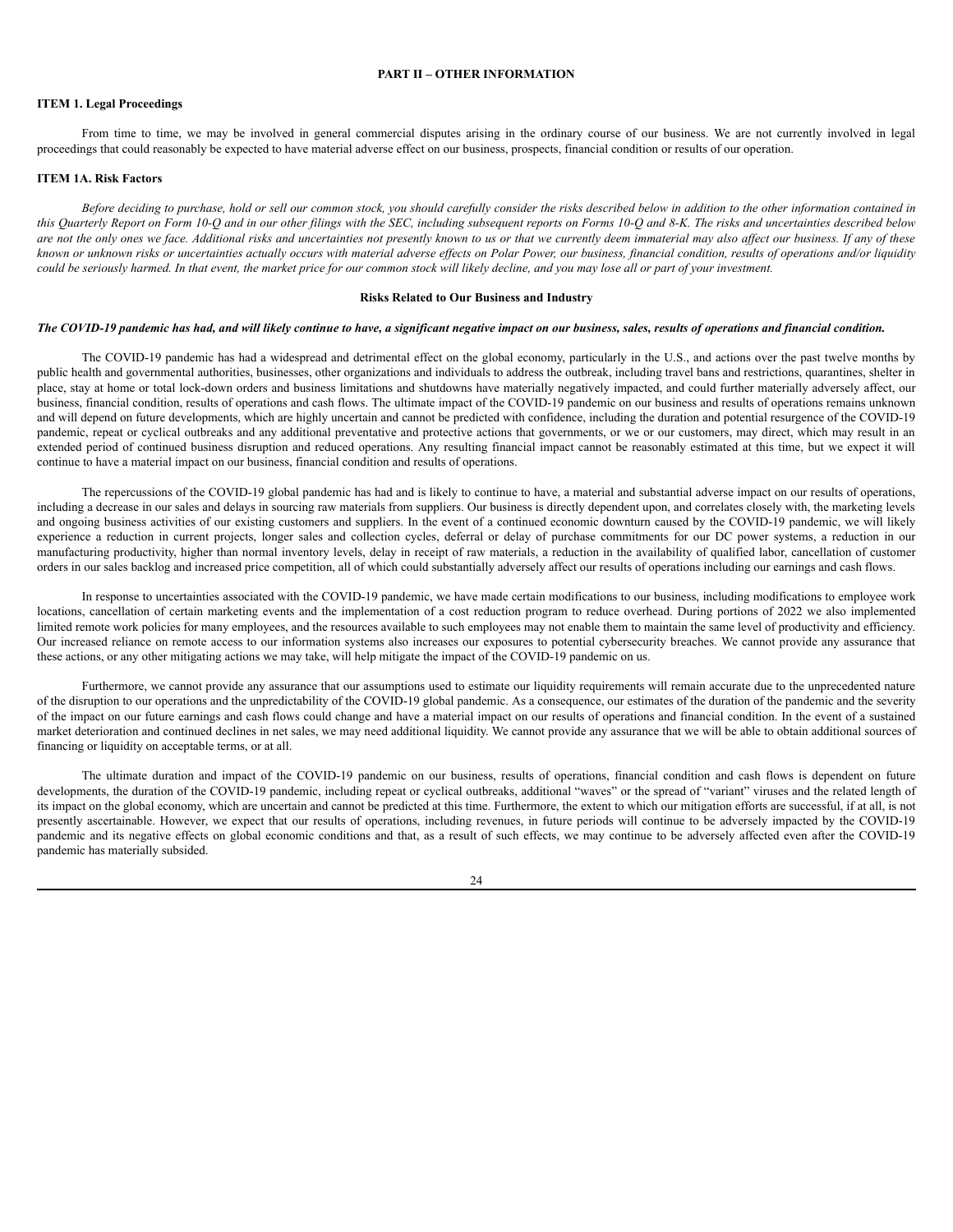#### Terrorist attacks and threats of war may impact all aspects of our operations, revenues, costs and stock price in unpredictable ways.

The recent special military actions of the Russian Federation and its invasion of Ukraine and the resulting geopolitical uncertainty are likely to have a significant impact on the European Union, the United Kingdom and other countries, including the U.S. The threat that these military operations may expand beyond Ukraine may have a negative impact as well. Significant increases in the price of oil and natural gas have occurred and are likely to continue putting additional inflationary pressures on central banks, including Federal Reserve System (the "FRB"). It is expected that interest rate hikes already announced by the FRB will occur in 2022, but the amount, timing, and frequency of such increases are not fully known at this time. The Russian Federation has also threatened increased cyberattacks as part of its recent actions which could affect the Bank and its customers. Additionally, the United States and European nations have imposed very significant financial sanctions on the Russian Republic, including targeted sanctions on Russian banks and wealthy individuals as well as halting certification of the Nord Stream 2 gas pipeline. They have denied Russian banks access the Society for Worldwide Interbank Financial Telecommunications or SWIFT which is expected to slow international trade and make such transactions costlier to accomplish which could also negatively affect the Bank and its customers. In response to the Russian military actions, many businesses headquartered in the Eurozone and the United States have stopped doing business with Russia, which may negatively affect the profitability of those companies. The international turmoil has already had and may continue to have a negative impact on the stock market generally and, in turn, on our stock price. The full impact of the recent actions by the Russian Federation regarding Ukraine are not known at this time, but they could have a material adverse impact on our business, financial condition, results of operations, and stock price.

# We have incurred significant losses in the past and we may incur losses in the future, which may hamper our operations and impede us from expanding our business.

We have incurred significant losses in the past. For the quarter ended March 31, 2022, we incurred net loss of approximately \$1.1 million. For the years ended December 31, 2021 and 2020, we incurred consolidated net losses of approximately \$1.4 million and \$10.8 million, respectively. We may incur net and gross losses in the future. We expect to rely on cash on hand, cash, if any, generated from our operations, borrowing availability under our line of credit and proceeds from our future financing activities, if any, to fund all of the cash requirements of our business. Additional losses may hamper our operations and impede us from expanding our business.

# We are dependent on, and derive substantially all of our revenue from, sales of our DC base power systems to one customer within the U.S. telecommunications market. Our efforts to expand our customer base, our product portfolio or markets within which we operate may not succeed and may reduce our revenue growth rate.

We derive substantially all our revenues from sales of our DC base power systems to one customer within the telecommunications market, AT&T. The volume of sales to them may vary significantly from year to year. Any factor adversely affecting sales of these power systems to this customer or to other customers within this market, including market acceptance, product competition, performance and reliability, reputation, price competition and economic and market conditions, could adversely affect our business and results of operations.

In addition, any unfavorable change in our business relationship with our Tier-1 telecommunications wireless carrier customers, or delays in customer implementation and deployment of our products, could have a material adverse effect on our results of operation and financial condition. Our plans to invest in the development of electric vehicle chargers, residential and commercial power products and higher capacity DC hybrid solar systems may not result in an anticipated growth in sales and may reduce our revenue growth rate.

# Many of our DC power systems involve long design and sales cycles, which could have an adverse impact on our results of operations and financial performance.

The design and sales cycle for our DC power systems, from initial contact with our potential customer to the shipments of our product, may be lengthy. Customers generally consider a wide range of factors before making a purchase decision. Prior to purchasing our products, many of our customers often require a significant technical review, tests and evaluations over long periods of time (i.e., three to twenty-four months), assessments of competitive products and approval at a number of management levels within their organization. During the time our customers are evaluating our products, we may incur substantial sales and service, engineering and research and development expenses to customize our products to meet customer's application needs. We may also expend significant management efforts, increase manufacturing capacity, order longlead-time components or purchase significant amounts of components and other inventory prior to receiving an order. Even after this evaluation process, a potential customer may not purchase our products.

The product development time before a customer agrees to purchase our DC power systems can be considerable. Our process for developing an integrated solution may require use of significant engineering resources, including design, prototyping, modeling, testing and application engineering. The length of this cycle is influenced by many factors, including the difficulty of the technical specification and complexity of the design and the customer's procurement processes. A significant period may elapse between our investment of time and resources in designing and developing a product for a customer and receipt of revenue from sales of that product. The length of this process, combined with unanticipated delays in the development cycles and the effects of COVID-19 on our ability to demonstrate our products to current and potential customers could materially affect our results of operations and financial conditions.

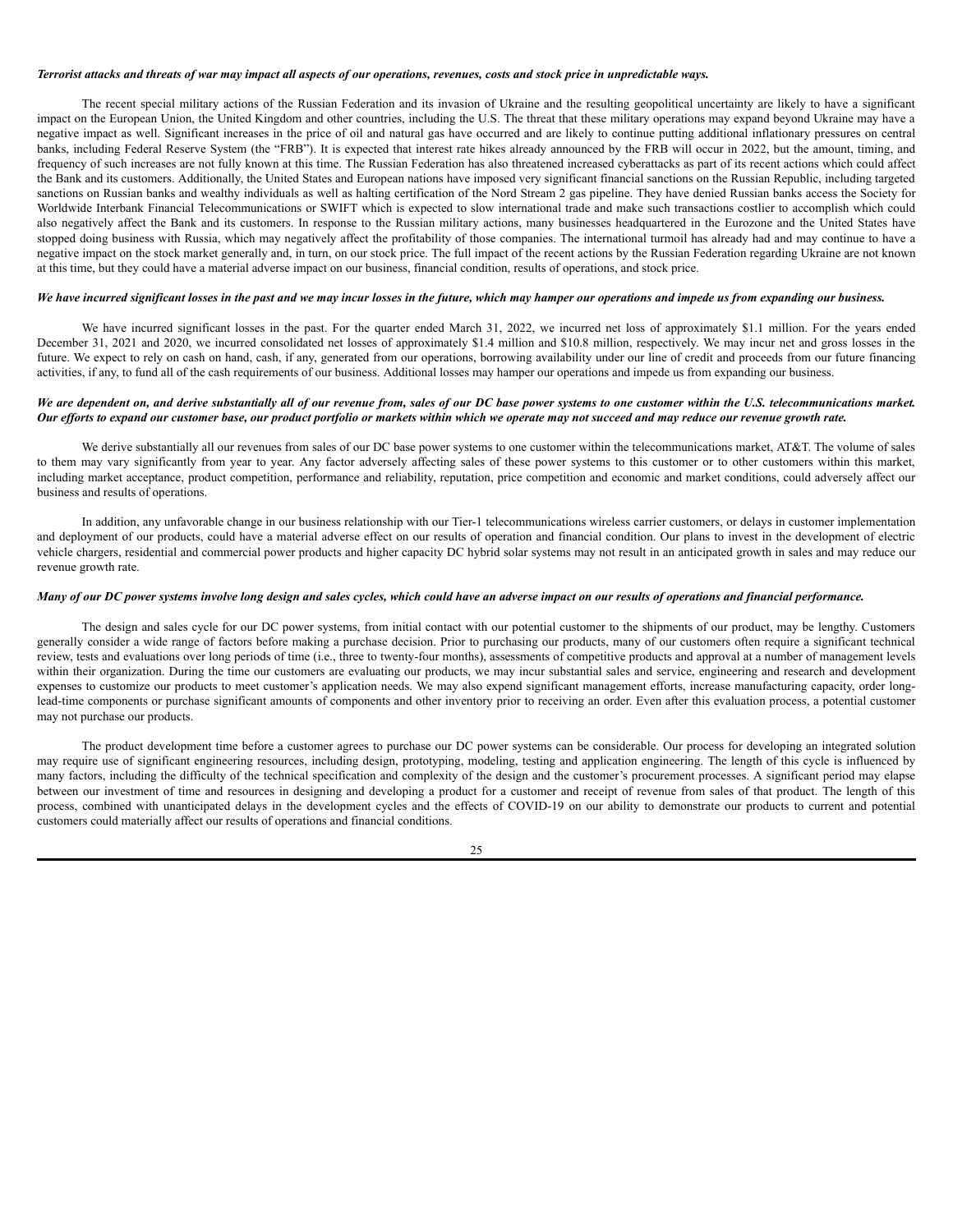## We do not have long-term commitments for significant revenues with most of our customers and may be unable to retain existing customers, attract new customers or *replace departing customers with new customers that can provide comparable revenues and profits.*

Because we generally do not obtain firm, long-term volume purchase commitments from our customers, most of our sales are derived from individual purchase orders. We remain dependent upon securing new purchase orders in the future in order to sustain and grow our revenues. Accordingly, there is no assurance that our revenues and business will grow in the future. Our failure to maintain and expand our customer relationships could materially and adversely affect our business and results of operations.

# The current high concentration of our sales within the telecommunications market could result in a significant reduction in sales and negatively affect our profitability if demand for our DC power systems declines within this market before we are able to make significant inroads with our diversification of markets and customers.

Currently, we are predominately focused on the manufacturing, marketing and sales of DC power systems to telecommunications companies. We may be unable to shift our business focus away from these activities to other potential markets for our products. Accordingly, the emergence of new competing DC power products or lower-cost alternative technologies within the telecommunications market may reduce the demand for our products. A downturn in the demand for our DC power systems within this market could materially and adversely affect our sales and results of operations.

### *We face inventory risk and may be required to write-of additional inventory in the future.*

We value inventories at the lower of cost or net realizable value. If the estimated net realizable value is determined to be less than the recorded cost of the inventory, a provision is made to reduce the carrying amount of the inventory item to the lower net realizable value determination. Determination of the net realizable value may be complex, and therefore, requires management to make assumptions and to apply a high degree of judgment. In order for management to make the appropriate determination of net realizable value, the following items are commonly considered: inventory turnover statistics, inventory quantities on hand in our facilities, unfilled customer order quantities, forecasted consumer demand, current prices, competitive pricing, seasonality factors, consumer trends and performance of similar products or accessories. Subsequent changes in facts or circumstances do not result in the reversal of previously recorded write-downs.

If our estimates regarding net realizable value are inaccurate, including our estimates regarding our inventory, or changes in customer demand for our products in an unforeseen manner, we may experience additional write-downs of our inventory.

# The unavailability or shortage, or increase in the cost, of raw materials and components could have an adverse effect on our sales and profitability.

Our operations require raw materials, such as aluminum, copper, engines, electronics, and permanent magnets. Commodities such as aluminum and copper are known to have significant price volatility based on global economic conditions. An increase in global economic outlook may result in significant price increases in the cost of our raw materials. In addition, we use Neodymium permanent magnets in our alternators, for which there are a limited number of global suppliers that can meet our standards. Increase in manufacturing of electric vehicles worldwide can have an adverse effect on the cost or supply of these magnets. At our current production volumes, we are unable to secure large quantities of these commodities at fixed prices; however, we do have multiple sources of supply for our raw materials to meet our near term forecasted needs. Various factors could reduce the availability of raw materials and components and shortages may occur from time to time in the future. An increase in lead times for the supply of raw materials due to a global increase in demand for commodities or other reasons may significantly increase the timing of receipt of such materials and/or increase the material costs of our products. For example, as a result of the COVID-19 pandemic, we are currently experiencing both delays in sourcing, and price increases of, certain key components. As a result of these delays, our standard eight-week delivery time has increased to fourteen weeks. In addition, if production was interrupted due to unavailability or shortage of raw materials and we were not able to find alternate third-party suppliers or re-engineer our products to accommodate different components or materials, we could experience disruptions in manufacturing and operations including product shortages, higher freight costs and re-engineering costs. If our supply of raw materials or components continues to be disrupted or our lead times extended, our business, results of operations or financial condition could be materially adversely affected.

# The markets within which we compete are highly competitive. Many of our competitors have greater financial and other resources than we do and one or more of these *competitors could use their greater financial and other resources to gain market share at our expense.*

If our business continues to develop as expected, we anticipate that we will grow our revenues in the near future. If, due to capital constraints or otherwise, we are unable to fulfill our existing backlog in a timely manner and/or procure and timely fulfill our anticipated future backlog, our customers and potential customers may decide to use competing DC power systems or continue the use of AC power systems. If we are unable to fulfill the demand for products and services in a timely manner, our customers and potential customers may choose to purchase products from our competitors. Some of our larger competitors may be willing to reduce prices and accept lower margins in order to compete with us. In addition, we could face new competition from large international or domestic companies with established industrial brands and distribution networks that enter our end markets. Demand for our products may also be affected by our ability to respond to changes in design and functionality, to respond to downward pricing pressure, and to provide shorter lead times for our products than our competitors. If we are unable to respond successfully to these competitive pressures, we could lose market share, which could have an adverse impact on our results. We cannot assure that we will be able to compete successfully in our markets or compete effectively against current and new competitors as our industry continues to evolve.

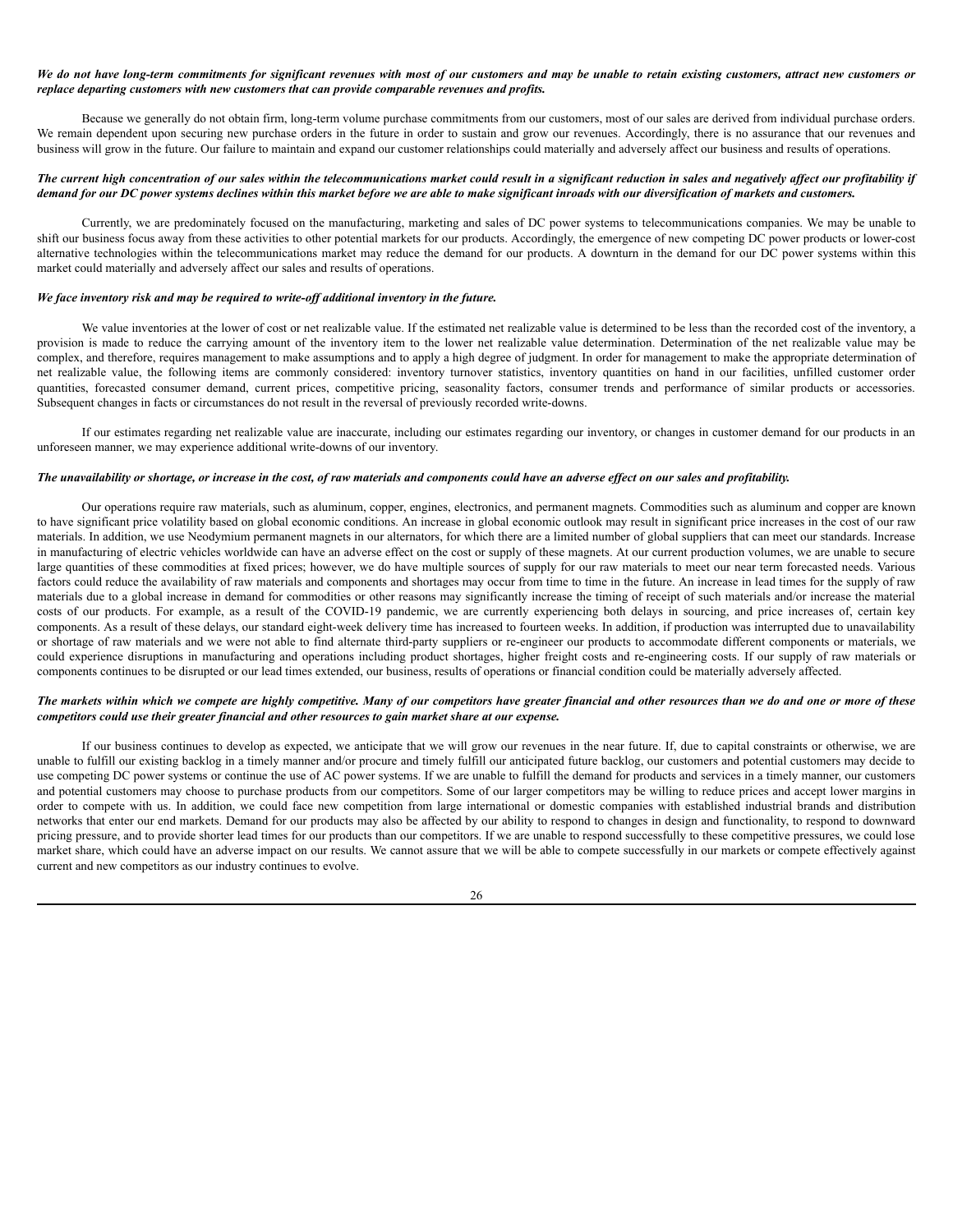### Rapid technological changes may prevent us from remaining current with our technological resources and maintaining competitive product and service offerings.

The markets in which we and our customers operate are characterized by rapid technological change, especially within the telecommunications market. Significant technological changes could render our existing and potential new products, services and technology obsolete. Our future success will depend, in large part, upon our ability to:

- effectively identify and develop leading energy efficient technologies;
- continue to develop our technical expertise;
- enhance our current products and services with new, improved and competitive technology; and
- respond to technological changes in a cost-effective and timely manner.

If we are unable to successfully respond to technological change or if we do not respond to it in a cost-effective and timely manner, then our business will be materially and adversely affected. We cannot assure you that we will be successful in responding to changing technology. In addition, technologies developed by others may render our products, services and technology uncompetitive or obsolete. Even if we do successfully respond to technological advances, the integration of new technology may require substantial time and expense, and we cannot assure you that we will succeed in adapting our products, services and technology in a timely and cost-effective manner.

# If we are unable to continue to develop new and enhanced products and services that achieve market acceptance in a timely manner, our competitive position and *operating results could be harmed.*

Our future success will depend on our ability to continue to develop new and enhanced DC power systems and related products and services that achieve market acceptance in a timely and cost-effective manner. The markets in which we and our customers operate are characterized by frequent introductions of new and enhanced products and services, evolving industry standards and regulatory requirements, government incentives and changes in customer needs. The successful development and market acceptance of our products and services depends on a number of factors, including:

- the impact of the COVID-19 pandemic on the global markets;
- the changing requirements and preferences of the potential customers in our markets;
- the accurate prediction of market requirements, including regulatory issues;
- the timely completion and introduction of new products and services to avoid obsolescence;
- the quality, price and performance of new products and services;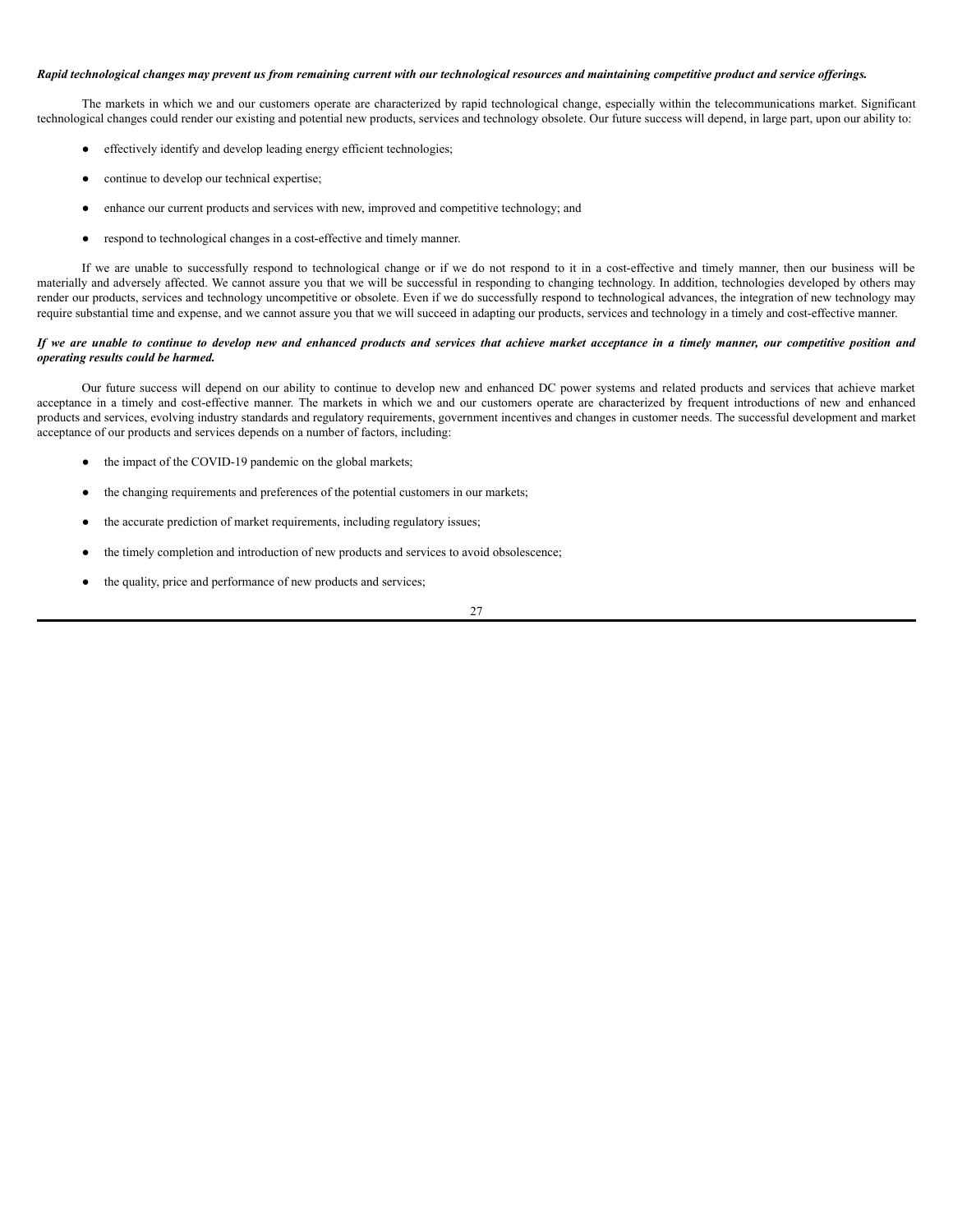- the availability, quality, price and performance of competing products and services;
- our customer service and support capabilities and responsiveness;
- the successful development of our relationships with existing and potential customers; and
- changes in industry standards.

We may experience financial or technical difficulties or limitations that could prevent us from introducing new or enhanced products or services. Furthermore, any of these new or enhanced products and services could contain problems that are discovered after they are introduced. We may need to significantly modify the design of these products and services to correct problems. Rapidly changing industry standards and customer preferences and requirements may impede market acceptance of our products and services.

Development and enhancement of our products and services will require significant additional investment and could strain our management, financial and operational resources. The lack of market acceptance of our products or services or our inability to generate sufficient revenues from this development or enhancement to offset their development costs could have a material adverse effect on our business. In addition, we may experience delays or other problems in releasing new products and services and enhancements, and any such delays or problems may cause customers to forego purchases of our products and services and to purchase those of our competitors.

We cannot provide assurance that products and services that we have recently developed or that we develop in the future will achieve market acceptance. If our new products and services fail to achieve market acceptance, or if we fail to develop new or enhanced products and services s that achieve market acceptance, our growth prospects, operating results and competitive position could be adversely affected.

#### *Natural disasters and other events beyond our control could materially adversely af ect us.*

Natural disasters or other catastrophic events, including the COVID-19 pandemic, may cause damage or disruption to our operations, international commerce and the global economy, and thus could have a strong negative effect on us. Our business operations are subject to interruption by natural disasters, fire, power shortages, pandemics and other events beyond our control. Although we maintain crisis management and disaster response plans, such events could make it difficult or impossible for us to deliver our services to our customers and could decrease demand for our services.

# We are dependent on relationships with our key material suppliers, and the partial or complete loss of one of these key suppliers, or the failure to find replacement *suppliers or manufacturers in a timely manner, could adversely af ect our business.*

We have established relationships with third party engine suppliers and other key suppliers from which we source components for our power systems. We purchase standard configurations of engines for our DC power systems and are substantially dependent on timely supply from our key engine suppliers, Yanmar Engines Company and Toyota Corporation. Engines from Yanmar represented 100% our total engines sold as a component of our DC power systems during the three months ended March 31, 2022, respectively, and represented approximately 74% and 4% of our total engines sold as components of our DC power systems during the same period in 2021, respectively. We also use engines from Isuzu, Perkins, Kubota and, to a lesser extent, Volvo Penta. In March 2022, we received EPA certification on our 4Y Toyota engine, which is a larger engine model for used on our 20 to 30 kW DC power systems. We do not have any long-term contracts or commitments with any of these suppliers. If any of these engine suppliers were to fail to provide emissions certified engines in a timely manner or fail to supply engines that meet our quality, quantity or cost requirements, or were to discontinue manufacturing any engines we source from them or discontinue providing any of these engines to us, or the supply chain is interrupted or delayed as a result of the COVID-19 pandemic or unprecedented event, and we were unable to obtain substitute sources in a timely manner or on terms acceptable to us, our ability to manufacture our products could be materially adversely affected.

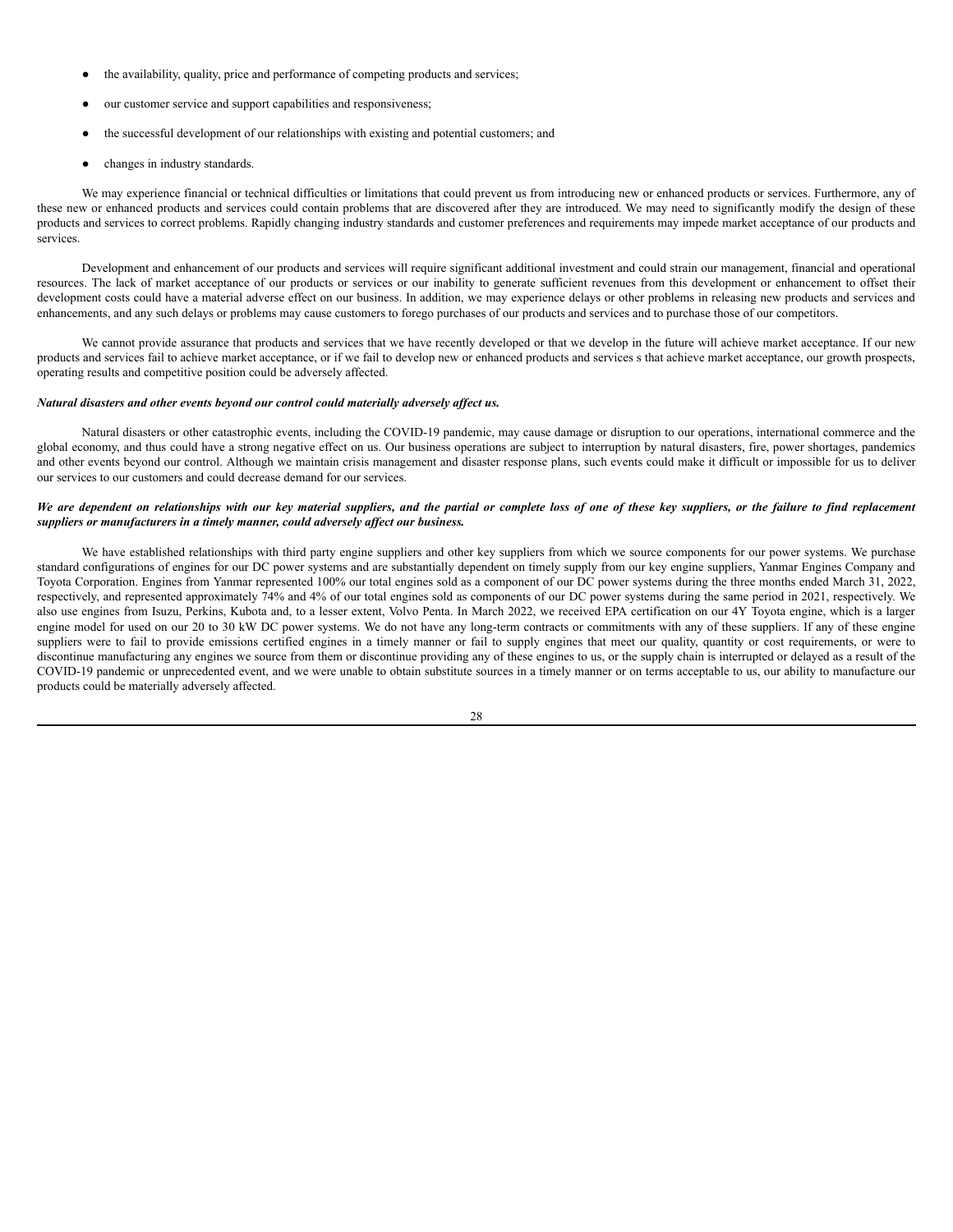### Price increases in some of the key components in our DC power systems could materially and adversely affect our operating results and cash flows.

The prices of some of the key components of our DC power systems are subject to fluctuation due to market forces beyond our control, including changes in the costs of raw materials incorporated into these components. Such price increases occur from time to time due to spot shortages of commodities, increases in labor costs or longer-term shortages due to market forces. In particular, the prices of engines can fluctuate frequently and often significantly. We do not have any long-term contracts or commitments with our two key engine suppliers. Substantial increases in the prices of raw materials used in components which we source from our suppliers may result in increased prices charged by our suppliers. If we incur price increases from our suppliers for key components in our DC power systems, our production costs will increase. Given competitive market conditions, we may not be able to pass all or any of those cost increases on to our customers in the form of higher sales prices. To the extent our competitors do not suffer comparable component cost increases, we may have even greater difficulty passing along price increases and our competitive position may be harmed. As a result, increases in costs of key components may adversely affect our margins and otherwise adversely affect our operating results and cash flows.

# A portion of our key components are sourced in foreign countries, exposing us to additional risks that may not exist in the U.S.

A portion of our key components, such as engines, magnets and cooling systems, are purchased from suppliers located overseas, primarily in Asia. Our international sourcing subjects us to a number of potential risks in addition to the risks associated with third-party sourcing generally. These risks include:

- inflation or changes in political and economic conditions;
- unstable regulatory environments;
- changes in import and export duties;
- currency rate fluctuations;
- trade restrictions:
- labor unrest:
- logistical and communications challenges; and
- other restraints and burdensome taxes.

These factors may have an adverse effect on our ability to source our purchased components overseas. In particular, if the U.S. dollar were to depreciate significantly against the currencies in which we purchase raw materials from foreign suppliers, our cost of goods sold could increase materially, which would adversely affect our results of operations.

# The unavailability or shortage, or increase in the cost, of raw materials and components could have an adverse effect on our sales and profitability.

Our operations require raw materials, such as aluminum, copper and permanent magnets. Commodities such as aluminum and copper are known to have significant price volatility based on global economic conditions. An increase in global economic outlook may result in significant price increases in the cost of our raw materials. In addition, we use Neodymium permanent magnets in our alternators, for which there are a limited number of global suppliers that can meet our standards. Increase in manufacturing of electric vehicles worldwide can have an adverse effect on the cost or supply of these magnets. At our current production volumes, we are unable to secure large quantities of these commodities at fixed prices; however, we do have multiple sources of supply for our raw materials to meet our near term forecasted needs. Various factors could reduce the availability of raw materials and components and shortages may occur from time to time in the future. An increase in lead times for the supply of raw materials due to a global increase in demand for commodities outlined may significantly increase material costs of our products. If production was interrupted due to unavailability or shortage of raw materials and we were not able to find alternate third-party suppliers or re-engineer our products to accommodate different components or materials, we could experience disruptions in manufacturing and operations including product shortages, higher freight costs and re-engineering costs. If our supply of raw materials or components is disrupted or our lead times extended, our business, results of operations or financial condition could be materially adversely affected.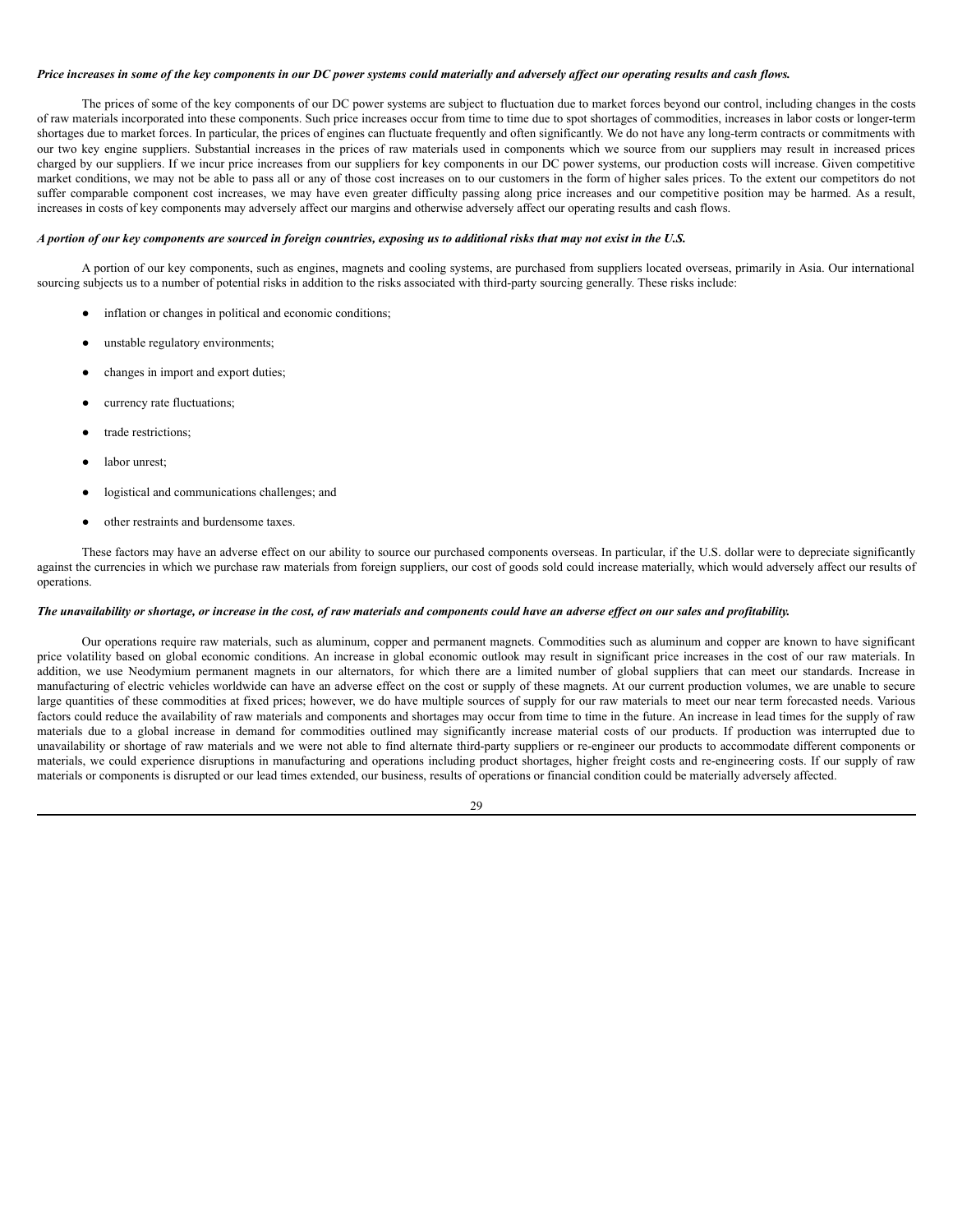# We manufacture and assemble a majority of our products at two facilities. Any prolonged disruption in the operations of this facility would result in a decline in our sales *and profitability.*

We manufacture and assemble our DC power systems at our two production facilities located in Gardena, California. Any prolonged disruption in the operations of our manufacturing and assembly facilities, whether due to the COVID-19 pandemic, equipment or information technology infrastructure failure, labor difficulties, destruction of or damage to one or both of these facilities as a result of an earthquake, fire, flood, other catastrophes, and other operational problems would result in a decline in our sales and profitability. In the event of a business interruption at our facilities, we may be unable to shift manufacturing and assembly capabilities to alternate locations, accept materials from suppliers or meet customer shipment needs, among other severe consequences. Such an event could have a material and adverse impact on our financial condition and results of our operations.

# *Our business operations are subject to substantial government regulation.*

Our business operations are subject to certain federal, state, local and foreign laws and regulations. For example, our products, services and technologies are subject to regulations relating to building codes, public safety, electrical connections, security protocols, and local and state licensing requirements. The regulations to which we are subject may change, additional regulations may be imposed, or existing regulations may be applied in a manner that creates special requirements for the implementation and operation of our products or services that may significantly impact or even eliminate some of our revenues or markets. In addition, we may incur material costs or liabilities in complying with any such regulations. Furthermore, some of our customers must comply with numerous laws and regulations, which may affect their willingness and ability to purchase our products, services and technologies. Additionally, we are subject to laws, regulations and other governmental actions instituted in response to the COVID-19 pandemic.

The modification of existing laws and regulations or interpretations thereof or the adoption of future laws and regulations could adversely affect our business, cause us to modify or alter our methods of operations and increase our costs and the price of our products, services and technology. In addition, we cannot provide any assurance that we will be able, for financial or other reasons, to comply with all applicable laws and regulations. If we fail to comply with these laws and regulations, we could become subject to substantial penalties or restrictions that could materially and adversely affect our business.

## Certain of our products are used in critical communications networks which may subject us to significant liability claims.

Because certain of our products for customers in the telecommunications industry are used in critical communications networks, we may be subject to significant liability claims if our products do not work properly. We warrant to our customers that our products will operate in accordance with our product specifications. If our products fail to conform to these specifications, our customers could require us to remedy the failure or could assert claims for damages. The provisions in our agreements with customers that are intended to limit our exposure to liability claims may not preclude all potential claims. In addition, any insurance policies we have may not adequately limit our exposure with respect to such claims. Liability claims could require us to spend significant time and money in litigation or to pay significant damages. Any such claims, whether or not successful, would be costly and time-consuming to defend, and could divert management's attention and seriously damage our reputation and our business.

### We could be adversely affected by our failure to comply with the laws applicable to our foreign activities, including the U.S. Foreign Corrupt Practices Act and other *similar worldwide anti-bribery laws.*

The U.S. Foreign Corrupt Practices Act, or the FCPA, and similar anti-bribery laws in other jurisdictions prohibit U.S.-based companies and their intermediaries from making improper payments to non-U.S. officials for the purpose of obtaining or retaining business. We may pursue opportunities in certain parts of the world that experience government corruption, and in certain circumstances, compliance with anti-bribery laws may conflict with local customs and practices. Our policies mandate compliance with all applicable anti-bribery laws. Further, we require our partners, subcontractors, agents and others who work for us or on our behalf to comply with the FCPA and other antibribery laws. Although we have policies and procedures, and have conducted training, designed to ensure that we, our employees, our agents and others who work with us in foreign countries comply with the FCPA and other anti-bribery laws, there is no assurance that such policies, procedures or training will protect us against liability under the FCPA or other laws for actions taken by our agents, employees and intermediaries. If we are found to be liable for FCPA violations (either due to our own acts or inadvertence, or due to the acts or inadvertence of others), we could suffer from severe criminal or civil penalties or other sanctions, which could have a material adverse effect on our reputation, business, results of operations or cash flows. In addition, detecting, investigating and resolving actual or alleged FCPA violations is expensive and could consume significant time and attention of our senior management.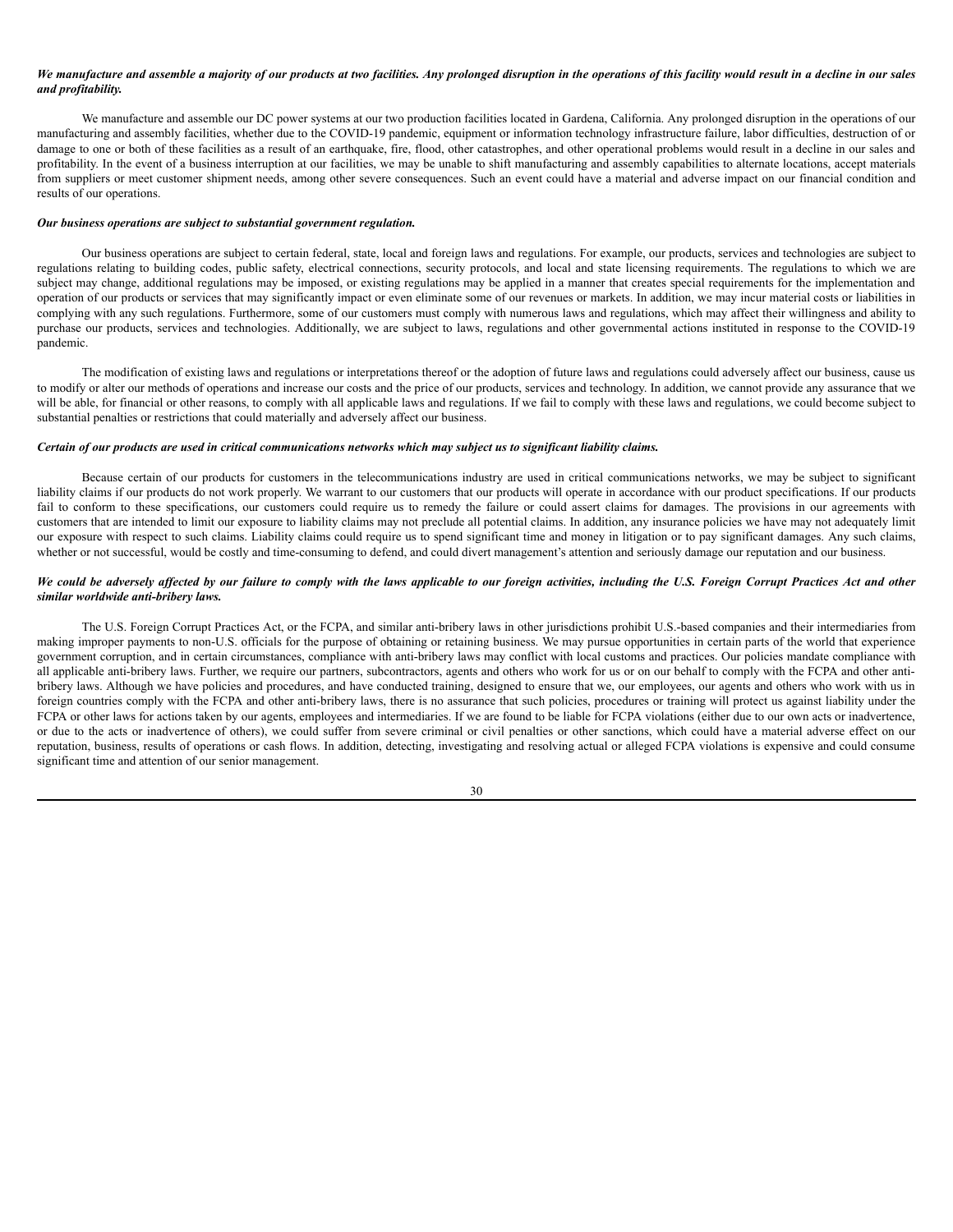# We are exposed to risks related to our international sales, and the failure to manage these risks could harm our business. If we fail to expand our business into *international markets, our revenues and results of operations may be adversely af ected*.

In addition to our sales to customers within the U.S., we may become increasingly dependent on sales to customers outside the U.S. as we pursue expanding our business with customers worldwide. During the three months ended March 31, 2022 and 2021, our sales to international customers accounted for 1% and 26%, respectively, of total revenue. We continue to expect that a significant portion of our future revenues will be from international sales to customers in less developed or developing countries. As a result, the occurrence of any international, political, economic, or geographic event could result in a significant decline in revenue. There are significant risks associated with conducting operations internationally, requiring significant financial commitments to support such operations. These operations present a number of challenges including oversight of daily operating practices in each location, handling employee benefits and employee behavior. In addition, compliance with complex foreign and U.S. laws and regulations that apply to our international operations increases our cost of doing business in international jurisdictions. These numerous and sometimes conflicting laws and regulations include internal control and disclosure rules, data privacy and filtering requirements, anti-corruption laws, such as the FCPA, and other local laws prohibiting corrupt payments to governmental officials, and anti-competition regulations, among others.

Violations of these laws and regulations could result in fines and penalties, criminal sanctions against us, our officers, or our employees, prohibitions on the conduct of our business and on our ability to offer our products and services in one or more countries, and could also materially affect our brand, our international expansion efforts, our ability to attract and retain employees, our business, and our operating results. Although we have implemented policies and procedures designed to ensure compliance with these laws and regulations, there can be no assurance that our employees, contractors, or agents will not violate our policies.

Some of the risks and challenges of doing business internationally include:

- the impact of the COVID-19 pandemic on the global markets and the power generation market with the international telecommunications markets;
- requirements or preferences for domestic products or solutions, which could reduce demand for our products;
- unexpected changes in regulatory requirements;
- imposition of tariffs and other barriers and restrictions;
- restrictions on the import or export of critical technology;
- management communication and integration problems resulting from cultural and geographic dispersion;
- the burden of complying with a variety of laws and regulations in various countries;
- difficulties in enforcing contracts;
- the uncertainty of protection for intellectual property rights in some countries;
- application of the income tax laws and regulations of multiple jurisdictions, including relatively low-rate and relatively high-rate jurisdictions, to our sales and other transactions, which results in additional complexity and uncertainty;
- tariffs and trade barriers, export regulations and other regulatory and contractual limitations on our ability to sell products;
- greater risk of a failure of foreign employees to comply with both U.S. and foreign laws, including export and antitrust regulations, the FCPA and any trade regulations ensuring fair trade practices;
- heightened risk of unfair or corrupt business practices in certain geographies and of improper or fraudulent sales arrangements that may impact financial results and result in restatements of, or irregularities in, financial statements;
- potentially adverse tax consequences, including multiple and possibly overlapping tax structures;
- general economic and geopolitical conditions, including war and acts of terrorism;
- lack of the availability of qualified third-party financing; and
- currency exchange controls.

While these factors and the impacts of these factors are difficult to predict, any one or more of them could adversely affect our business, financial condition and results of operations in the future.

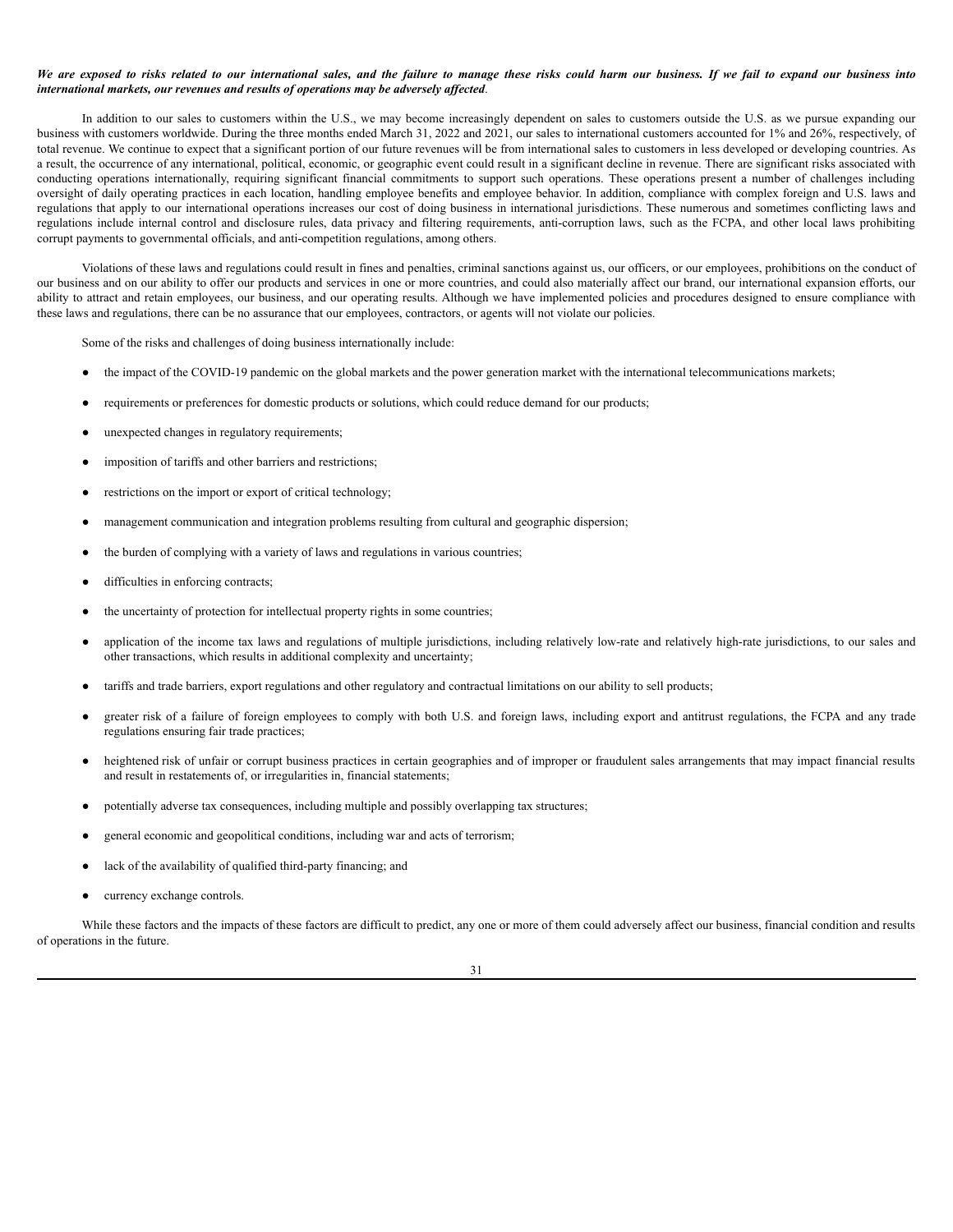# Cyberattacks through security vulnerabilities could lead to disruption of business, reduced revenue, increased costs, liability claims, or harm to our reputation or *competitive position.*

Security vulnerabilities may arise from our hardware, software, employees, contractors or policies we have deployed, which may result in external parties gaining access to our networks, data centers, cloud data centers, corporate computers, manufacturing systems, and/or access to accounts we have at our suppliers, vendors, and customers. External parties may gain access to our data or our customers' data or attack the networks causing denial of service or attempt to hold our data or systems in ransom. The vulnerability could be caused by inadequate account security practices such as failure to timely remove employee access when terminated. To mitigate these security issues, we have implemented measures throughout our organization, including firewalls, backups, encryption, employee information technology policies and user account policies. However, there can be no assurance these measures will be sufficient to avoid cyberattacks. If any of these types of security breaches were to occur and we were unable to protect sensitive data, our relationships with our business partners and customers could be materially damaged, our reputation could be materially harmed, and we could be exposed to a risk of litigation and possible significant liability.

Further, if we fail to adequately maintain our information technology infrastructure, we may have outages and data loss. Excessive outages may affect our ability to timely and efficiently deliver products to customers or develop new products. Such disruptions and data loss may adversely impact our ability to fulfill orders and interrupt other processes. Delayed sales or lost customers resulting from these disruptions could adversely affect our financial results, stock price and reputation.

The State of California enacted the California Consumer Privacy Act of 2018, or CCPA, effective on January 1, 2020. Our and our business partners' or contractors' failure to fully comply with the CCPA and other laws could lead to significant fines and require onerous corrective action. In addition, data security breaches experienced by us or our business partners or contractors could result in the loss of trade secrets or other intellectual property, public disclosure of sensitive commercial data, and the exposure of personally identifiable information (including sensitive personal information) of our employees, customers, suppliers, contractors and others.

Unauthorized use or disclosure of, or access to, any personal information maintained by us or on our behalf, whether through breach of our systems, breach of the systems of our suppliers or vendors by an unauthorized party, or through employee or contractor error, theft or misuse, or otherwise, could harm our business. If any such unauthorized use or disclosure of, or access to, such personal information was to occur, our operations could be seriously disrupted, and we could be subject to demands, claims and litigation by private parties, and investigations, related actions, and penalties by regulatory authorities. In addition, we could incur significant costs in notifying affected persons and entities and otherwise complying with the multitude of foreign, federal, state and local laws and regulations relating to the unauthorized access to, or use or disclosure of, personal information. Finally, any perceived or actual unauthorized access to, or use or disclosure of, such information could harm our reputation, substantially impair our ability to attract and retain customers and have an adverse impact on our business, financial condition and results of operations.

#### **Risks Related to Our Intellectual Property**

# If we fail to adequately protect our intellectual property rights, we could lose important proprietary technology, which could materially and adversely affect our business.

Our success and ability to compete depends, in substantial part, upon our ability to develop and protect our proprietary technology and intellectual property rights to distinguish our products, services and technology from those of our competitors. The unauthorized use of our intellectual property rights and proprietary technology by others could materially harm our business.

Historically, we have relied primarily on a combination of trademark, copyright and trade secret laws, along with non-competition and confidentiality agreements, contractual provisions, licensing arrangements and proprietary software and manufacturing processes, to establish and protect our intellectual property rights. Although we hold several unregistered copyrights in our business, we believe that the success of our business depends more upon our proprietary technology, information, processes and knowhow than on patents or trademark registrations. In addition, much of our proprietary information and technology may not be patentable; if we decided to apply for patents and/or trademarks in the future, we might not be successful in obtaining any such future patents or in registering any marks.

Despite our efforts to protect our intellectual property rights, existing laws afford only limited protection, and our actions may be inadequate to protect our rights or to prevent others from claiming violations of their proprietary rights. Unauthorized third parties may attempt to copy, reverse engineer or otherwise obtain, use or exploit aspects of our products and services, develop similar technology independently, or otherwise obtain and use information that we regard as proprietary. We cannot assure you that our competitors will not independently develop technology similar or superior to our technology or design around our intellectual property. In addition, the laws of some foreign countries may not protect our proprietary rights as fully or in the same manner as the laws of the U.S.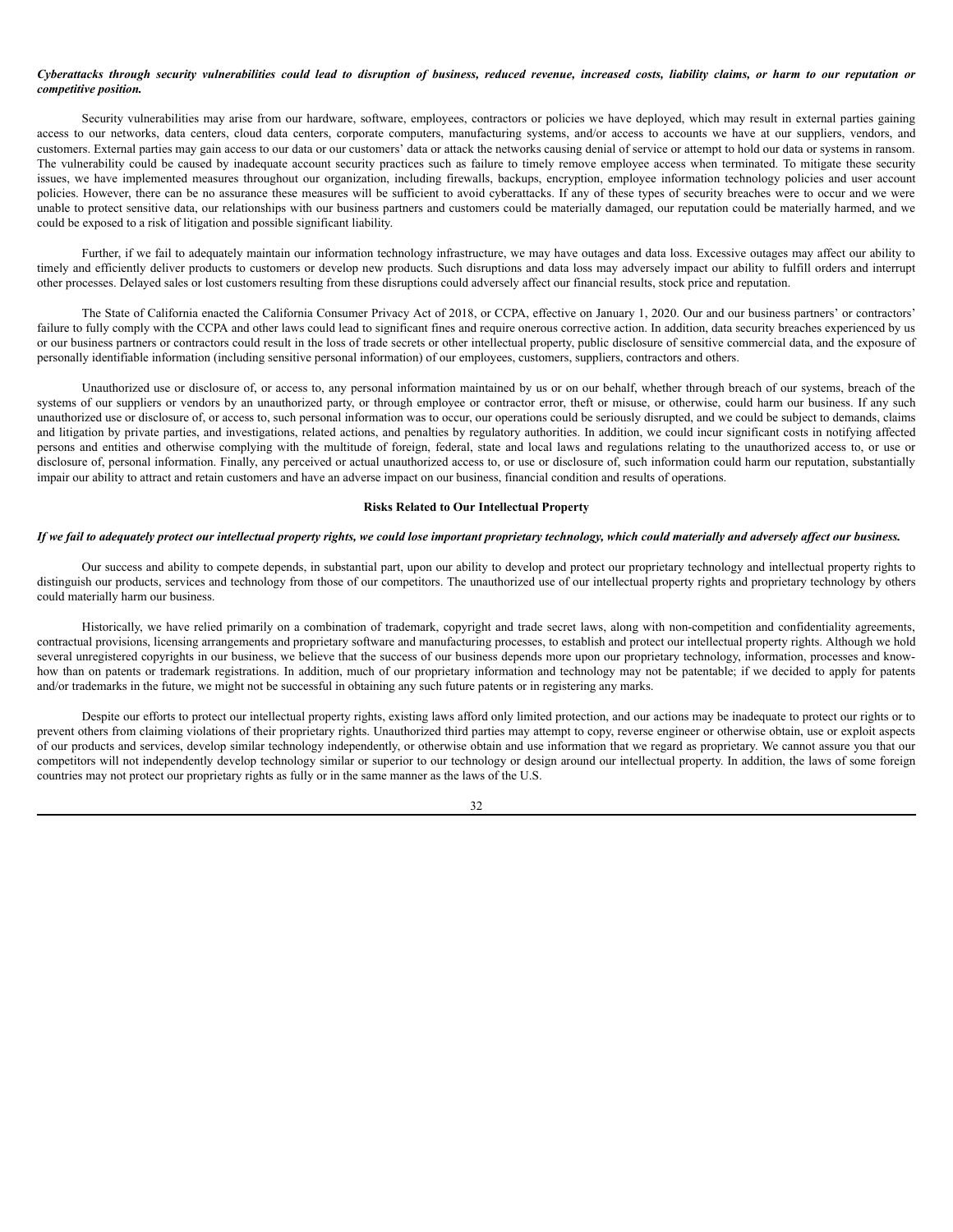We may need to resort to litigation to enforce our intellectual property rights, to protect our trade secrets, and to determine the validity and scope of other companies' proprietary rights in the future. However, litigation could result in significant costs and in the diversion of management and financial resources. We cannot assure you that any such litigation will be successful or that we will prevail over counterclaims against us. Our failure to protect any of our important intellectual property rights or any litigation that we resort to in order to enforce those rights could materially and adversely affect our business.

# If we face claims of intellectual property infringement by third parties, we could encounter expensive litigation, be liable for significant damages or incur restrictions on *our ability to sell our products and services.*

Although we are not aware of any present infringement of our products, services or technology on the intellectual property rights of others, we cannot be certain that our products, services and technologies do not or in the future will not infringe on the valid intellectual property rights held by third parties. In addition, we cannot assure you that third parties will not claim that we have infringed their intellectual property rights.

In recent years, there has been a significant amount of litigation in the U.S. involving patents and other intellectual property rights. In the future, we may be a party to litigation as a result of an alleged infringement of others' intellectual property. Successful infringement claims against us could result in substantial monetary liability, require us to enter into royalty or licensing arrangements, or otherwise materially disrupt the conduct of our business. In addition, even if we prevail on these claims, this litigation could be time-consuming and expensive to defend or settle and could result in the diversion of our time and attention and of operational resources, which could materially and adversely affect our business. Any potential intellectual property litigation also could force us to do one or more of the following:

- stop selling, incorporating or using our products and services that use the infringed intellectual property;
- obtain from the owner of the infringed intellectual property right a license to sell or use the relevant technology, which license may not be available on commercially reasonable terms, or at all; or
- redesign the products and services that use the technology.

If we are forced to take any of these actions, our business may be seriously harmed. Although we carry general liability insurance, our insurance may not cover potential claims of this type or may not be adequate to indemnify us for all liability that may be imposed.

#### **Risks Related to Our Common Stock**

# Our operating results can fluctuate significantly from period to period, which makes our operating results difficult to predict and can cause our operating results in any *particular period to be less than comparable periods and expectations from time to time.*

Our operating results have fluctuated significantly from quarter-to-quarter, period-to-period and year-to-year during our operating history and are likely to continue to fluctuate in the future due to a variety of factors, many of which are outside of our control. Certain factors that may affect our operating results include, without limitation, those set forth under "Management's Discussion and Analysis of Financial Condition and Results of Operations — Critical Accounting Policies" in this Quarterly Report on Form 10-Q.

Because we have little or no control over many of these factors, our operating results are difficult to predict. Any adverse change in any of these factors could negatively affect our business and results of operations.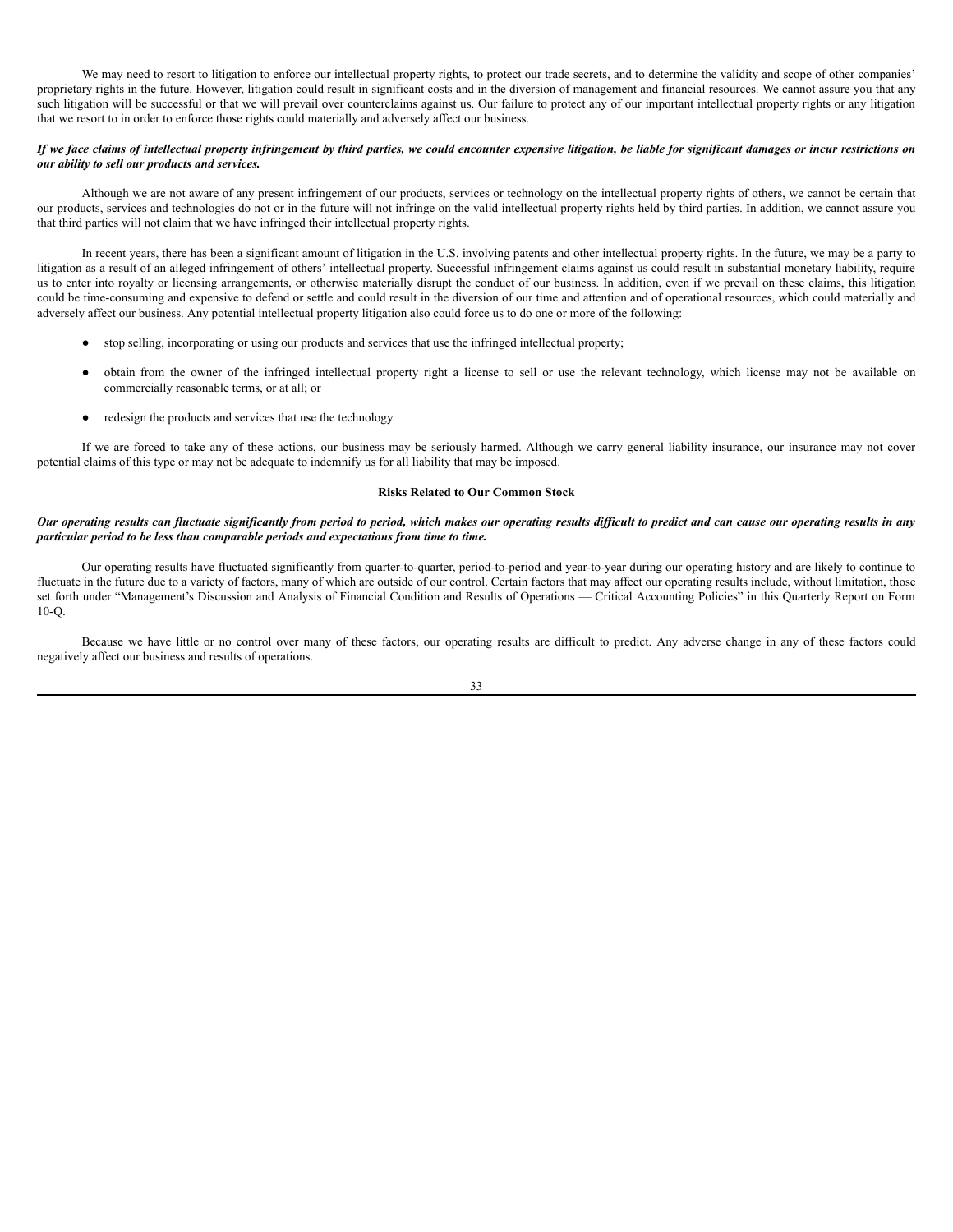Our revenues, net income and other operating results are heavily dependent upon the size and timing of customer orders and projects, and the timing of the completion of those projects. The timing of our receipt of large individual orders, and of project completion, is difficult for us to predict. Because our operating expenses are based on anticipated revenues over the mid- and long-term and because a high percentage of our operating expenses are relatively fixed, a shortfall or delay in recognizing revenues can cause our operating results to vary significantly from quarter-to-quarter and can result in significant operating losses or declines in profit margins in any particular quarter. If our revenues fall below our expectations in any particular quarter, we may not be able, or it may not be prudent for us, to reduce our expenses rapidly in response to the revenue shortfall, which can result in us suffering significant operating losses or declines in profit margins in that quarter.

Due to these factors and the other risks discussed in this Quarterly Report on Form 10-Q, you should not rely on quarter-to-quarter, period-to-period or year-to-year comparisons of our results of operations as an indication of our future performance. Quarterly, period and annual comparisons of our operating results are not necessarily meaningful or indicative of future performance. As a result, it is likely that, from time to time, our results of operations or our revenue backlog could fall below historical levels or the expectations of public market analysts and investors, which could cause the trading price of our common stock to decline significantly.

# Our Chairman, President and Chief Executive Officer owns a significant percentage of our common stock and will exercise significant influence over matters requiring *stockholder approval, regardless of the wishes of other stockholders.*

Our Chairman, President, Chief Executive Officer and Secretary, Arthur D. Sams, beneficially owns approximately 44% of our outstanding shares of common stock. Mr. Sams therefore has significant influence over management and significant control over matters requiring stockholder approval, including the annual election of directors and significant corporate transactions, such as a merger or other sale of our company or our assets, for the foreseeable future. This concentrated control may limit stockholders' ability to influence corporate matters and, as a result, we may take actions that our stockholders do not view as beneficial. As a result, the market price of our common stock could be adversely affected.

## The price of our shares of common stock is volatile, and you could lose all or part of your investment.

The trading price of our shares of common stock is volatile and could be subject to wide fluctuations in response to various factors, some of which are beyond our control, including limited trading volume. In addition to the factors discussed in the "Risk Factors" section and elsewhere in this Quarterly Report on Form 10-Q, these factors include, without limitation:

- competition from existing technologies and products or new technologies and products that may emerge;
- the loss of significant customers, including AT&T and Verizon Wireless;
- actual or anticipated variations in our quarterly operating results;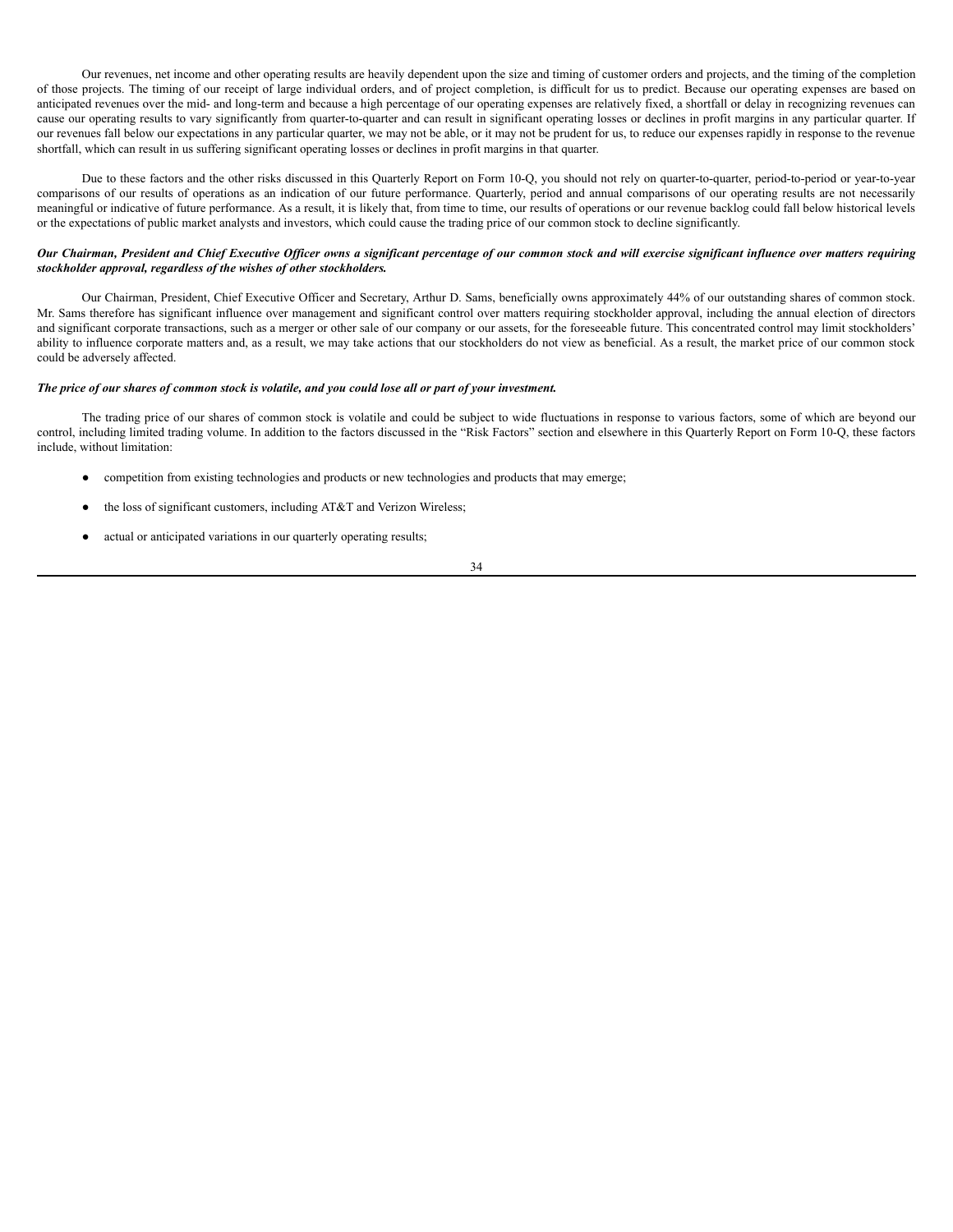- failure to meet the estimates and projections of the investment community or that we may otherwise provide to the public;
- our cash position;
- announcement or expectation of additional financing efforts;
- issuances of debt or equity securities;
- our inability to successfully enter new markets or develop additional products;
- actual or anticipated fluctuations in our competitors' operating results or changes in their respective growth rates;
- sales of our shares of common stock by us, or our stockholders in the future;
- trading volume of our shares of common stock on the Nasdaq Capital Market;
- market conditions in our industry;
- overall performance of the equity markets and general political and economic conditions;
- introduction of new products or services by us or our competitors;
- additions or departures of key management, engineering or other personnel;
- publication of research reports about us or our industry or positive or negative recommendations or withdrawal of research coverage by securities or industry analysts;
- changes in the market valuation of similar companies;
- disputes or other developments related to intellectual property and other proprietary rights;
- changes in accounting practices;
- significant lawsuits, including stockholder litigation; and
- other events or factors, many of which are beyond our control.

Furthermore, the public equity markets have experienced extreme price and volume fluctuations that have affected and continue to affect the market prices of equity securities of many companies. These fluctuations often have been unrelated or disproportionate to the operating performance of those companies. These broad market and industry fluctuations, as well as general economic, political and market conditions such as recessions, interest rate changes or international currency fluctuations, may negatively impact the market price of our shares of common stock.

### A decline in the price of our common stock could affect our ability to raise further working capital, which could adversely impact our ability to continue operations.

A prolonged decline in the price of our common stock could result in a reduction in the liquidity of our common stock and a reduction in our ability to raise capital. We may attempt to acquire a significant portion of the funds we need in order to conduct our planned operations through the sale of equity securities; thus, a decline in the price of our common stock could be detrimental to our liquidity and our operations because the decline may adversely affect investors' desire to invest in our securities. If we are unable to raise the funds we require for all of our planned operations, we may be forced to reallocate funds from other planned uses and may suffer a significant negative effect on our business plan and operations, including our ability to develop new products or services and continue our current operations. As a result, our business may suffer, and we may be forced to reduce or discontinue operations. We also might not be able to meet our financial obligations if we cannot raise enough funds through the sale of our common stock and we may be forced to reduce or discontinue operations.

# We do not anticipate paying cash dividends, and accordingly, stockholders must rely on stock appreciation for any return on their investment.

We have never declared or paid cash dividends on our capital stock. We intend to retain a significant portion of our future earnings, if any, to finance the operations, development and growth of our business. Any future determination to declare dividends will be made at the discretion of our board of directors, subject to applicable laws, and will depend on number of factors, including our financial condition, results of operations, capital requirements, contractual restrictions, general business conditions and other factors that our board of directors may deem relevant. As a result, only appreciation of the price of our common stock, which may never occur, will provide a return to stockholders.

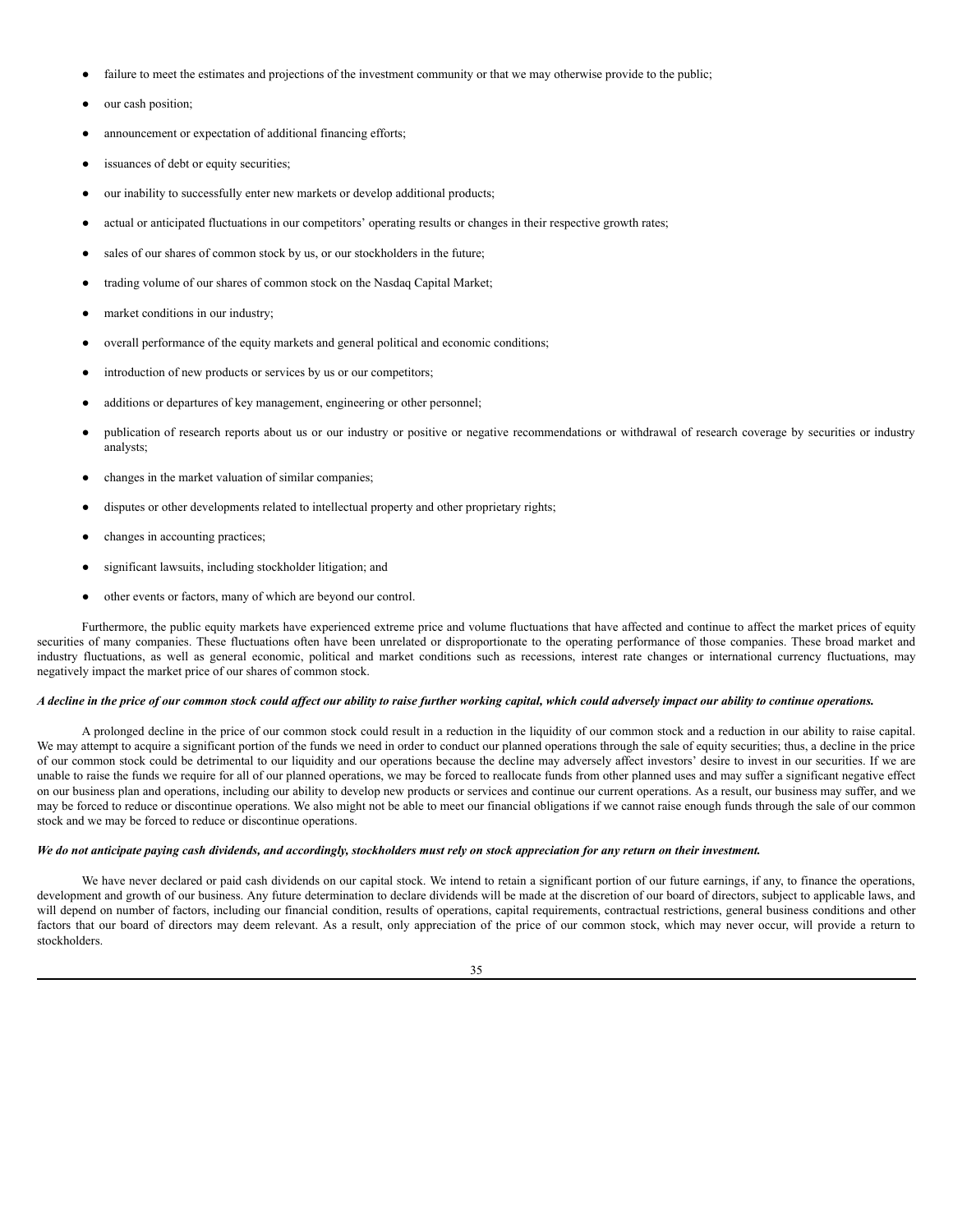# If securities or industry analysts do not publish research or reports or publish inaccurate or unfavorable research or reports about our business, our share price and *trading volume could decline.*

The trading market for our shares of common stock depends, in part, on the research and reports that securities or industry analysts publish about us or our business. We do not have any control over these analysts. If no securities or industry analysts undertake coverage of our company, the trading price for our shares of common stock may be negatively impacted. If we obtain securities or industry analyst coverage and if one or more of the analysts who covers us downgrades our shares of common stock, changes their opinion of our shares or publishes inaccurate or unfavorable research about our business, our share price would likely decline. If one or more of these analysts ceases coverage of us or fails to publish reports on us regularly, demand for our shares of common stock could decrease and we could lose visibility in the financial markets, which could cause our share price and trading volume to decline.

### We are not subject to the provisions of Section 203 of the Delaware General Corporation Law, which could negatively affect your investment.

We elected in our certificate of incorporation to not be subject to the provisions of Section 203 of the Delaware General Corporation Law, or Section 203. In general, Section 203 prohibits a publicly held Delaware corporation from engaging in a "business combination" with an "interested stockholder" for a period of three years after the date of the transaction in which the person became an interested stockholder, unless the business combination is approved in a prescribed manner. A "business combination" includes a merger, asset sale or other transaction resulting in a financial benefit to the interested stockholder. An "interested stockholder" is a person who, together with affiliates and associates, owns (or, in certain cases, within three years prior, did own) 15% or more of the corporation's voting stock. Our decision not to be subject to Section 203 will allow, for example, Arthur D. Sams, our Chairman, President, Chief Executive Officer and Secretary (who beneficially owns approximately 44% of our common stock) to transfer shares in excess of 15% of our voting stock to a third-party free of the restrictions imposed by Section 203. This may make us more vulnerable to takeovers that are completed without the approval of our board of directors and/or without giving us the ability to prohibit or delay such takeovers as effectively.

# Some provisions of our charter documents and Delaware law may have anti-takeover effects that could discourage an acquisition of us by others, even if an acquisition would be beneficial to our stockholders, and may prevent attempts by our stockholders to replace or remove our current management.

Provisions in our certificate of incorporation and bylaws, as well as provisions of Delaware law, could make it more difficult for a third party to acquire us or increase the cost of acquiring us, even if doing so would benefit our stockholders. These provisions include:

- a requirement that special meetings of stockholders be called only by the board of directors, the president or the chief executive officer;
- advance notice requirements for stockholder proposals and nominations for election to our board of directors; and
- the authority of the board of directors to issue preferred stock on terms determined by the board of directors without stockholder approval and which preferred stock may include rights superior to the rights of the holders of common stock.

These anti-takeover provisions and other provisions in our certificate of incorporation and bylaws could make it more difficult for stockholders or potential acquirers to obtain control of our board of directors or initiate actions that are opposed by the then-current board of directors and could also delay or impede a merger, tender offer or proxy contest involving our Company. These provisions could also discourage proxy contests and make it more difficult for you and other stockholders to elect directors of your choosing or cause us to take other corporate actions you desire. Any delay or prevention of a change of control transaction or changes in our board of directors could cause the market price of our common stock to decline.

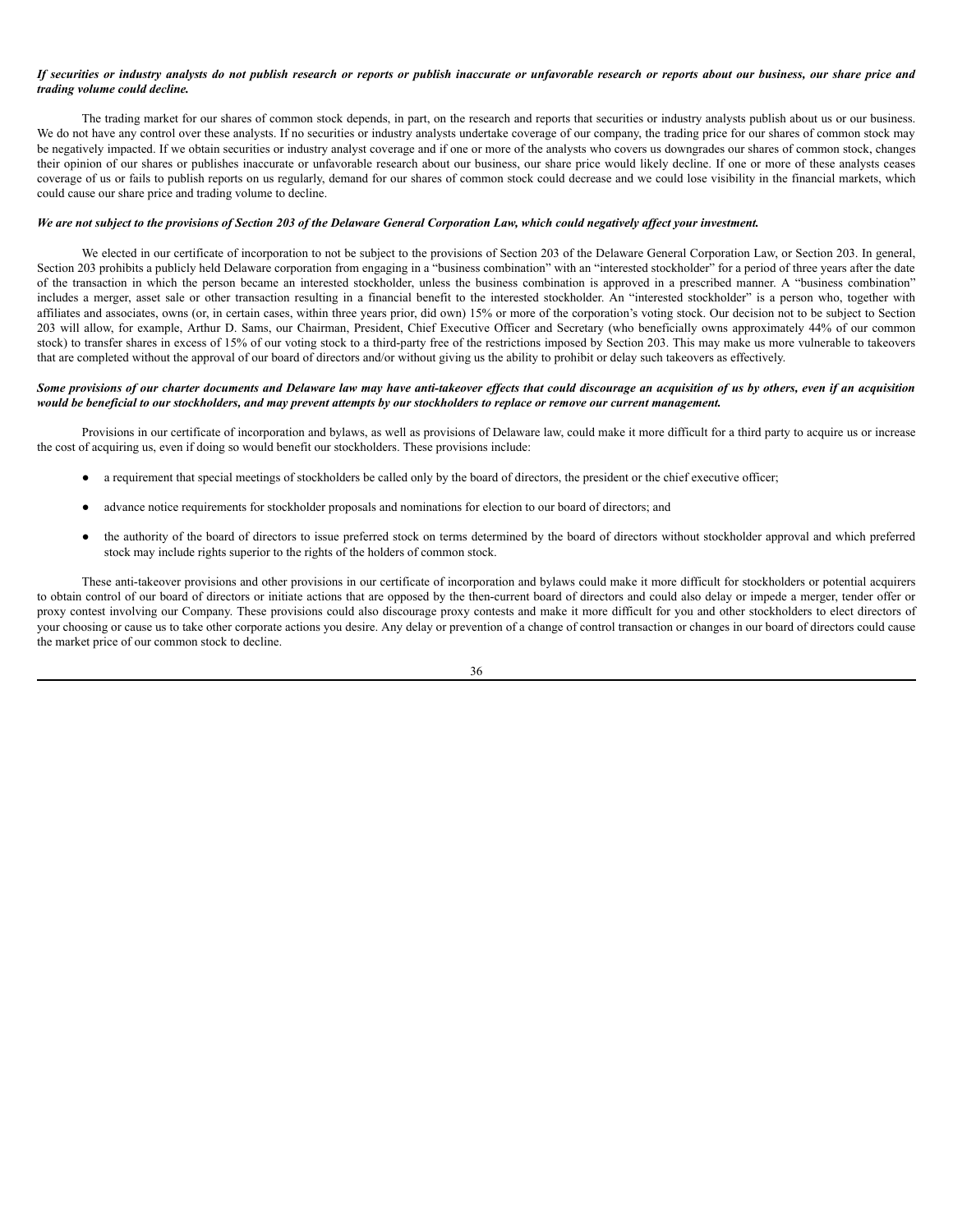# Our certificate of incorporation designates the Court of Chancery of the State of Delaware as the sole and exclusive forum for certain types of actions and proceedings that may be initiated by our stockholders, which could limit our stockholders' ability to obtain a favorable judicial forum for disputes with us or our directors, officers or other *employees.*

Our certificate of incorporation provides that, unless we consent in writing to the selection of an alternative forum, the Court of Chancery of the State of Delaware shall be the sole and exclusive forum for (i) any derivative action or proceeding brought on our behalf, (ii) any action asserting a claim of breach of a fiduciary duty owed by any of our directors, officers or other employees to us or our stockholders, (iii) any action asserting a claim arising pursuant to any provision of the Delaware General Corporation Law, our certificate of incorporation or our bylaws, or (iv) any action asserting a claim against us governed by the internal affairs doctrine.

For the avoidance of doubt, the exclusive forum provision described above does not apply to any claims arising under the Securities Act of 1933, as amended, or the Securities Act, or the Securities Exchange Act of 1934, as amended, or the Exchange Act. Section 27 of the Exchange Act creates exclusive federal jurisdiction over all suits brought to enforce any duty or liability created by the Exchange Act or the rules and regulations thereunder, and Section 22 of the Securities Act creates concurrent jurisdiction for federal and state courts over all suits brought to enforce any duty or liability created by the Securities Act or the rules and regulations thereunder.

The choice of forum provision in our bylaws may limit our stockholders' ability to bring a claim in a judicial forum that they find favorable for disputes with us or our directors, officers, employees or agents, which may discourage such lawsuits against us and our directors, officers, employees and agents even though an action, if successful, might benefit our stockholders. The applicable courts may also reach different judgments or results than would other courts, including courts where a stockholder considering an action may be located or would otherwise choose to bring the action, and such judgments or results may be more favorable to us than to our stockholders. With respect to the provision making the Delaware Court of Chancery the sole and exclusive forum for certain types of actions, stockholders who do bring a claim in the Delaware Court of Chancery could face additional litigation costs in pursuing any such claim, particularly if they do not reside in or near Delaware. Finally, if a court were to find this provision of our bylaws inapplicable to, or unenforceable in respect of, one or more of the specified types of actions or proceedings, we may incur additional costs associated with resolving such matters in other jurisdictions, which could have a material adverse effect on us.

# If we fail to maintain an effective system of internal control over financial reporting, we may not be able to accurately report our financial results or prevent fraud. As a result, stockholders could lose confidence in our financial and other public reporting, which would harm our business and the trading price of our common stock.

Effective internal controls over financial reporting are necessary for us to provide reliable financial reports and, together with adequate disclosure controls and procedures, are designed to prevent fraud. Any failure to implement required new or improved controls, or difficulties encountered in their implementation could cause us to fail to meet our reporting obligations. In addition, any testing by us conducted in connection with Section 404 of the Sarbanes-Oxley Act, or any subsequent testing by our independent registered public accounting firm, may reveal deficiencies in our internal controls over financial reporting that are deemed to be material weaknesses or that may require prospective or retroactive changes to our financial statements or identify other areas for further attention or improvement. Inferior internal controls could also cause investors to lose confidence in our reported financial information, which could have a negative effect on the trading price of our common stock.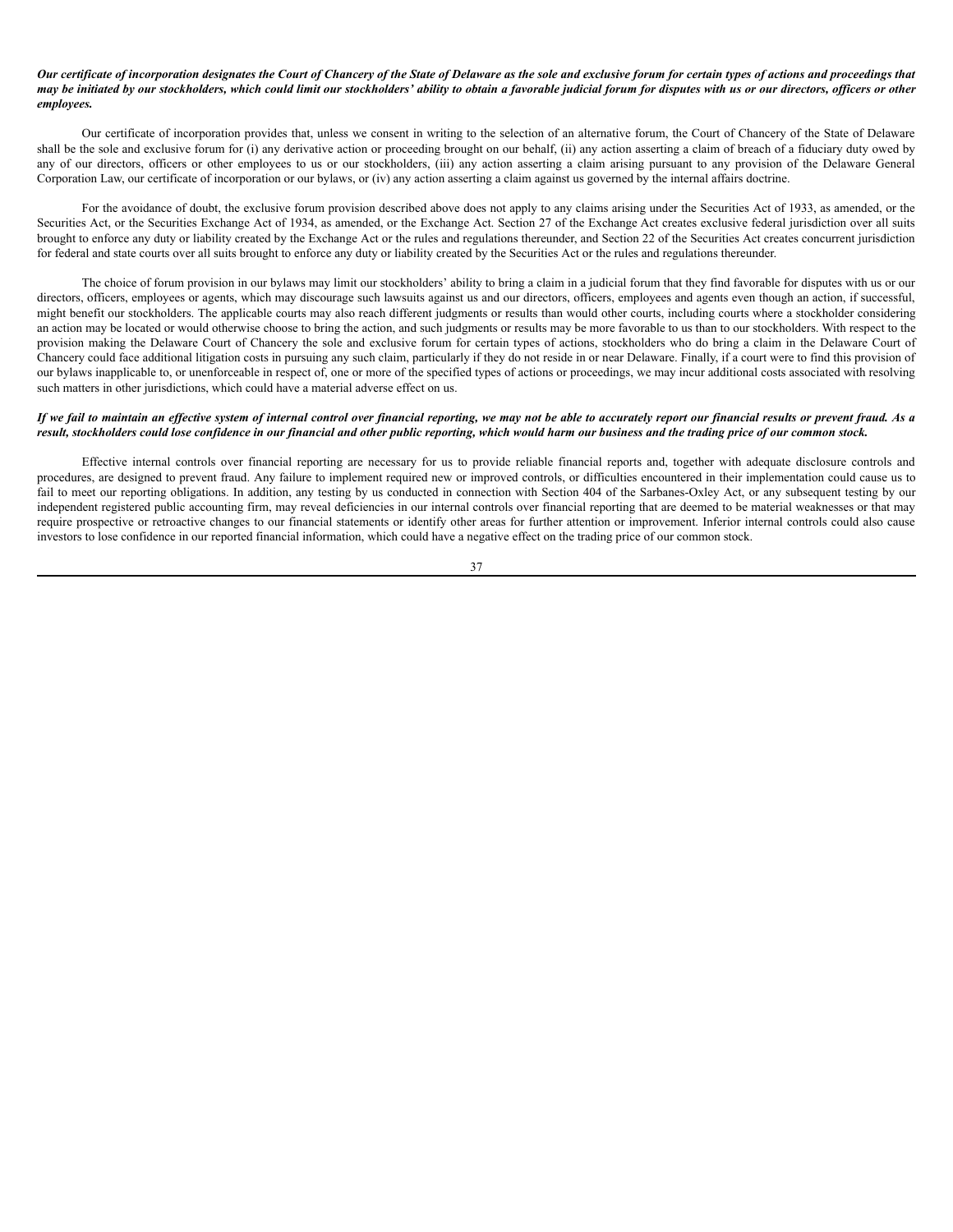We are required to disclose changes made in our internal controls and procedures on a quarterly basis and our management is required to assess the effectiveness of these controls annually. However, for as long as we are a "non-accelerated filer" under SEC rules, our independent registered public accounting firm will not be required to attest to the effectiveness of our internal controls over financial reporting pursuant to Section 404. An independent assessment of the effectiveness of our internal controls could detect problems that our management's assessment might not. Undetected material weaknesses in our internal controls could lead to financial statement restatements and require us to incur the expense of remediation.

# We incur significant costs as a result of operating as a public company and our management expects to devote substantial time to public company compliance programs.

As a public company, we incur significant legal, accounting and other expenses due to our compliance with regulations and disclosure obligations applicable to us, including compliance with the Sarbanes-Oxley Act as well as rules implemented by the SEC and Nasdaq. The SEC and other regulators have continued to adopt new rules and regulations and make additional changes to existing regulations that require our compliance. In July 2010, the Dodd-Frank Wall Street Reform and Consumer Protection Act, or the Dodd-Frank Act, was enacted. There are significant corporate governance and executive compensation related provisions in the Dodd-Frank Act that have required the SEC to adopt additional rules and regulations in these areas. Stockholder activism, the current political environment, and the current high level of government intervention and regulatory reform may lead to substantial new regulations and disclosure obligations, which may lead to additional compliance costs and impact, in ways we cannot currently anticipate, the manner in which we operate our business. Our management and other personnel devote a substantial amount of time to these compliance programs and monitoring of public company reporting obligations and, as a result of the new corporate governance and executive compensation related rules, regulations, and guidelines prompted by the Dodd-Frank Act and further regulations and disclosure obligations expected in the future, we will likely need to devote additional time and costs to comply with such compliance programs and rules. These rules and regulations cause us to incur significant legal and financial compliance costs and make some activities more timeconsuming and costly.

To comply with the requirements of being a public company, we may need to undertake various activities, including implementing new internal controls and procedures and hiring new accounting or internal audit staff. The Sarbanes-Oxley Act requires that we maintain effective disclosure controls and procedures and internal control over financial reporting. We are continuing to develop and refine our disclosure controls and other procedures that are designed to ensure that information required to be disclosed by us in the reports that we file with the SEC is recorded, processed, summarized and reported within the time periods specified in SEC rules and forms, and that information required to be disclosed in reports under the Exchange Act, is accumulated and communicated to our principal executive and financial officers. Our current controls and any new controls that we develop may become inadequate and weaknesses in our internal control over financial reporting may be discovered in the future.

Any failure to develop or maintain effective controls could adversely affect the results of periodic management evaluations and annual independent registered public accounting firm attestation reports regarding the effectiveness of our internal control over financial reporting which we may be required to include in our periodic reports we will file with the SEC under Section 404 of the Sarbanes-Oxley Act, harm our operating results, cause us to fail to meet our reporting obligations, or result in a restatement of our prior period financial statements. In the event that we are not able to demonstrate compliance with the Sarbanes-Oxley Act, that our internal control over financial reporting is perceived as inadequate or that we are unable to produce timely or accurate financial statements, investors may lose confidence in our operating results and the price of our common stock could decline. In addition, if we are unable to continue to meet these requirements, we may not be able to remain listed on the Nasdaq Capital Market.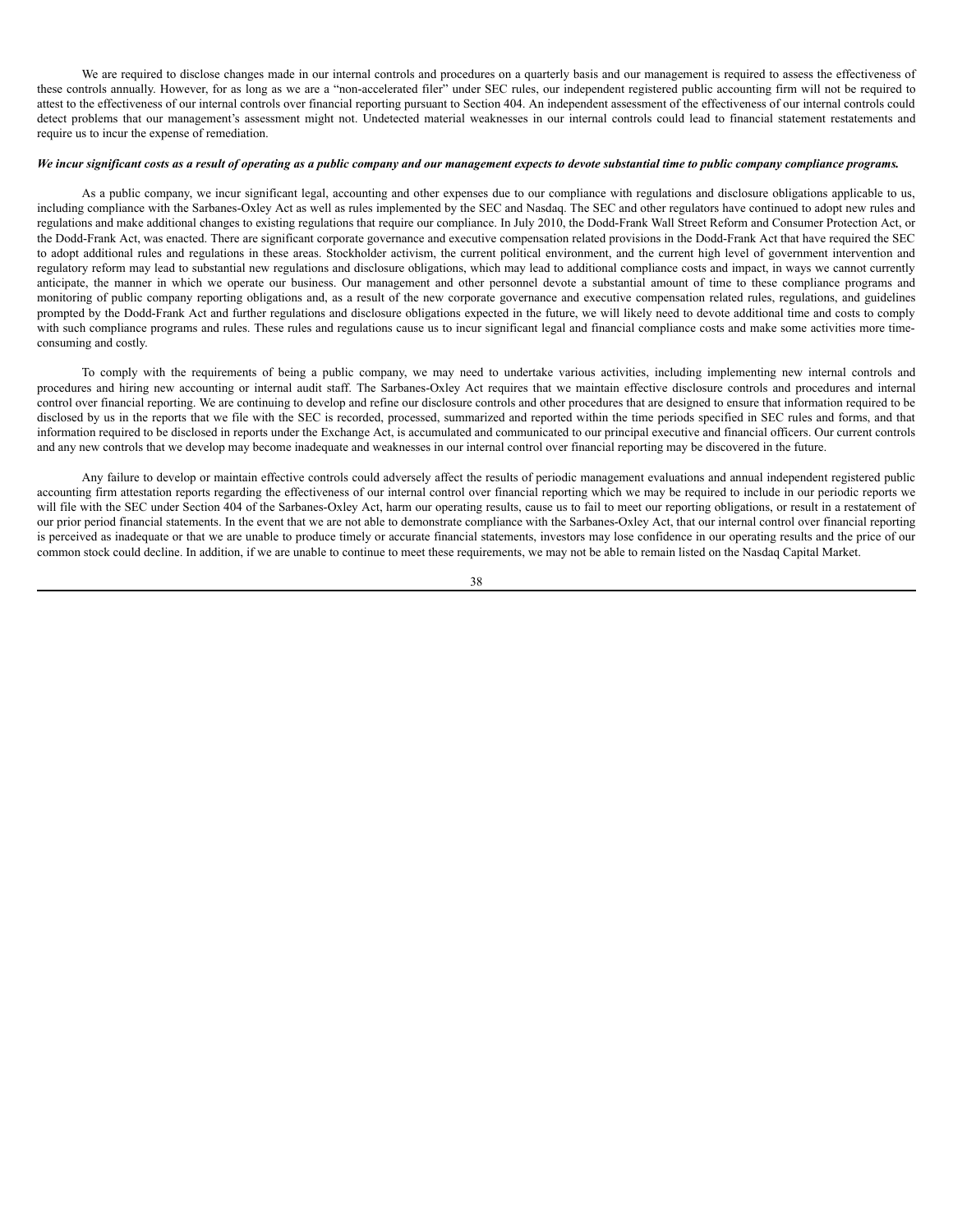We are not currently required to comply with the SEC rules that implement Section 404 of the Sarbanes-Oxley Act, and are therefore not yet required to make a formal assessment of the effectiveness of our internal control over financial reporting for that purpose. However, we are required to comply with certain of these rules, which require management to certify financial and other information in our quarterly and annual reports and provide an annual management report on the effectiveness of our internal control over financial reporting commencing with our next annual report. This assessment will need to include the disclosure of any material weaknesses in our internal control over financial reporting identified by our management or our independent registered public accounting firm. We are just beginning the costly and challenging process of compiling the system and processing documentation needed to comply with such requirements. We may not be able to complete our evaluation, testing and any required remediation in a timely fashion. During the evaluation and testing process, if we identify one or more material weaknesses in our internal control over financial reporting, we will be unable to assert that our internal control over financial reporting is effective.

## Raising additional capital, including through future sales and issuances of our common stock, the exercise of warrants or the exercise of rights to purchase common stock pursuant to our equity incentive plan could result in additional dilution of the percentage ownership of our stockholders, could cause our share price to fall and could *restrict our operations.*

We expect that significant additional capital will be needed in the future to continue our planned operations, including any potential acquisitions, purchasing of capital equipment, hiring new personnel, and continuing activities as an operating public company. To the extent we seek additional capital through a combination of public and private equity offerings and debt financings, our stockholders may experience substantial dilution. To the extent that we raise additional capital through the sale of equity or convertible debt securities, the ownership interest of our existing stockholders may be diluted, and the terms may include liquidation or other preferences that adversely affect the rights of our stockholders. Debt and receivables financings may be coupled with an equity component, such as warrants to purchase shares of our common stock, which could also result in dilution of our existing stockholders' ownership. The incurrence of indebtedness would result in increased fixed payment obligations and could also result in certain restrictive covenants, such as limitations on our ability to incur additional debt and other operating restrictions that could adversely impact our ability to conduct our business. A failure to obtain adequate funds may cause us to curtail certain operational activities, including sales and marketing, in order to reduce costs and sustain the business, and would have a material adverse effect on our business and financial condition.

Under our 2016 Omnibus Stock Incentive Plan, as amended, or 2016 Plan, we may grant equity awards covering up to 1,754,385 shares of our common stock. As of March 31, 2022, we had granted options to purchase an aggregate of 140,000 shares of common stock under the 2016 Plan. We have registered 1,754,385 shares of common stock available for issuance under our 2016 Plan. Sales of shares issued upon exercise of options or granted under our 2016 Plan may result in material dilution to our existing stockholders, which could cause our share price to fall.

## Our issuance of shares of preferred stock could adversely affect the market value of our common stock, dilute the voting power of common stockholders and delay or *prevent a change of control.*

Our board of directors has the authority to cause us to issue, without any further vote or action by the stockholders, up to 5,000,000 shares of preferred stock in one or more series, to designate the number of shares constituting any series, and to fix the rights, preferences, privileges and restrictions thereof, including dividend rights, voting rights, rights and terms of redemption, redemption price or prices and liquidation preferences of such series.

The issuance of shares of preferred stock with dividend or conversion rights, liquidation preferences or other economic terms favorable to the holders of preferred stock could adversely affect the market price for our common stock by making an investment in the common stock less attractive. For example, investors in the common stock may not wish to purchase common stock at a price above the conversion price of a series of convertible preferred stock because the holders of the preferred stock would effectively be entitled to purchase common stock at the lower conversion price causing economic dilution to the holders of common stock.

Further, the issuance of shares of preferred stock with voting rights may adversely affect the voting power of the holders of our other classes of voting stock either by diluting the voting power of our other classes of voting stock if they vote together as a single class, or by giving the holders of any such preferred stock the right to block an action on which they have a separate class vote even if the action were approved by the holders of our other classes of voting stock. The issuance of shares of preferred stock may also have the effect of delaying, deferring or preventing a change in control of our company without further action by the stockholders, even where stockholders are offered a premium for their shares.

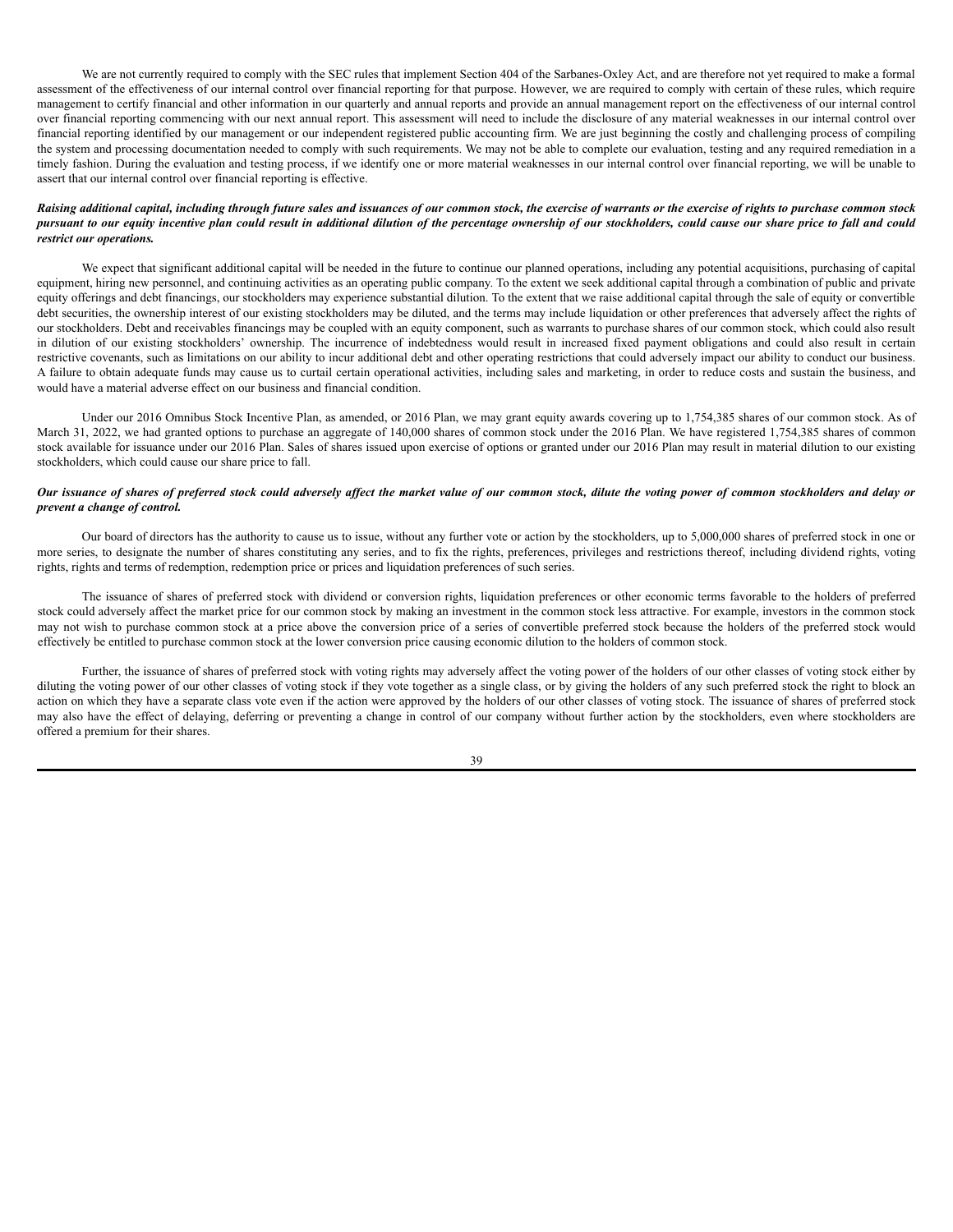# <span id="page-42-0"></span>**ITEM 2. Unregistered Sales of Equity Securities and Use of Proceeds**

None.

# <span id="page-42-1"></span>**ITEM 3. Defaults Upon Senior Securities**

Not applicable.

# <span id="page-42-2"></span>**ITEM 4. Mine Safety Disclosure.**

Not applicable.

# <span id="page-42-3"></span>**ITEM 5. Other Information**

None.

# <span id="page-42-4"></span>**ITEM 6. Exhibits**

Reference is made to the exhibits listed on the Index to Exhibits.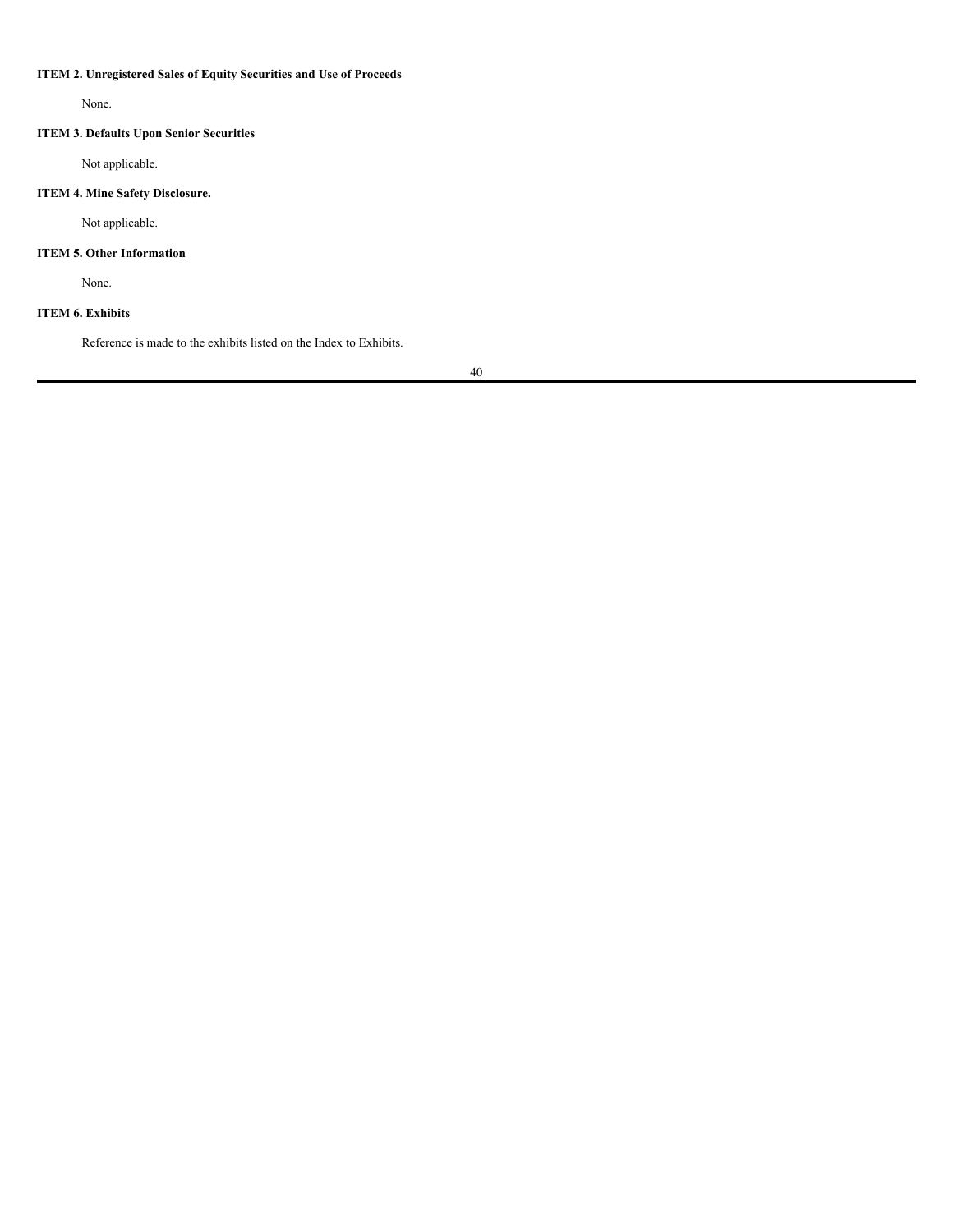# **INDEX TO EXHIBITS**

| Exhibit     |                                                                                                                                                              |
|-------------|--------------------------------------------------------------------------------------------------------------------------------------------------------------|
| Number      | <b>Description</b>                                                                                                                                           |
| 31.1        | Certification Required by Rule 13a-14(a) of the Securities Exchange Act of 1934, as amended, as Adopted Pursuant to Section 302 of the Sarbanes-Oxley Act of |
|             | 2002                                                                                                                                                         |
| 31.2        | Certification Required by Rule 13a-14(a) of the Securities Exchange Act of 1934, as amended, as Adopted Pursuant to Section 302 of the Sarbanes-Oxley Act of |
|             | 2002                                                                                                                                                         |
| 32.1        | Certification of Chief Executive Officer and Chief Financial Officer Pursuant to 18 U.S.C. Section 1350, as Adopted Pursuant to Section 906 of the Sarbanes- |
|             | Oxley Act of 2002                                                                                                                                            |
| $101$ . INS | Inline XBRL Instance Document                                                                                                                                |
| 101.SCH     | Inline XBRL Taxonomy Extension Schema                                                                                                                        |
| 101.CAL     | Inline XBRL Taxonomy Extension Calculation Linkbase                                                                                                          |
| 101.DEF     | Inline XBRL Taxonomy Extension Definition Linkbase                                                                                                           |
| $101$ .LAB  | Inline XBRL Taxonomy Extension Label Linkbase                                                                                                                |
| 101.PRE     | Inline XBRL Taxonomy Extension Presentation Linkbase                                                                                                         |
| 104         | Cover Page Interactive Data File (embedded within the Inline XBRL document)                                                                                  |
|             | 41                                                                                                                                                           |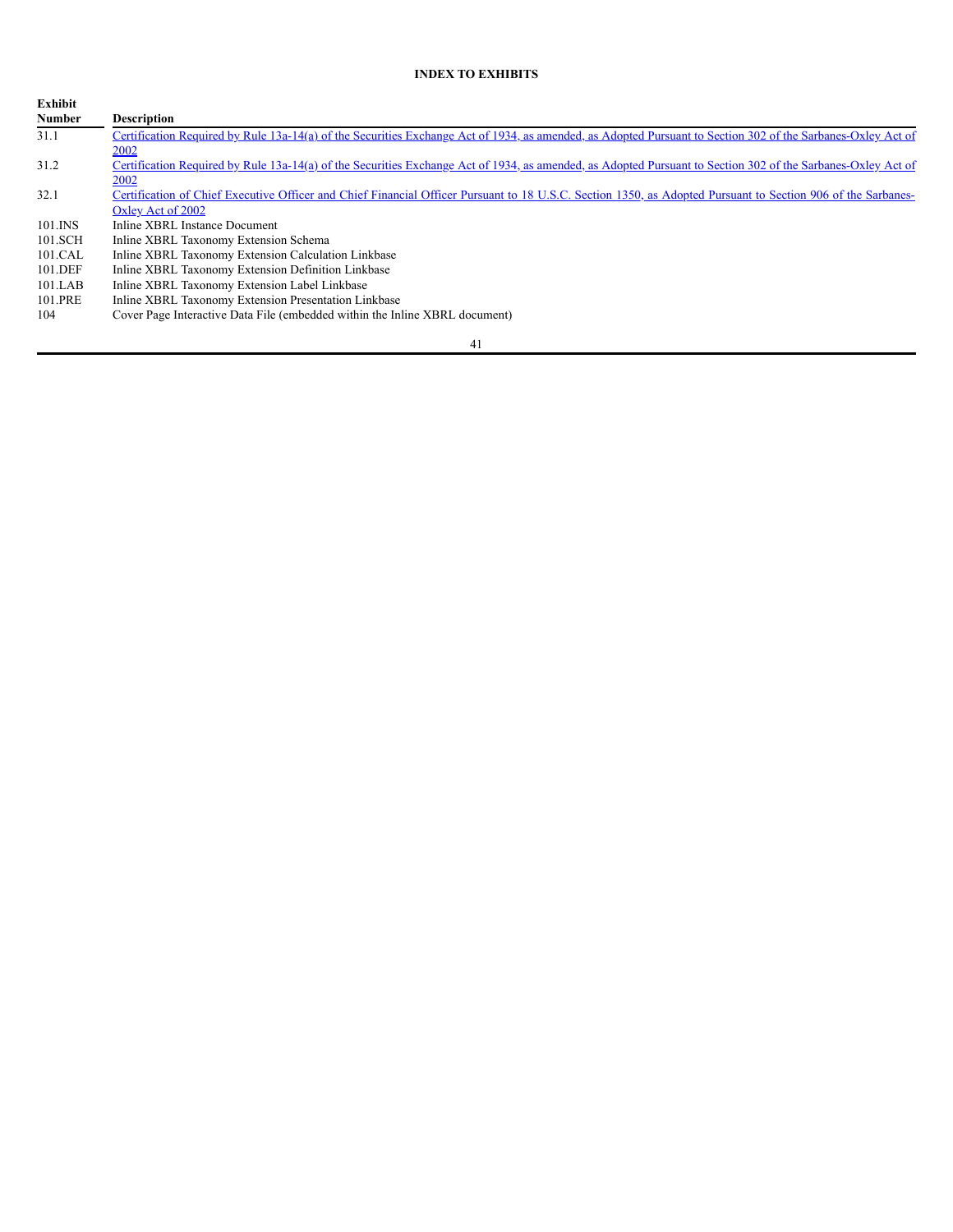# **SIGNATURES**

Pursuant to the requirements of the Securities Exchange Act of 1934, the registrant has duly caused this report to be signed on its behalf by the undersigned, thereunto duly authorized.

Date: May 16, 2022 **POLAR POWER, INC.**

By: */s/ Arthur D. Sams* Arthur D. Sams President, Chief Executive Officer and Secretary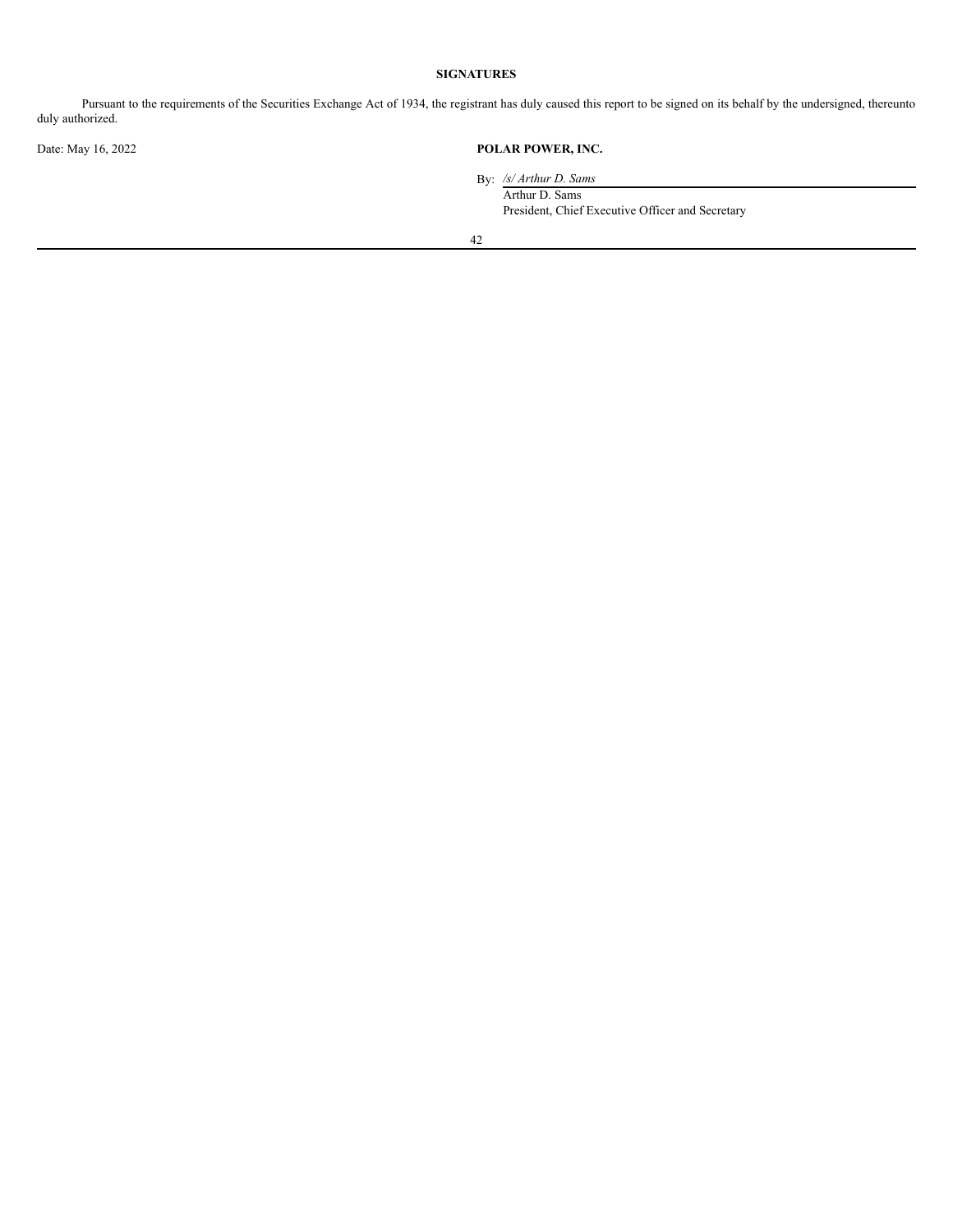#### **CERTIFICATION**

I, Arthur D. Sams, certify that:

1. I have reviewed this Quarterly Report on Form 10-Q of Polar Power, Inc.;

2. Based on my knowledge, this report does not contain any untrue statement of a material fact or omit to state a material fact necessary to make the statements made, in light of the circumstances under which such statements were made, not misleading with respect to the period covered by this report;

3. Based on my knowledge, the financial statements, and other financial information included in this report, fairly present in all material respects the financial condition, results of operations and cash flows of the registrant as of, and for, the periods presented in this report;

4. The registrant's other certifying officer and I are responsible for establishing and maintaining disclosure controls and procedures (as defined in Exchange Act Rules 13a-15(e) and 15d-15(e)) and internal control over financial reporting (as defined in Exchange Act Rules 13a-15(f) and 15d-15(f)) for the registrant and have:

(a) Designed such disclosure controls and procedures, or caused such disclosure controls and procedures to be designed under our supervision, to ensure that material information relating to the registrant, including its consolidated subsidiaries, is made known to us by others within those entities, particularly during the period in which this report is being prepared;

(b) Designed such internal control over financial reporting, or caused such internal control over financial reporting to be designed under our supervision, to provide reasonable assurance regarding the reliability of financial reporting and the preparation of financial statements for external purposes in accordance with generally accepted accounting principles;

(c) Evaluated the effectiveness of the registrant's disclosure controls and procedures and presented in this report our conclusions about the effectiveness of the disclosure controls and procedures, as of the end of the period covered by this report based on such evaluation; and

(d) Disclosed in this report any change in the registrant's internal control over financial reporting that occurred during the registrant's most recent fiscal quarter (the registrant's fourth fiscal quarter in the case of an annual report) that has materially affected, or is reasonably likely to materially affect, the registrant's internal control over financial reporting; and

5. The registrant's other certifying officer and I have disclosed, based on our most recent evaluation of internal control over financial reporting, to the registrant's auditors and the audit committee of the registrant's board of directors (or persons performing the equivalent functions):

(a) All significant deficiencies and material weaknesses in the design or operation of internal control over financial reporting which are reasonably likely to adversely affect the registrant's ability to record, process, summarize and report financial information; and

(b) Any fraud, whether or not material, that involves management or other employees who have a significant role in the registrant's internal control over financial reporting.

Date: May 16, 2022 */s/ Arthur D. Sams*

Arthur D. Sams President, Chief Executive Officer and Secretary (Principal Executive Officer)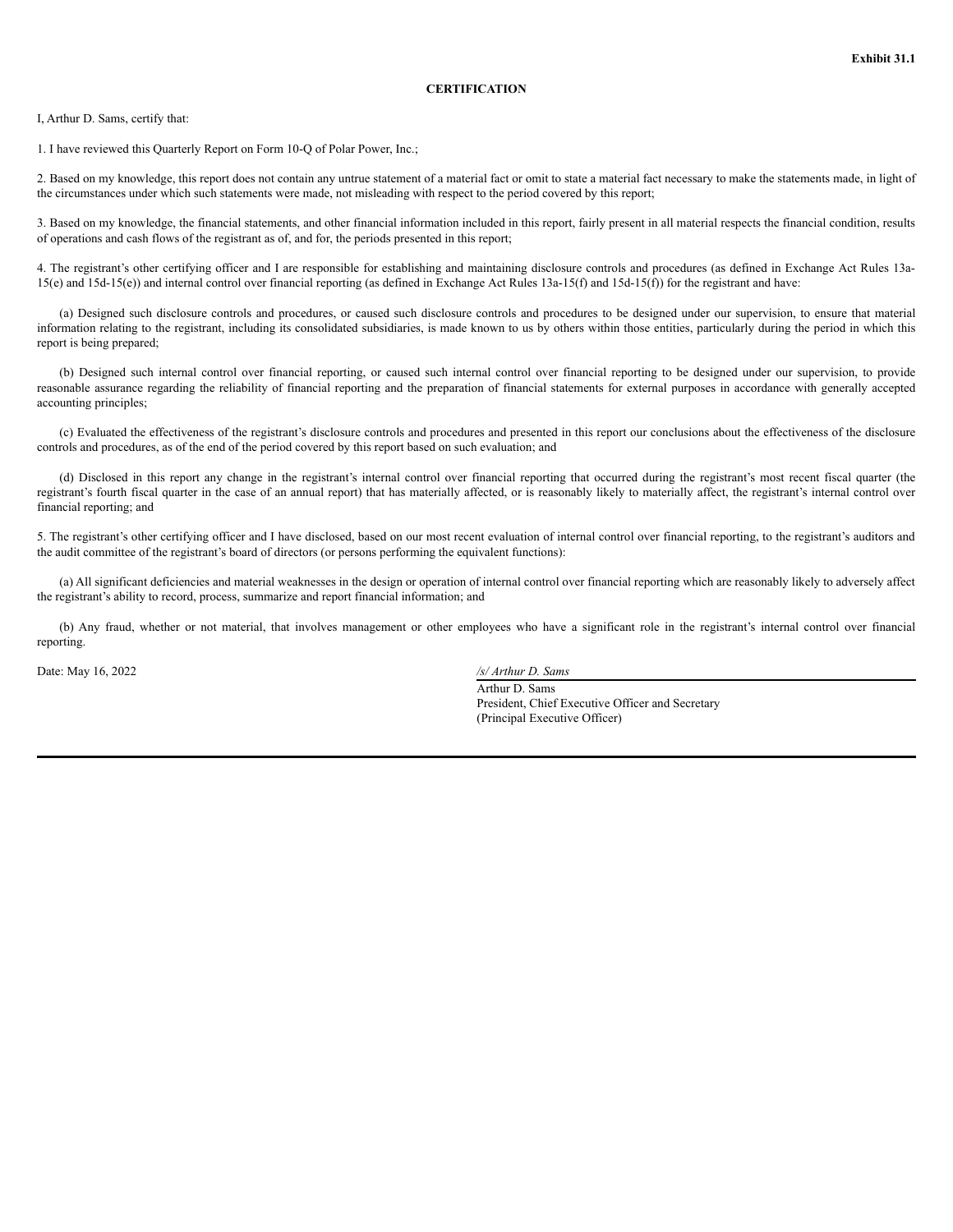#### **CERTIFICATION**

I, Luis Zavala, certify that:

1. I have reviewed this Quarterly Report on Form 10-Q of Polar Power, Inc.;

2. Based on my knowledge, this report does not contain any untrue statement of a material fact or omit to state a material fact necessary to make the statements made, in light of the circumstances under which such statements were made, not misleading with respect to the period covered by this report;

3. Based on my knowledge, the financial statements, and other financial information included in this report, fairly present in all material respects the financial condition, results of operations and cash flows of the registrant as of, and for, the periods presented in this report;

4. The registrant's other certifying officer and I are responsible for establishing and maintaining disclosure controls and procedures (as defined in Exchange Act Rules 13a-15(e) and 15d-15(e)) and internal control over financial reporting (as defined in Exchange Act Rules 13a-15(f) and 15d-15(f)) for the registrant and have:

(a) Designed such disclosure controls and procedures, or caused such disclosure controls and procedures to be designed under our supervision, to ensure that material information relating to the registrant, including its consolidated subsidiaries, is made known to us by others within those entities, particularly during the period in which this report is being prepared;

(b) Designed such internal control over financial reporting, or caused such internal control over financial reporting to be designed under our supervision, to provide reasonable assurance regarding the reliability of financial reporting and the preparation of financial statements for external purposes in accordance with generally accepted accounting principles;

(c) Evaluated the effectiveness of the registrant's disclosure controls and procedures and presented in this report our conclusions about the effectiveness of the disclosure controls and procedures, as of the end of the period covered by this report based on such evaluation; and

(d) Disclosed in this report any change in the registrant's internal control over financial reporting that occurred during the registrant's most recent fiscal quarter (the registrant's fourth fiscal quarter in the case of an annual report) that has materially affected, or is reasonably likely to materially affect, the registrant's internal control over financial reporting; and

5. The registrant's other certifying officer and I have disclosed, based on our most recent evaluation of internal control over financial reporting, to the registrant's auditors and the audit committee of the registrant's board of directors (or persons performing the equivalent functions):

(a) All significant deficiencies and material weaknesses in the design or operation of internal control over financial reporting which are reasonably likely to adversely affect the registrant's ability to record, process, summarize and report financial information; and

(b) Any fraud, whether or not material, that involves management or other employees who have a significant role in the registrant's internal control over financial reporting.

Date: May 16, 2022 */s/ Luis Zavala*

Luis Zavala Chief Financial Officer (Principal Financial Officer)